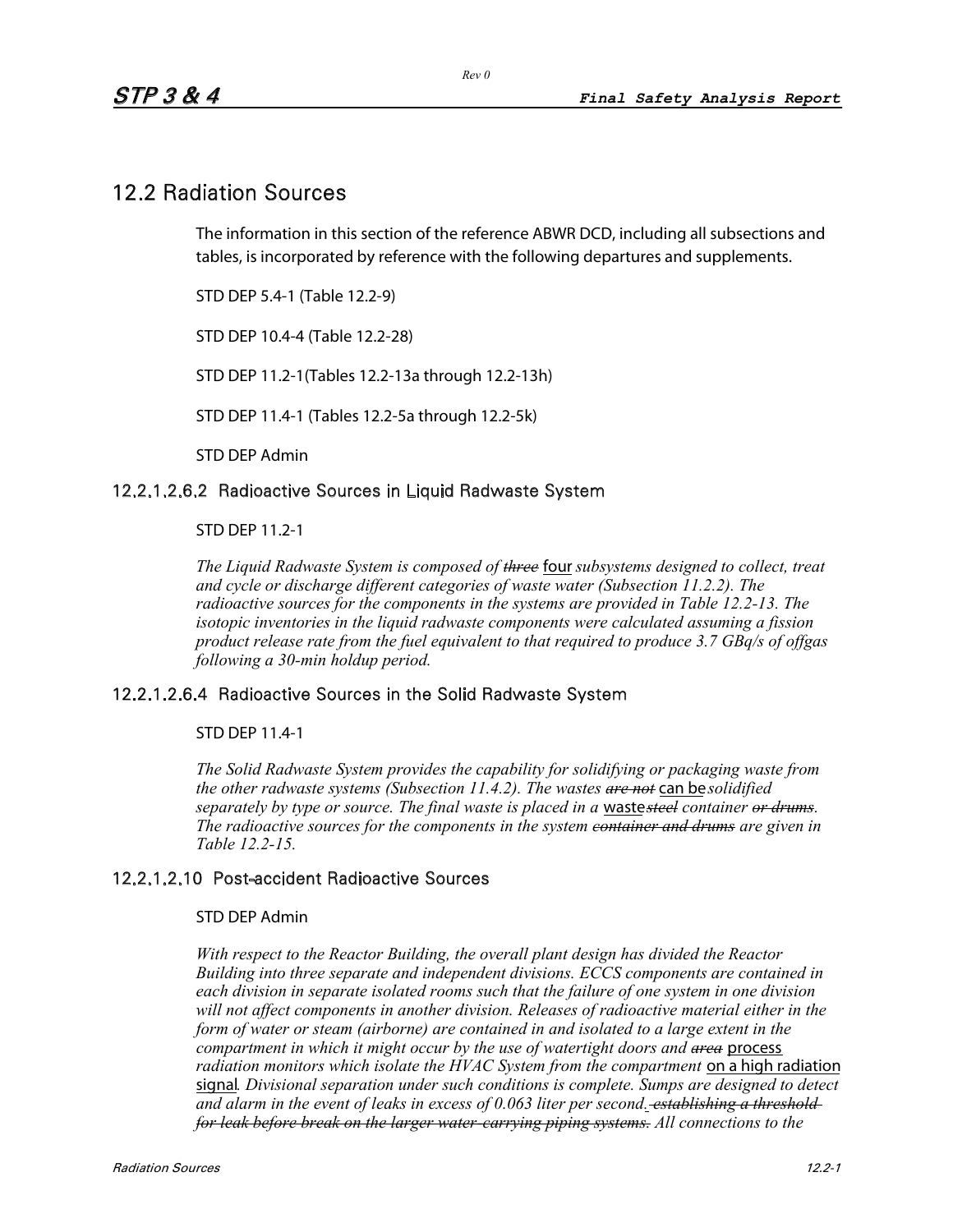*Primary Containment not terminating in the Reactor Building meet GDC 54, 55, 56, and 57. Therefore, in the event of an accident involving radioactive sources in the Primary Containment or Reactor Building, such sources would be contained and isolated for further treatment and decontamination.* 

*Likewise, potential releases in the Radwaste Building will be contained by isolating* filtering *the Radwaste Building atmosphere and sealing any water releases in the building, which is seismically qualified and steel-lined to prevent any potential water releases. Such potential releases are discussed in Section 15.7.* 

#### 12.2.2.1 Production of Airborne Sources (Site-Specific Supplemental Value Used)

The following site-specific supplement addresses COL License Information Item 12.5 for airborne releases.

(8)  $\chi$ /Q values obtained from Table 2.3S.5-2.

STP has re-performed the gaseous release dose analysis using site-specific parameters to determine conformance with 10 CFR 20 and 10 CFR 50 Appendix I (see Subsection 12.2.3 for COL License Information), concluding that identified limits are not exceeded. As shown in Table 12.2-20 the expected per unit release is a small fraction of the site wide release limits of 10 CFR 20.

#### 12.2.2.4 Average Annual Doses

The following site-specific supplement addresses COL License Information Item 12.5.

*For compliance with 10 CFR 50 Appendix I, evaluations have been made to determine average annual doses to unrestricted areas subject to airborne and liquid releases. For airborne dose calculations, isotopic releases were taken from Table 12.2-20. assuming a 0.8 km exclusion boundary. Releases were assumed to be from the plant stack, since all major (Reactor Building, Turbine Building and Radwaste Building) ventilation systems pipe to the stack for normal releases. Since a site meteorology is not definitively defined, a statistical approach was used to evaluate the releases over a series of meteorologies discussed in References 12.26 and 12.27. Doses were calculated using methodologies and conversion factors consistent with Regulatory Guides 1.109 and 1.111 as implemented in References 12.28 and 12.29. Results of the airborne evaluations are given in Table 12.2-21. For the ingestion doses given in Table 12.2-21, ingestion values given in Table E-5 of Regulatory Guide 1.109 were used. COL applicants need to update the airborne dose calculations to conform to the as-designed plant and site-specific meteorology (see Subsection 12.2.3 for COL license information).*

#### 12.2.2.5 Liquid Releases

The following site-specific supplement addresses COL License Information Item 12.5 for liquid releases.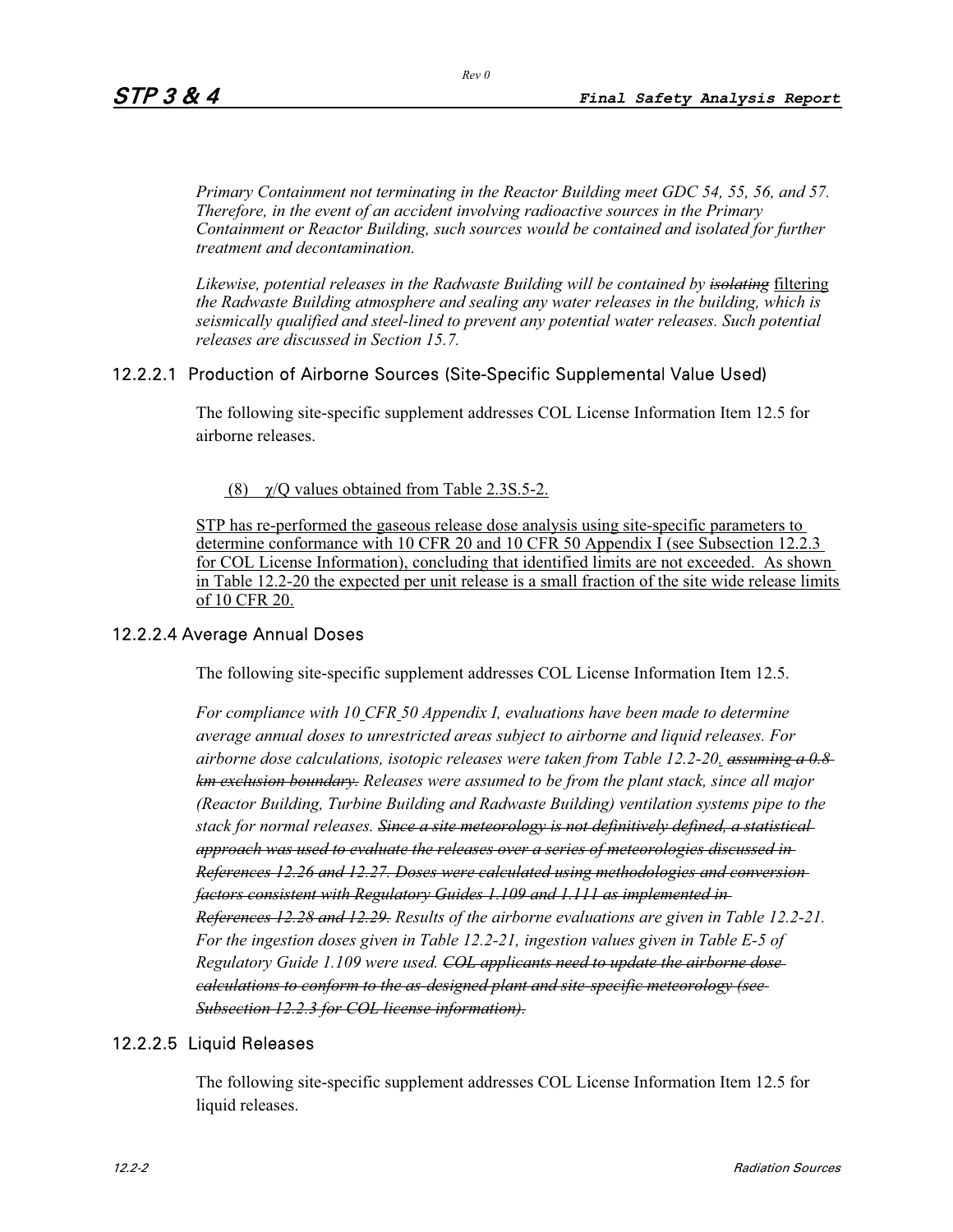*Rev 0* 

*The ABWR is designed not to release radioactive liquid effluents. However, under certain conditions of high water inventory, up to 3.7 GBq per year, excluding tritium* radioactive liquids *may be released as described in Subsection 11.2.3. These releases are given in Table 12.2-22 and form the basis for estimating doses using methodologies consistent with Regulatory Guide 1.113 as implemented in Reference 12.2-10. The results of liquid releases, assuming dilution factors described in Subsection 11.2.3.2* 12.2.2.5.1*, are shown in the dose evaluation in Table 12.2-23. COL applicants need to update* STP has re-performed *the liquid dose analysis to conform to the as-designed plant and* using *site-specific parameters* to determine conformance with 10 CFR 20 and 10 CFR 50 Appendix I *(see Subsection 12.2.3 for COL license information),* concluding that the identified limits are not exceeded*.*

### 12.2.2.5.1 Dilution Factors

The following site-specific supplement addresses COL License Information Item 12.5 for liquid releases.

Dilution factors used in evaluating the release of liquid effluents are site specific. Using the methodology set forth in NUREG-0016 for Liquid Releases, the quantity of radioactive isotopes has been computed and is identified in column 2 of Table 12.2-22. The GALE code methodology, as specified in NUREG-0016, was used to determine the radiological activity released. The code provides recommended values for the activity fraction for potential effluent streams. It is assumed that this quantity is released to the plant discharge piping, which has a flow of 272,550  $m^3/h$  (circulating water flow). A maximum of 150 cubic meters per hour of liquid radwaste discharge will be mixed with normal circulating water flow of  $272,550$  m<sup>3</sup>/h providing significant dilution prior to release. The annual release values are used to calculate the per unit annual average liquid release discharge concentration, shown in column 3 of Table 12.2-22. The concentrations noted in this table are less than the limits in 10 CFR 20.

The discharge piping empties into the STP Main Cooling Reservoir (MCR), a 7000-acre reservoir. The plant liquid releases are further diluted in the MCR and allow for radioactive decay to occur before ultimate release from the site to unrestricted areas. The reservoir lies totally within the confines of the site and the use of its water is restricted to plant operation.

Liquid effluent discharge into the MCR can be released to unrestricted areas in the Little Robbins Slough or the Colorado River, and ultimately Matagorda Bay, providing further dilution prior to reaching the potential Maximally Exposed Individual (MEI). Dilution flow rates in the Colorado River, Matagorda Bay and Little Robbins Slough used to evaluate the liquid pathway dose to the MEI, were obtained using information from the STP 2006 Offsite Dose Calculation Manual (ODCM) as inputs to the LADTAP II computer program.

The liquid pathway doses to the MEI, assuming a dilution factor of only 10, are presented in Table 12.2-23. Dose to the MEI comply with the requirements of 10 CFR 50 Appendix I.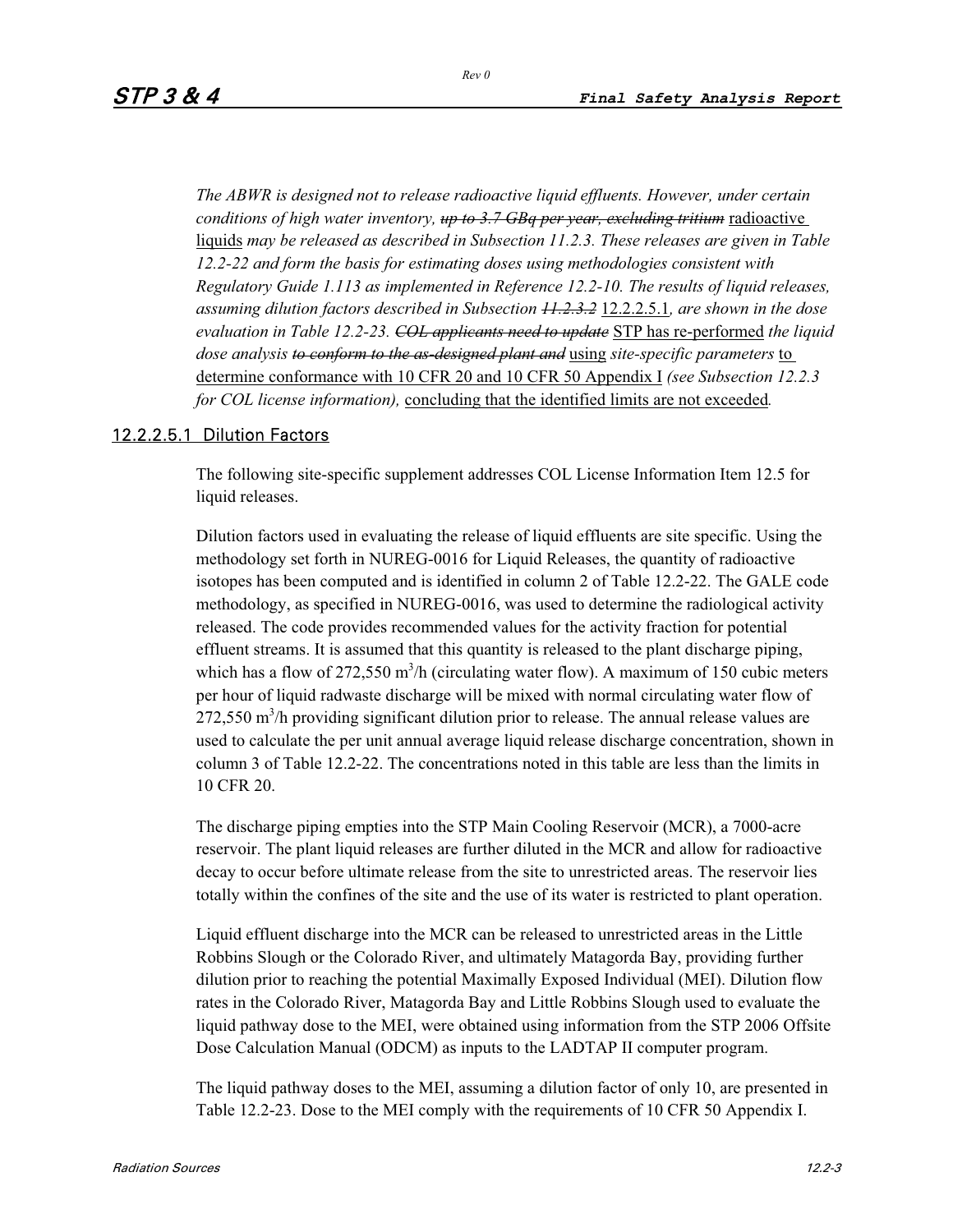### 12.2.3 COL License Information

### 12.2.3.1 Compliance with 10 CFR 20 and 10 CFR 50 Appendix I

The following supplement addresses COL License Information Item 12.5.

Using site-specific parameters, the average annual liquid releases and the average annual airborne releases to the environment have been computed and are shown in Tables 12.2-20 through 12.2-23. The average annual liquid and airborne releases are in compliance with 10 CFR 20 and 10 CFR 50 Appendix I.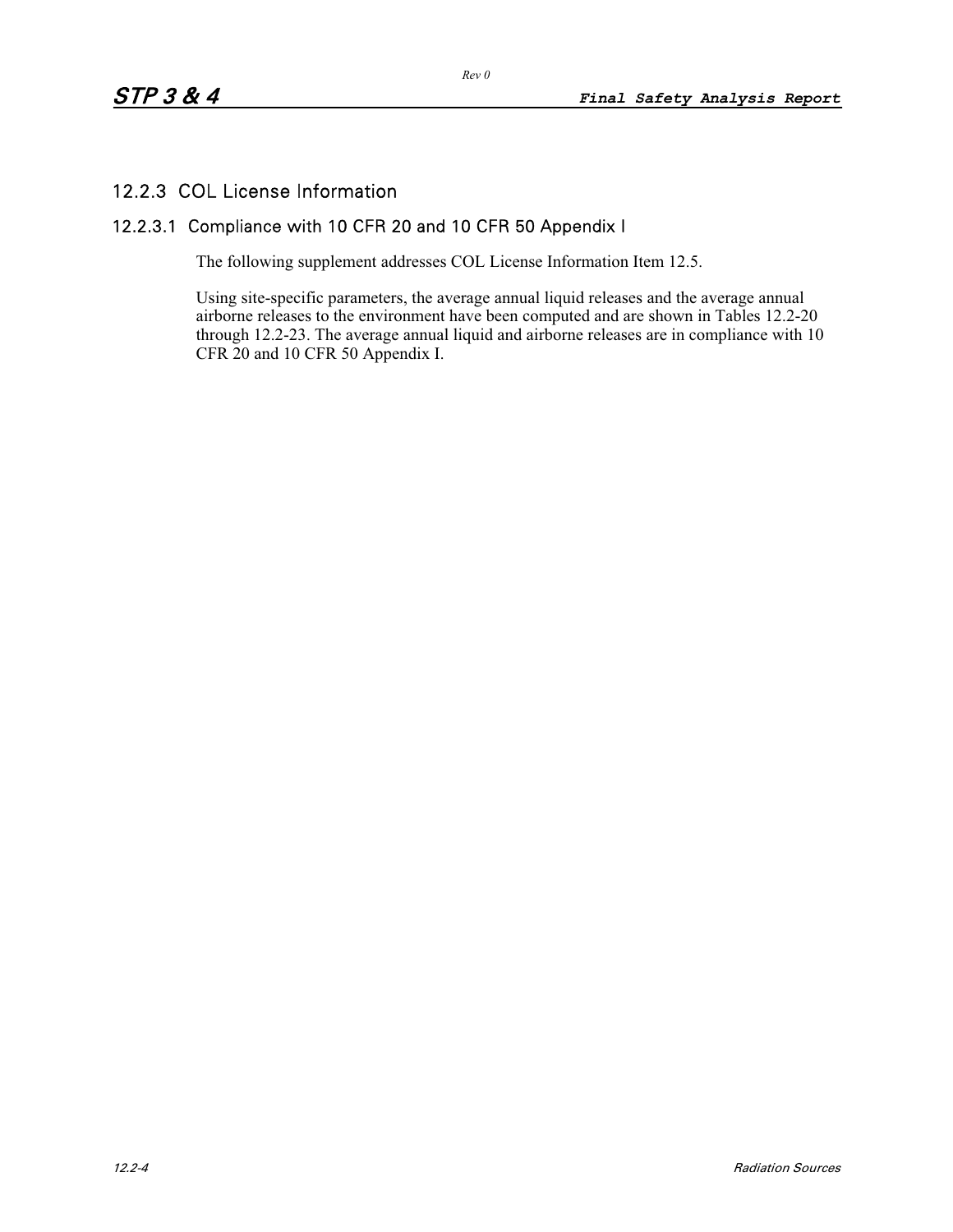| Source<br>Table | For                                           | Drawing            | Location                       | <b>Approximate Geometry</b>                                                              |
|-----------------|-----------------------------------------------|--------------------|--------------------------------|------------------------------------------------------------------------------------------|
| $12.2 - 6$      | <b>RHR Heat Exchanger</b>                     | $12.3 - 1$         | (R1,RF)<br>(R6, RA)<br>(R6,RF) | Rt Cylndr ( $r=0.9m$ , $l=7m$ )                                                          |
| $12.2 - 8$      | <b>RCIC Turbine</b>                           | $12.3 - 1$         | (R6, RC)                       | Rt Cylndr (r=0.5m, l=0.7m)                                                               |
| $12.2 - 9$      | <b>CUW Filter</b><br>Demineralizer            | $12.3 - 3$         | (R2, RB)                       | 2 Tanks, Rt Cylndr (r=0.6m, l=3.3m)                                                      |
| $12.2 - 10$     | <b>CUW Regen Heat</b><br>Exchanger            | $12.3 - 2$         | (R1, RC)                       | Rt Cylndr (r=0.4m 0.63m, l=6.8m<br>$4.9m$ )                                              |
| $12.2 - 11$     | <b>CUW Non-Regen Heat</b><br>Exchanger        | $12.3 - 1$         | (R1, RC)                       | Rt Cylndr (r=0.4m, l=5.5m)                                                               |
| $12.2 - 13.1$   | <b>LCW Collector Tank</b>                     | 12.3-37            | <b>HTEM-7</b>                  | 24 Tanks, Rt Cylndr (r=4.2.74m,<br>$I = 9.49.58m$                                        |
| 12.2-13.2       | <b>LCW Filter/Demin</b><br>Skid**             | 12.3-39            | $HEM-12$                       | Rt Cylndr (r=0.5m, l=2.5m)Vendor<br>Provided                                             |
| 12.2-13.3       | <b>LCW Demineralizer</b>                      | 12.3-39            | <b>ITEM 11</b>                 | Rt Cylndr (r=0.6m, l=2.8m)                                                               |
| 12.2-13.4       | <b>LCW Sample Tank</b>                        | 12.3-38            | <b>HEM 8</b>                   | 2 Tanks, Rt Cylndr (r=4.2.74m,<br>$I = 9.49.58m$                                         |
| 12.2-13.5       | <b>HCW Collector Tank</b>                     | 12.3-37            | <b>ITEM 13</b>                 | Rt Cylndr (r=2.2m, l=4.3m)                                                               |
| 12.2-13.6       | <b>HCW</b><br>Filter/Demineralizer<br>Skid**  | 12.3-39            | HEM20                          | Rt Cylndr (r=0.6m, l=2.8m)                                                               |
| $12.2 - 14$     | Offgas                                        | 12.3-50            | $(TF, T2)$                     | Tank 1, Rt Cylndr (r=0.6m, l=7.6m)<br>Tanks 2-9, Rt Cylndr (r=1.1m,<br>$I = 7.6m$        |
| 12.2-29         | Steam Jet Air Ejector                         | 12.3-51            | $(TF, T2)$                     | Rt Cylndr (r=0.15m, l=4.6m)<br>Rt Cylndr (r=0.76m, l=6.1m)<br>Rt Cylndr (r=0.2m, l=4.6m) |
| $12.2 - 14$     | Offgas Recombiner                             | 12.3-51            | $(TF, T2)$                     | <b>Rt Cylndr</b>                                                                         |
|                 |                                               |                    |                                | $(r=1.4m, l=7m)$                                                                         |
| 12.2-15.1       | <b>CUW Backwash</b><br><b>Receiving Tank</b>  | $12.3 - 1$         | (R2, RB)                       | Rt Cylndr (r=2.2m, l=5.7m)                                                               |
| 12.2-15.2       | <b>CF Backwash Receiving</b><br><b>Tank</b>   | 12.3-49            | (HD, TA)                       | Rt Cylndr (r=2.2m, l=5.7m)                                                               |
| 12.2-15.3       | <b>Phase Separator</b>                        | 12.3-38            | ITEM 30                        | 2 Tanks, Rt Cylndr (r=2.4-2.3m,<br>$I = 6.09.7m$                                         |
| 12.2-15.4       | <b>Spent Resin Storage</b><br>Tank            | 12.3-38            | <b>ITEM 31</b>                 | Rt Cylndr (r=2.0m, l=5.76.6m), 2<br><b>Tanks</b>                                         |
| $12.2 - 15.5$   | <b>Concentrated Waste-</b><br><del>Tank</del> | 12.3-37            | <b>ITEM 35</b>                 | $Rt$ Cylndr (r=1.5m, l=4.4m)                                                             |
| $12.2 - 15.6$   | Solids Dryer Feed Tank                        | 12.3-41            | ITEM 39                        | $Rt$ Cylndr (r=1.6m, l=3.2m)                                                             |
| 12.2-15.7       | Solids Dryer (outlet)                         | <del>12.3-39</del> | <b>ITEM 55</b>                 | <del>Rt Cylndr (r=0.2m, l=3.2m)</del>                                                    |

|  |  | Table 12.2- 5a Radiation Sources—Radiation Sources |  |
|--|--|----------------------------------------------------|--|
|  |  |                                                    |  |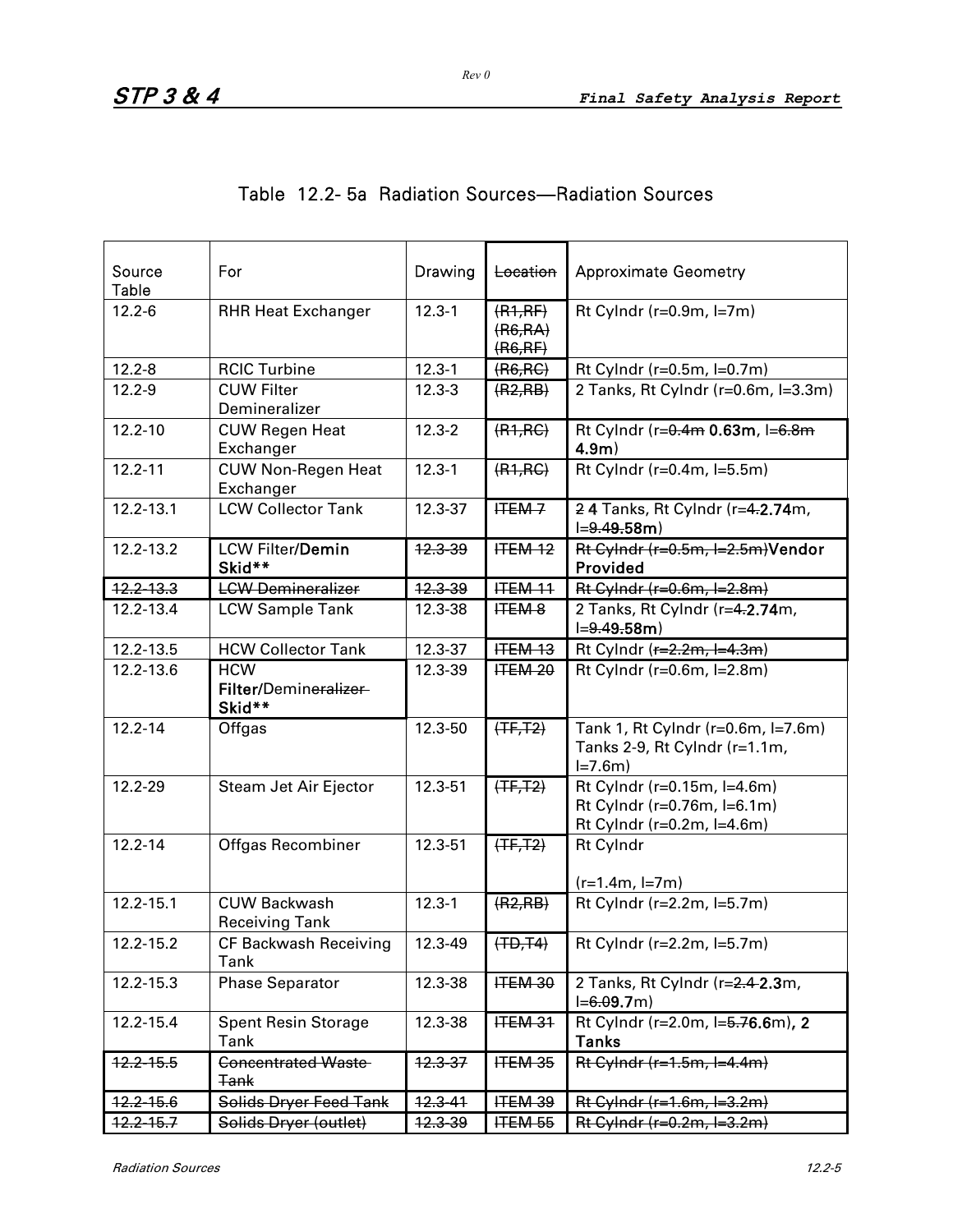| Source<br>Table | For                                                 | Drawing            | Location                 | <b>Approximate Geometry</b>                      |
|-----------------|-----------------------------------------------------|--------------------|--------------------------|--------------------------------------------------|
| $12.2 - 15.8$   | Solids Pelletizer                                   | 12.3-38            | <b>ITEM 58</b>           | Rt Cylndr $(r=0.4m, l=2.5m)$                     |
| $12.2 - 15.9$   | Sol Mist Separator<br>(steam)                       | <del>12.3-39</del> | <b>ITEM 56</b>           | Rt Cylndr $(r=0.1m, l=2.8m)$                     |
| 12.2-15.10      | Sol Condenser                                       | 12.3-40            | <b>ITEM 57</b>           | Rt Cylndr $(r=0.2m, l=1.4m)$                     |
| 12.2-15.11      | Sol Drum                                            | <del>12.3-39</del> | (2, D)                   | Rt Cylndr (r=0.3m, l=0.8m)<br>Box (1.5mx1.5mx1m) |
| $12.2 - 16$     | FPC Filter Demineralizer                            | $12.3 - 3$         | (R2, RB)                 | Rt Cylndr (r=0.7m, l=3.4m)                       |
| $12.2 - 17$     | <b>Suppression Pool</b><br>Cleanup System*          | $12.3 - 3$         | (R2, RA)                 | Rt Cylndr (r=0.7m, l=3.4m)                       |
| $12.2 - 18$     | <b>Control Rod Drive</b><br>Systemt                 | $12.3 - 2$         | (R4,RF)                  | <b>Distributed Source</b>                        |
| 12.2-24         | <b>Traversing Incore Probe</b>                      | $12.3 - 2$         | (R4, RB)                 | <b>Distributed Source</b>                        |
| $12.2 - 25$     | <b>Reactor Internal</b><br>Pumps‡                   | $12.3 - 2$         | (RF, R1)                 | <b>Distributed Source</b>                        |
| $12.2 - 25$     | <b>RIP Heat Exchanger</b>                           | $1.2 - 3b$         | EI 3000                  | Rt Cylndr (r=0.322m, l=2.9m)                     |
| $12.2 - 26$     | <b>Turbine Moisture</b><br>Separator/Reheater       | 12.3-52            | $(T6,TE)$                | Rt Cylndr (r=1.8m, l=31.m)                       |
| $12.2 - 27$     | <b>Turbine Condenser</b>                            | 12.3-53            | $(TD, TG)$               | <b>Distributed Source</b>                        |
| 12.2-28         | Condenser Filter/<br>Demineralizer<br><b>Filter</b> | 12.3-51            |                          | 3 Tanks, Rt Cylndr(r=1.4m, l=6.1m)               |
|                 | Demineralizer                                       | 12.3-51            | $(TC, T2)$<br>$(TC, T3)$ | 6 Tanks, Rt Cylndr(r=1.7m, l=5.1m)               |
| 12.2-30         | <b>SGTS Filter Train</b>                            | $12.3 - 7$         | (R2, RB)                 | Surface, (3.66m x 2.54m)§                        |
| Applicant       | <b>Spent Fuel Storage</b>                           | $12.3 - 6$         | (R4,RF)                  | See Drawings                                     |
| $12.2 - 31$     | <b>HSD Receiver Tank</b>                            |                    |                          | Cylinder (r=1.98m, l=4.4m)                       |
| 12.2-32         | <b>HSD Sample Tank</b>                              |                    |                          | Cylinder (r=1.98m, l=4.4m)                       |
| 12.2-33         | <b>RS Backwash</b>                                  |                    |                          | Cylinder (r=1.98m, l=6.6m                        |
|                 | <b>Receiving Tank</b>                               |                    |                          |                                                  |
| 12.2-34         | <b>Chem Drain Tank</b>                              |                    |                          | Cylinder (r=0.91m, l=2.6m                        |
| 12.2-35         | <b>HC Sample Tank</b>                               |                    |                          | Rt Cylinder (r=2.74m, l=9.58m)                   |

 $\overline{a}$ 

<sup>\*</sup> Suppression pool clean up F/D uses second of Fuel Pool F/D

<sup>\*\*</sup> LCW and HCW Filter/Demin Skid to be Vendor Provided

<sup>†</sup> Maintenance Facility

<sup>‡</sup> Maintenance Facility, see Figure 1.2-3b Elevation 3000 for drywell location

<sup>§</sup> Surface area of HEPA and charcoal filter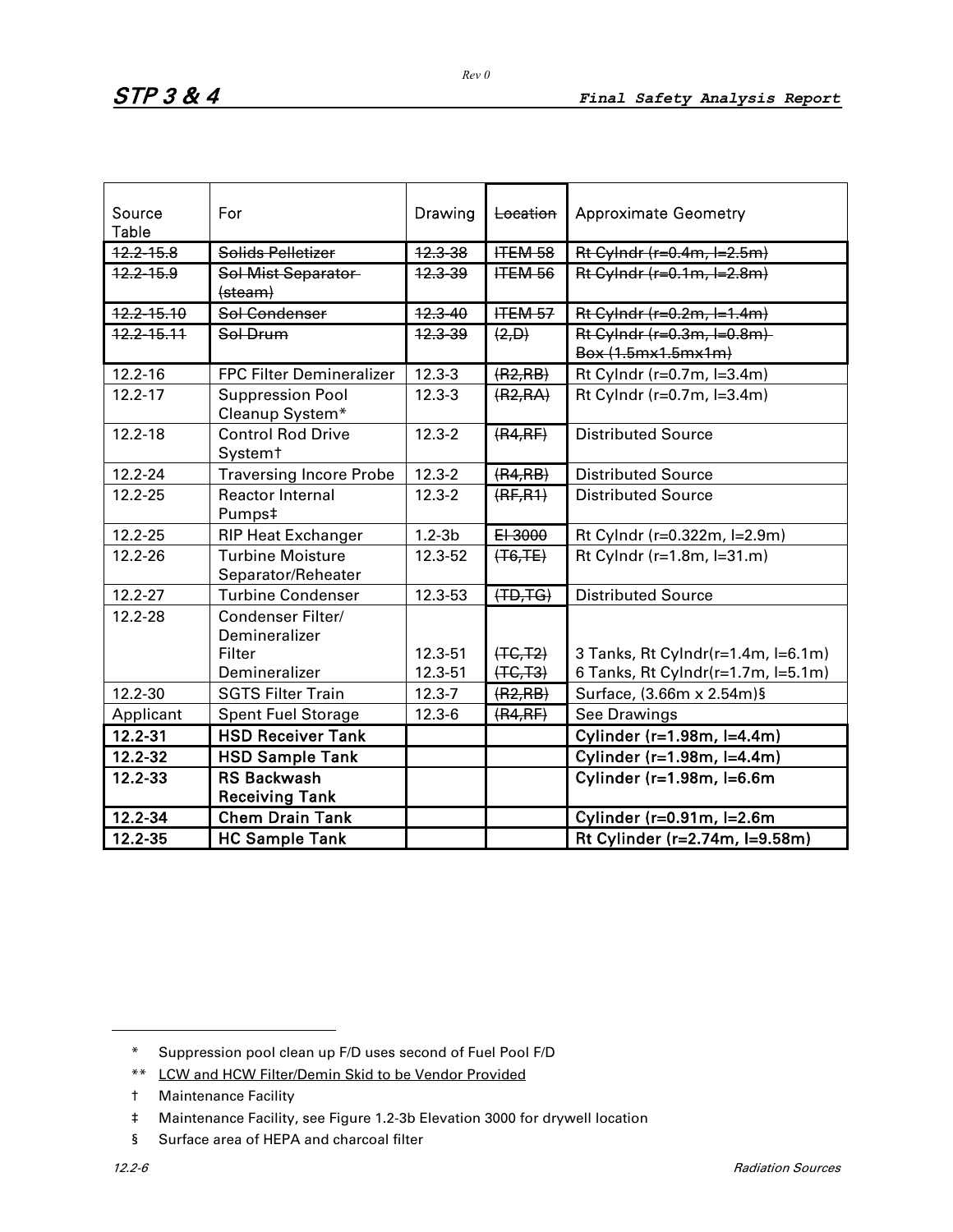### Table 12.2- 5b Radiation Sources—Source Geometry

| Component                                       | <b>Assumed Shielding Source Geometry</b>                                      |
|-------------------------------------------------|-------------------------------------------------------------------------------|
| <b>RHR Heat Exchanger</b>                       | Homogenous source over volume of heat exchanger                               |
| <b>RCIC Turbine</b>                             | Homogenous source over volume of turbine                                      |
| <b>CUW Filter Demineralizer</b>                 | 80% of source in first 15 cm, remainder dispersed over volume.                |
| <b>CUW Regen Heat Exchanger</b>                 | Homogenous source over volume of exchanger                                    |
| <b>CUW Non-Regen Heat Exchanger</b>             | Homogenous source over volume of exchanger                                    |
| <b>LCW Collector Tank</b>                       | 80% non-solubles in slurry on tank bottom, rest evenly<br>dispersed in volume |
| <b>LCW Filter/Demin Skid</b>                    | Homogenous source over volume of filterVendor Provided                        |
|                                                 | <b>Equipment</b>                                                              |
| <b>LCW Demineralizer</b>                        | 80% of source in first 15 cm, rest evenly dispersed over volume               |
| <b>LCW Sample Tank</b>                          | Homogenous source over volume of tank                                         |
| <b>HCW Collector Tank</b>                       | Homogenous source over volume of tank                                         |
| <b>HCW Filter/Demin<del>eralizer</del> Skid</b> | 80% of source in first 15 cm, rest evenly dispersed over-                     |
|                                                 | volumeVendor Provided Equipment                                               |
| Offgas                                          | 90% of source in first tank in first (upper) 30 cm, rest evenly               |
|                                                 | dispersed. Remaining tanks, homogenous source over tank                       |
|                                                 | volume.                                                                       |
| Steam Jet Air Ejector**                         | Homogenous source over volume of ejector                                      |
| Offgas Recombiner <sup>®</sup>                  | Homogenous source over subcomponent (Figure 12.2-14) <sup>††</sup>            |
| <b>CUW Backwash Receiving Tank</b>              | 80% non-solubles in slurry on tank bottom, rest evenly                        |
|                                                 | dispersed in volume                                                           |
| CF Backwash Receiving Tank                      | 80% non-solubles in slurry on tank bottom, rest evenly                        |
|                                                 | dispersed in volume                                                           |
| <b>Phase Separator</b>                          | 90% non-solubles in slurry on tank bottom, rest evenly                        |
|                                                 | dispersed in volume                                                           |
| <b>Spent Resin Storage Tank</b>                 | Homogenous source over volume of tank                                         |
| <b>Concentrated Waste Tank</b>                  | 90% non-solubles in slurry on tank bottom, rest evenly-                       |
|                                                 | dispersed in volume                                                           |
| Sol Dryer Feed Tank                             | Source evenly dispersed over volume                                           |
| Sol Dryer (outlet)                              | Source evenly dispersed over volume                                           |
| Sol Peletizer                                   | Source evenly dispersed over volume                                           |
| Sol Mist Separator (steam)                      | Source evenly dispersed over volume                                           |
| Sol Condenser                                   | Source evenly dispersed over volume                                           |
| Sol Drum                                        | Source evenly dispersed over volume                                           |
| <b>FPC Filter Demineralizer</b>                 | 90% insolubles in first 15 cm, rest of source evenly dispersed                |
|                                                 | over volume                                                                   |
|                                                 |                                                                               |

<sup>\*\*</sup> Radiation levels in SJAE and recombiner highly dependent upon power level. Actual measurements on SJAE condenser contact dose rate are 2x10– $^3$  Gy/h at 100% power and less than 5x10– $^2$ m Gy/h at 20% power.

 $\overline{a}$ 

*Rev 0* 

<sup>††</sup> See Offgas Recombiner Description, Section 11.3, use inventory for preheater, recombiner, condenser and cooler for recombiner inventory for shielding applications.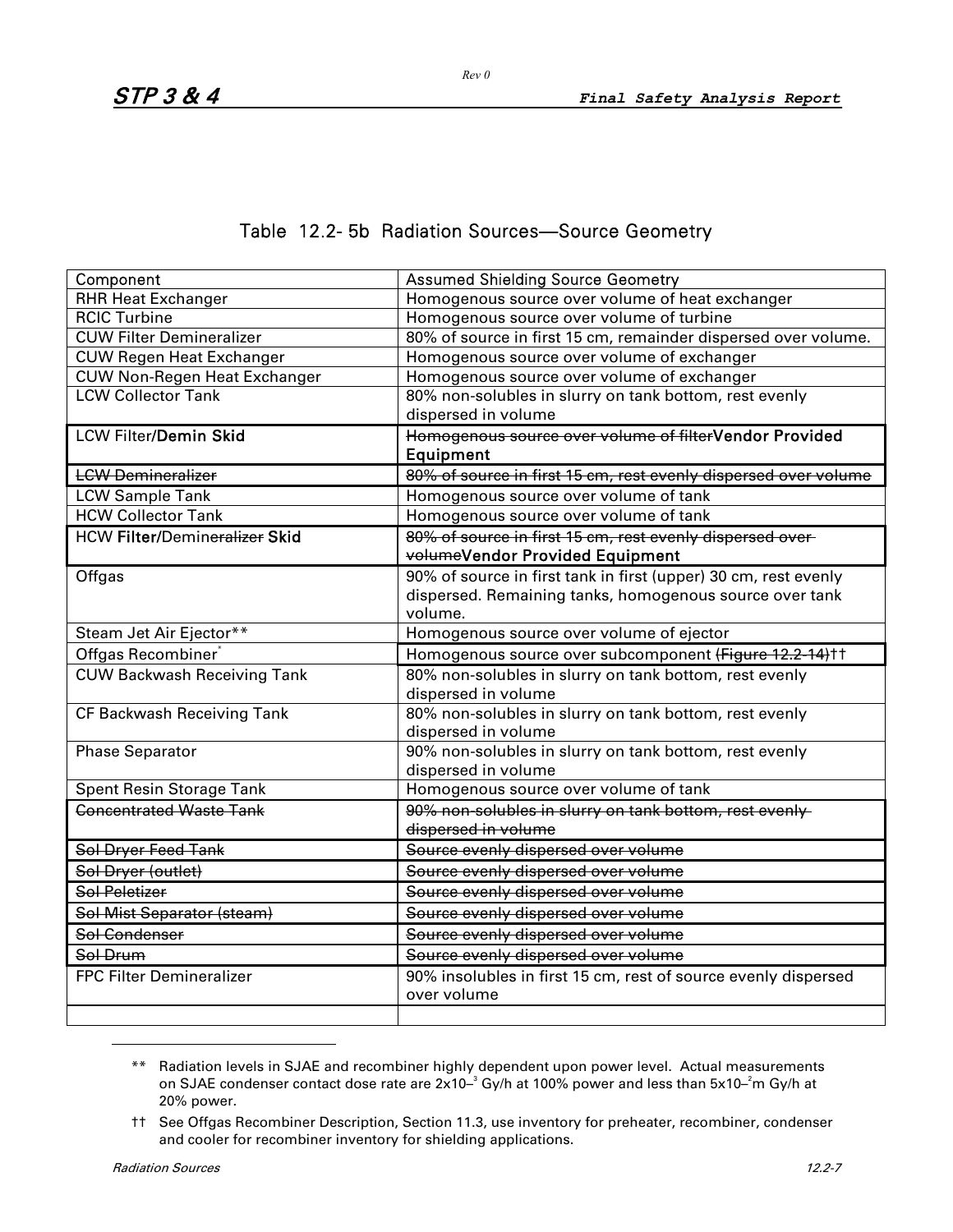| Component                                     | <b>Assumed Shielding Source Geometry</b>                                      |  |  |  |  |  |
|-----------------------------------------------|-------------------------------------------------------------------------------|--|--|--|--|--|
| <b>Suppression Pool Cleanup System</b>        | 90% insolubles in first 15 cm, rest of source evenly dispersed over<br>volume |  |  |  |  |  |
| Transverse Incore Probe                       | Point or line geometry (Table 12.2-24)                                        |  |  |  |  |  |
| <b>Reactor Internal Pumps</b>                 | Cylindrical source coupled to water bearing components                        |  |  |  |  |  |
| <b>RIP Heat Exchanger</b>                     | Homogenous source over volume of exchanger                                    |  |  |  |  |  |
| Turbine Moisture Separator/Reheater           | Homogenous source over volume of component                                    |  |  |  |  |  |
| Turbine Condenser                             | Homogenous source over volume of condenser                                    |  |  |  |  |  |
| Condenser Filter/Demineralizer                |                                                                               |  |  |  |  |  |
| Filter                                        |                                                                               |  |  |  |  |  |
| Source evenly dispersed over volume of filter |                                                                               |  |  |  |  |  |
| Demineralizer                                 |                                                                               |  |  |  |  |  |
|                                               | 90% insolubles in first 15 cm, rest of source                                 |  |  |  |  |  |
|                                               | evenly dispersed over volume                                                  |  |  |  |  |  |
| SGTS Filter Train                             | 90% particulates on HEPA filter, remaining on charcoal filter                 |  |  |  |  |  |
| Spent Fuel Storage                            | Applicant                                                                     |  |  |  |  |  |
| <b>HSD Receiver Tank</b>                      | Homogenous source over volume of tank                                         |  |  |  |  |  |
| <b>HSD Sample Tank</b>                        | Homogenous source over volume of tank                                         |  |  |  |  |  |
| <b>RS Backwash Receiving</b>                  | Homogenous source over volume of tank                                         |  |  |  |  |  |
| <b>Chem Drain Tank</b>                        | Homogenous source over volume of tank                                         |  |  |  |  |  |
| <b>HC Sample Tank</b>                         | Homogenous source over volume of tank                                         |  |  |  |  |  |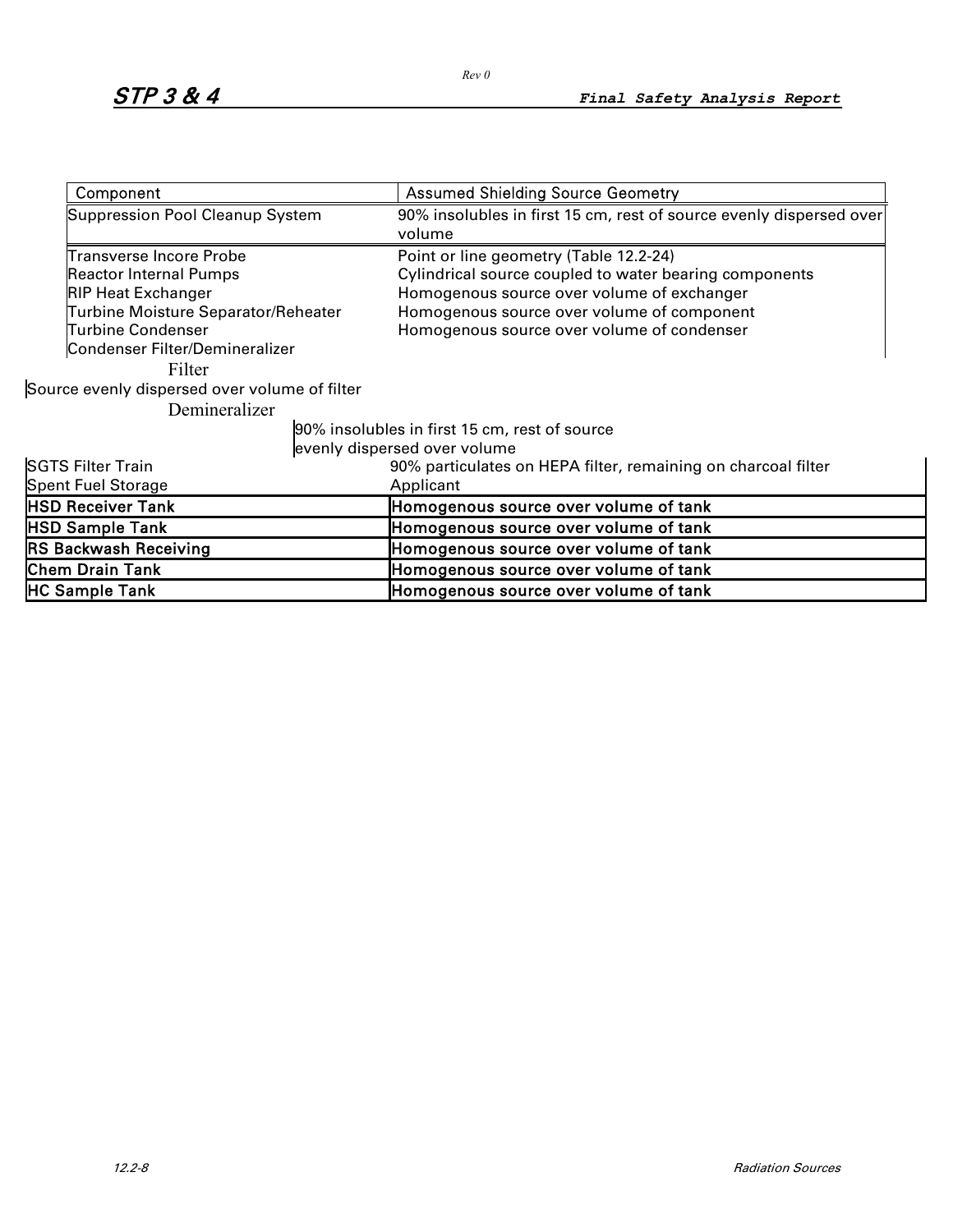$STP384$ 

*Rev 0* 

| <br> <br> <br>                                                                                                                                                                                                                   |
|----------------------------------------------------------------------------------------------------------------------------------------------------------------------------------------------------------------------------------|
|                                                                                                                                                                                                                                  |
|                                                                                                                                                                                                                                  |
| Ó                                                                                                                                                                                                                                |
| $\frac{1}{3}$<br>١                                                                                                                                                                                                               |
|                                                                                                                                                                                                                                  |
|                                                                                                                                                                                                                                  |
| :<br>;<br>;                                                                                                                                                                                                                      |
|                                                                                                                                                                                                                                  |
|                                                                                                                                                                                                                                  |
| )<br>)<br>;                                                                                                                                                                                                                      |
|                                                                                                                                                                                                                                  |
| Í                                                                                                                                                                                                                                |
| ה היה בית היה בית היה בית היה בית היה בית היה בית היה בית היה בית היה בית היה בית היה בית היה בית היה בית היה ב<br>בית היה בית היה בית היה בית היה בית היה בית היה בית היה בית היה בית היה בית היה בית היה בית היה בית היה בית ה |
|                                                                                                                                                                                                                                  |
|                                                                                                                                                                                                                                  |
| ĺ                                                                                                                                                                                                                                |
|                                                                                                                                                                                                                                  |
| Î<br>l                                                                                                                                                                                                                           |
|                                                                                                                                                                                                                                  |
| <b>2.11:11</b><br>1721                                                                                                                                                                                                           |
|                                                                                                                                                                                                                                  |
| r<br>امام                                                                                                                                                                                                                        |
|                                                                                                                                                                                                                                  |
|                                                                                                                                                                                                                                  |

| Wall Thickness in Meters<br>Room Dimensions | Ceiling<br>Floor<br>South<br><b>North</b><br>West<br>East<br>Height<br>Width<br>Length | $\frac{8}{2}$<br>Ground<br>0.6<br>9.6<br>0.6<br>8.o<br>5.6<br>5.6<br>12.6 | $\frac{8}{10}$<br>Ground<br>0.6<br>o.<br>O<br>2<br>$\frac{8}{10}$<br>5.6<br>14.6 | Hatch<br>0.5<br>$\frac{8}{2}$<br>۳<br>$0.\overline{8}$<br>7.4<br>$\frac{8}{7}$ ຕ<br>2.8 | ۵.G<br>$\frac{8}{3}$<br>֓׆<br>֡֓<br>$\overline{4}$<br>$\overline{4}$<br>G<br>3.6<br>7.7 | $\frac{8}{2}$<br>Ground<br>5.6<br>4.4<br>7.4 | $\frac{8}{2}$<br>Ground<br>$-20.9$<br>0.80.9<br>0.80.6<br>1.20.6<br>13<br>115<br>1916 |        | 8.0<br>$\frac{8}{9}$<br>$\frac{8}{9}$<br>$\frac{8}{6}$<br>$\frac{8}{9}$<br>$\frac{8}{9}$<br>$\infty$<br>10.6<br>16.4 | <b>Skid***</b>                                         | 9.<br>$\frac{8}{9}$<br>8.0<br>9.<br>$\frac{8}{3}$<br>9.<br>$\infty$<br>10.6 | 8.o<br>Ground<br>0.80.6<br>1.2<br>0.806<br>1.20.6<br>13<br>1015<br>197.4 | 8.O<br>Ground<br>1.20.9<br>0.80.9<br>0.806<br>0.80.9<br>5.413<br>$11 - 215$<br>916 |                     | 8.0<br>98<br><u>ფ</u><br>$\frac{8}{9}$<br>$\frac{8}{9}$<br>$\frac{8}{9}$<br>8<br>10.6<br>19.6 | ۳<br>2.5<br>۳<br>۳<br>۳<br>ᠵ<br>$\frac{6}{5}$<br>$\overline{1}$<br>5. | ᅮ<br>↖<br>14.2<br>5.1 |                     | $\frac{8}{2}$<br>Ground<br>$\frac{8}{2}$<br>$\frac{8}{1}$<br>᠇<br>5.6<br>7.4<br>6.6 |      | Hatch<br>2.5<br>٣<br>۳<br>25<br>$\mathbf{\Omega}$<br>LQ | 8.O<br>0.8Ground<br>$\frac{2}{1}$<br>0.80.6<br>0.81.2<br>0.81.2<br>4.613<br>8.48.6<br>165.4 | $\frac{8}{2}$<br>$0.\overline{8}$<br>$0.\overline{8}$<br>$0.\overline{8}$<br>$0.\overline{8}$<br>$\frac{8}{2}$<br>4.6<br>6.4<br>6.4 |
|---------------------------------------------|----------------------------------------------------------------------------------------|---------------------------------------------------------------------------|----------------------------------------------------------------------------------|-----------------------------------------------------------------------------------------|-----------------------------------------------------------------------------------------|----------------------------------------------|---------------------------------------------------------------------------------------|--------|----------------------------------------------------------------------------------------------------------------------|--------------------------------------------------------|-----------------------------------------------------------------------------|--------------------------------------------------------------------------|------------------------------------------------------------------------------------|---------------------|-----------------------------------------------------------------------------------------------|-----------------------------------------------------------------------|-----------------------|---------------------|-------------------------------------------------------------------------------------|------|---------------------------------------------------------|---------------------------------------------------------------------------------------------|-------------------------------------------------------------------------------------------------------------------------------------|
|                                             |                                                                                        |                                                                           |                                                                                  |                                                                                         |                                                                                         |                                              |                                                                                       |        |                                                                                                                      |                                                        |                                                                             |                                                                          |                                                                                    |                     |                                                                                               |                                                                       |                       |                     |                                                                                     |      |                                                         |                                                                                             |                                                                                                                                     |
|                                             |                                                                                        |                                                                           |                                                                                  |                                                                                         |                                                                                         |                                              |                                                                                       |        |                                                                                                                      |                                                        |                                                                             |                                                                          |                                                                                    |                     |                                                                                               |                                                                       |                       |                     |                                                                                     |      |                                                         |                                                                                             |                                                                                                                                     |
| Component                                   |                                                                                        | RHR Heat Exchanger                                                        | RCIC Turbine                                                                     | CUW Filter Demineralizer                                                                | CUW Regen Heat Exchanger                                                                | CUW Non-Regen Heat<br>Exchanger              | LCW Collector Tank (4                                                                 | Tanks) | LCW Filter/Demin Skid                                                                                                | <b>LCW</b> Demineralizer <sup>1</sup> HCW Filter/Demin | 19.6                                                                        | LCW Sample Tank <b>(2 Tanks)</b>                                         | HCW Collector Tank (3                                                              | Tanks-L-Shape Room) | <b>HCW Demineralizer</b>                                                                      | Offgas                                                                | Steam Jet Air Ejector | and Recombiner Room | CUW Backwash Receiving                                                              | Tank | CF Backwash Receiving Tank                              | Phase Separator (2 Tanks-2                                                                  | Spent Resin Storage Tank<br>Rooms)                                                                                                  |

\* Moveable Wall

\* Moveable Wall<br><del>1 LCW and HCW Demineralizer share same room</del> LCW and HCW Demineralizer share same room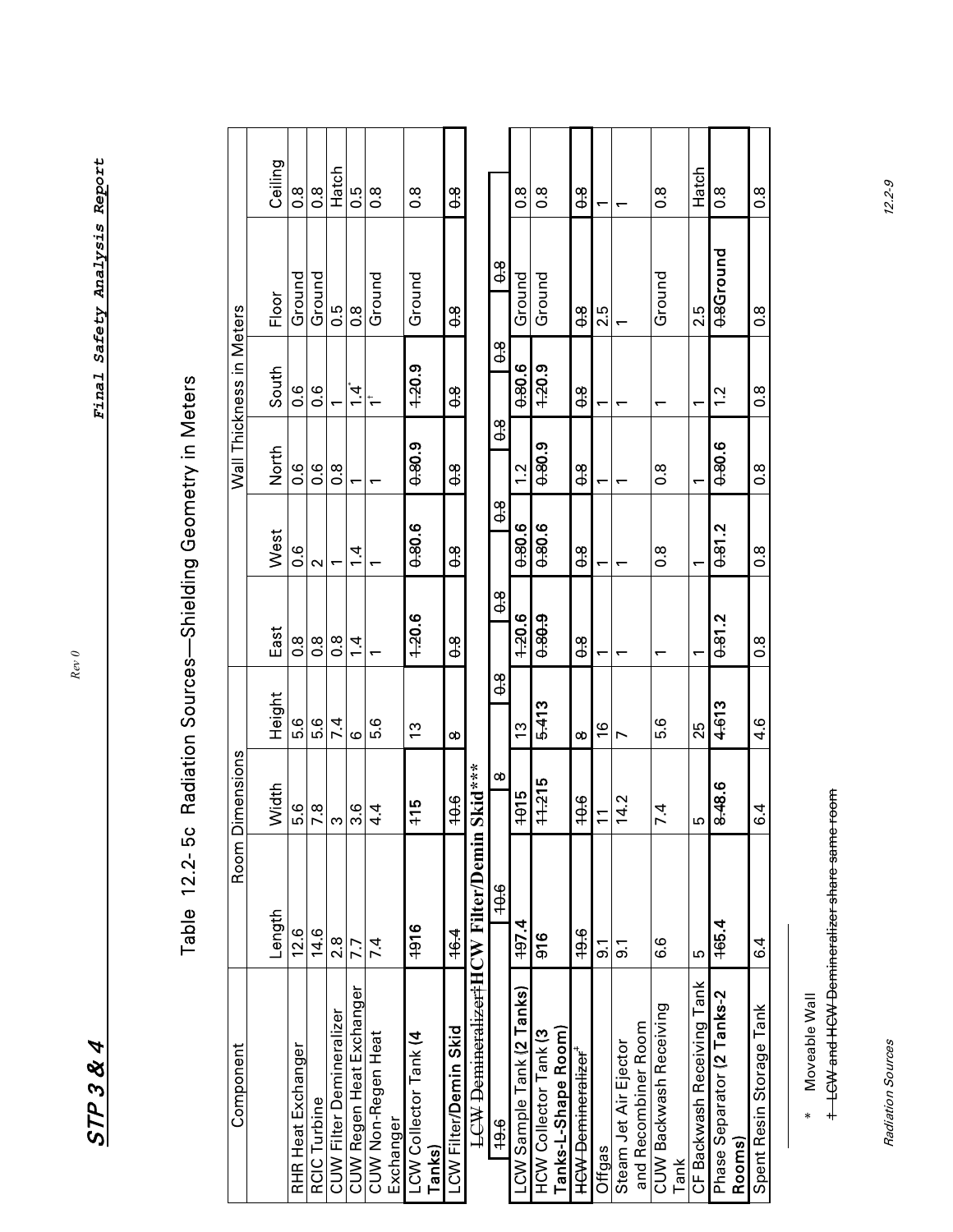| 4       |
|---------|
| ⅋       |
| ς<br>ŋ  |
| FE      |
| ľ.<br>r |

STP 3 & 4 *Final Safety Analysis Report*  Final Safety Analysis Report

*Rev 0* 

| Concentrated Waste Tank                     | 46            | ம                        | $\overline{54}$ | $\frac{8}{9}$  | $\frac{8}{9}$  |        | $\ddot{ }$    | $\frac{8}{6}$ | Ground        | $\frac{8}{6}$ |  |
|---------------------------------------------|---------------|--------------------------|-----------------|----------------|----------------|--------|---------------|---------------|---------------|---------------|--|
| Sol Dryer Feed Tank                         | $\frac{4}{9}$ | 7.2                      | 6.2             | 98             | 9.             |        | 8.9           | 9.<br>O       | 9.            | 89            |  |
| So Dryer (outlet)#                          |               |                          |                 |                |                |        |               |               |               |               |  |
| 9.2                                         | 52            | $\infty$                 | 8<br>90         |                | $\frac{8}{9}$  | 8<br>9 | 9<br>0        | 9<br>Ф        | $\frac{8}{9}$ |               |  |
| Sel Peletizer                               | 3             | 5.2                      | 0<br>ග          | $\frac{8}{9}$  | 8.9            |        | $\frac{8}{9}$ | <u>ფ</u>      | 89            | $\frac{8}{9}$ |  |
| Sol Mist Separator (steam)                  | 3             | 5.2                      | $\infty$        | $\frac{8}{9}$  | 9.             |        | $\frac{8}{9}$ | 9<br>P        | 8<br>O        | $\frac{8}{9}$ |  |
| Sel-Cendenser                               | $\frac{4}{3}$ | 7.2                      | 62              | $\frac{8}{9}$  | $\frac{8}{9}$  |        | $\frac{8}{9}$ | 9.<br>0.      | $\frac{8}{9}$ | $\frac{8}{9}$ |  |
| Sol-Drum                                    | 32            | က                        | $\infty$        | $\frac{8}{9}$  | $\frac{8}{9}$  |        | $\frac{8}{9}$ | 9<br>P        | $\frac{8}{9}$ | $\frac{8}{9}$ |  |
| FPC Filter Demineralizer                    | 3.2           | Ņ<br>ო                   | 7.4             | $\frac{8}{10}$ |                |        | 8.0           | 8.O           | 0.5           | Hatch         |  |
| Suppression Pool Cleanup<br>S <sub>ys</sub> | ર<br>ઝ        | $\mathbf{\Omega}$<br>ო   | 7.4             | 0.5            | $\frac{8}{10}$ |        | o.o           | o.o           | 0.5           | Hatch         |  |
| Control Rod Drive System§                   |               |                          |                 |                |                |        |               |               |               |               |  |
| 7.6                                         | 33.4          | 8.9                      | o.o             |                | ့<br>၁         | ٥.     | ိဝ            | $\frac{8}{1}$ | <u>0.6</u>    |               |  |
| Transverse Incore Probe                     | 4             | $\ddot{\mathbf{c}}$<br>r | 2.7             |                |                |        |               |               | <b>Mezz</b>   | 0.6           |  |
| Reactor Internal Pumps**                    | 2<br>8        | با<br>œ                  | 5.8             | ٥.6            | o.o            |        | ٥.6           | o.o           | 8.o           | o.o           |  |
| RIP Heat Exchanger                          | Primary       |                          |                 |                |                |        |               |               |               |               |  |
|                                             | Containment   |                          |                 |                |                |        |               |               |               |               |  |
| Turbine Moisture<br>Sep/Reheater            | 12.4          | 7.6<br>4                 | s<br>8          |                |                |        |               |               |               |               |  |
| Turbine Condenser                           | 14.2          | 36                       | 25              | ი<br>სე        | 2.5            |        | ۳             | ۳             | 2.5           | Turbine       |  |
| Condenser Filter                            | Б             | $\mathbf{\sim}$          | $\infty$        | $2.5^{\circ}$  |                |        |               |               |               | Hatch         |  |

Turbine Condenser 14.2 36 25 3.5 2.5 1 1 2.5 Turbine Condenser Filter 5 5  $\begin{array}{|c|c|c|c|c|}\hline 21.1 & 8 & 2.5\\ \hline \end{array}$  1 1 1 1 1 Hatch Condenser Demineralizer Demineralizer 17.3 17.3 1 1 1 1 1.6 1.6 1 1.6 1 1.6 1 1.6 1 1.6 1 1.6 1 1.6 1 1.6 1 1.6 SGTS Filter Train 14.4 5 8.2 0.2 0.5 0.5 0.2 0.2 1 0.6 Spent Fuel Storage 9.4 14 4.1 2 2 2 2 2 7.4\*\*

 $\overline{a}$  $\overline{\phantom{0}}$ 

> $1.6$  $0.2$  $\sim$

 $\overline{\phantom{0}}$ 

 $\overline{a}$  $\overline{ }$ 

 $\overline{a}$ 

 $\circ \overline{\overset{2}{\circ}}$  $4.1$ 

17.3  $21.1$ 

 $\dot{4}$ <u>က</u>

14.4  $9.\overline{8}$ 

Condenser Demineralizer<br>SGTS Filter Train

**Condenser Filter** 

Spent Fuel Storage

 $9.4$ 

 $\frac{2}{1}$  $\sim$ 

 $0.5$  $\overline{\mathsf{C}}$ 

 $\frac{2}{\cdot}$  $\sim$ 

 $7.4**$ 

 $\sim$  $\sim$ 

 $0.\overline{6}$ 

+ Solid dryer and Mist Separator share same room Solid dryer and Mist Separator share same room

Maintenance Facility ‡ Maintenance Facility  $\ddot{\phantom{1}}$ 

\*\*\* The LCW and HCW Filter Demineralizer Skip will be vendor provided. They will be located on the ground floor elevation, 10700, (See Fig. \*\*\* The LCW and HCW Filter Demineralizer Skip will be vendor provided. They will be located on the ground floor elevation, 10700, (See Fig. 1.2-23C) The vendor will provide the skids with shielding adequate to maintain the Room, 6381, as a Radiation Zone C. 1.2-23C) The vendor will provide the skids with shielding adequate to maintain the Room, 6381, as a Radiation Zone C.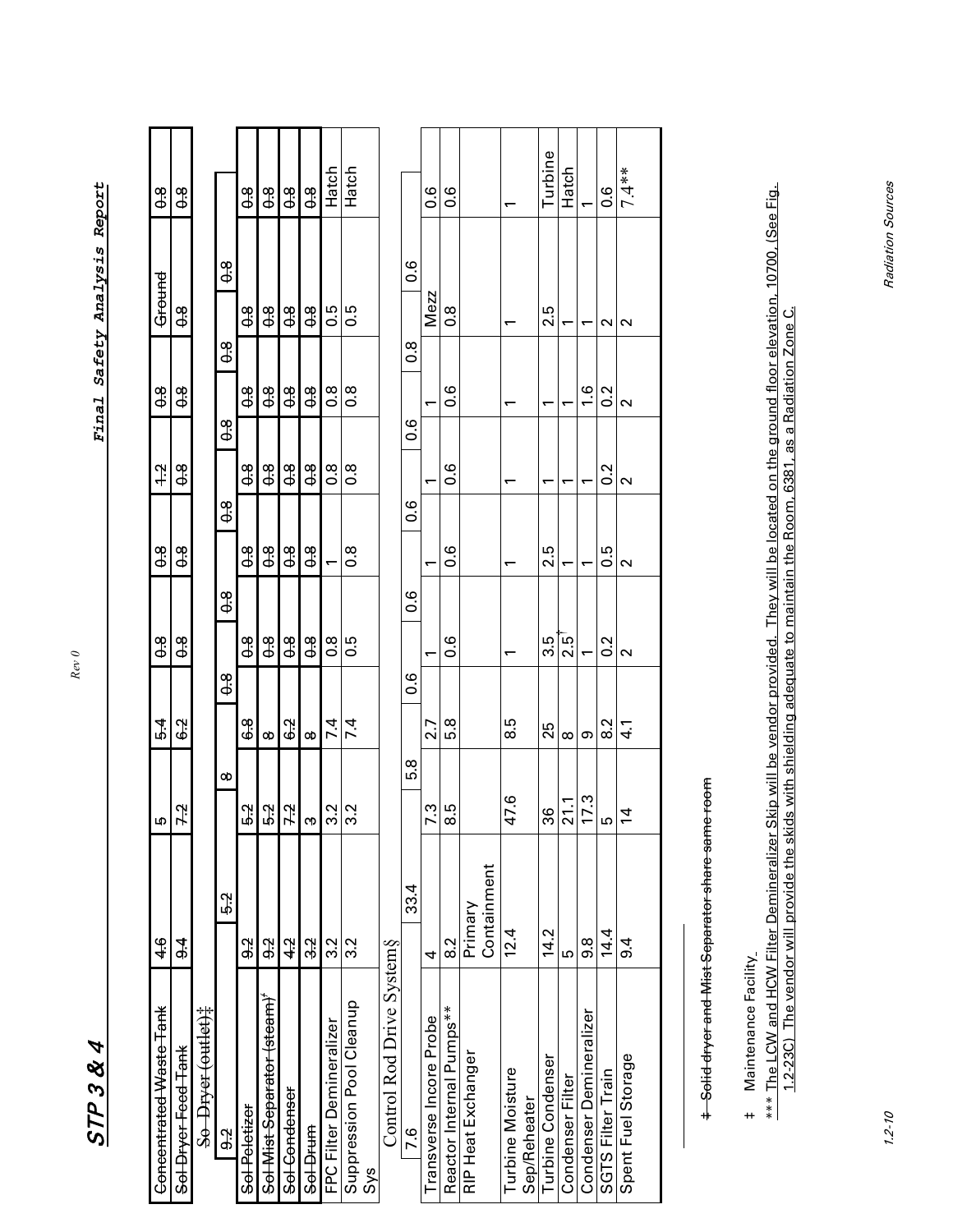$STP384$ 

STP 3 & 4 *Final Safety Analysis Report*  **Final Safety Analysis Report** 

| $\ddot{\bm{0}}$ .6       | $\boldsymbol{0.8}$  | 0.8                   | $\ddot{\bm{0}}$ .6        | $\ddot{\bm{0}}$ .8       |                          | $\ddot{\bullet}$ | $\ddot{0}$ .6 |
|--------------------------|---------------------|-----------------------|---------------------------|--------------------------|--------------------------|------------------|---------------|
| Ground                   | 0.6                 | Ground                | $\frac{6}{1}$             | Ground                   |                          | Ground           | Ground        |
| ၀ံ                       | ၀ံ                  | 1.2                   | 9.6                       | <u>၀</u>                 |                          | ၀ံ               | ၀:၀           |
| $\overline{0}$ .6        | 0.6                 | $\frac{6}{1}$         | $\overline{0}$ .6         | 1.2                      |                          | 0.9              | $\frac{2}{1}$ |
| $\overline{0}$ .         | $0.\overline{6}$    | 1.2                   | <b>9.6</b>                | <u>ہ ن</u>               |                          | 0.9              | ၀ံ            |
| $0.\overline{6}$         | $0.\overline{6}$    | $\frac{6}{1}$         | $\frac{6}{1}$             | ၀:၀                      |                          | 0.9              | 0.9           |
| 6.2                      | 6.2                 | <u>ო</u>              | $\overline{3}$            | <u>ო</u>                 |                          | 10.1             | <b>10.1</b>   |
| $\ddot{\mathbf{S}}$      | $\ddot{\mathbf{c}}$ | က္ပ                   | 3.7                       | 7.7                      |                          | <b>4</b><br>0    | 5.2           |
| 7.7                      | 7.7                 | 6.G                   | $4\ddot{ }$               | $\frac{5}{2}$            |                          | 5.2              | 5.2           |
| <b>HSD Receiver Tank</b> | HSD Sample Tank     | RS Backwash Receiving | Chem Drain Collector Tank | HC Sample Tank (2 Tanks) | Spent Resin Storage Tank | Tank A           | Tank B        |

\*\* 7.4m water depth above fuel elements \*\* 7.4m water depth above fuel elements

*Rev 0*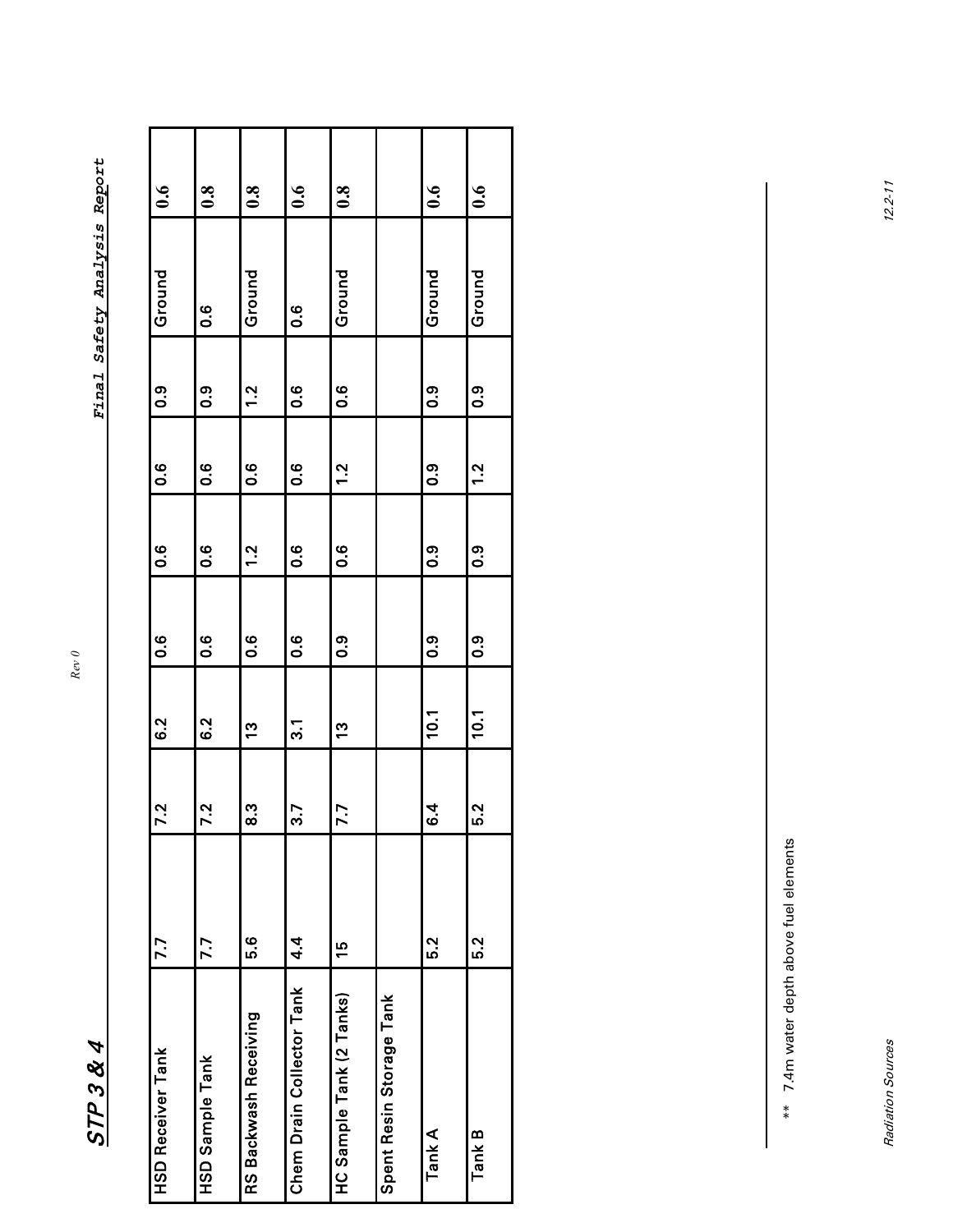## Table 12.2-9 CUW Filter Demineralizer

| Source volume=   |                 | 3.7 m <sup>3</sup> |                        |                |                          |                |                   |
|------------------|-----------------|--------------------|------------------------|----------------|--------------------------|----------------|-------------------|
| <b>Total MBq</b> |                 | $1.94E + 08$       |                        |                |                          |                |                   |
|                  |                 |                    | <b>Soluble fission</b> |                | <b>Insoluble fission</b> |                | <b>Activation</b> |
|                  | <b>Halogens</b> |                    | <b>Products</b>        |                | <b>Products</b>          |                | <b>Products</b>   |
| <b>Isotope</b>   | <b>MBq</b>      | <b>Isotope</b>     | <b>MBq</b>             | <b>Isotope</b> | <b>MBq</b>               | <b>Isotope</b> | <b>MBq</b>        |
| $I - 131$        | $2.41E+07$      | <b>Rb-89</b>       | $2.82E + 04$           | $Y-91$         | $3.66E + 05$             | <b>Na-24</b>   | 5.01E+06          |
| $I - 132$        | 3.06E+06        | <b>Sr-89</b>       | 9.40E+05               | $Y-92$         | 7.37E+05                 | P-32           | 1.32E+06          |
| $I - 133$        | 2.20E+07        | <b>Sr-90</b>       | 7.27E+04               | $Y-93$         | 1.36E+06                 | $Cr-51$        | 4.99E+07          |
| $I - 134$        | $2.01E + 06$    | $Y-90$             | 7.27E+04               | Zr-95          | 7.41E+04                 | Mn-54          | 7.12E+05          |
| $I - 135$        | $9.52E + 06$    | <b>Sr-91</b>       | $1.27E + 06$           | <b>Nb-95</b>   | 7.41E+04                 | <b>Mn-56</b>   | 4.44E+06          |
|                  |                 | <b>Sr-92</b>       | 9.76E+05               | <b>Ru-103</b>  | 1.73E+05                 | $Co-58$        | 1.87E+06          |
|                  |                 | <b>Mo-99</b>       | 4.05E+06               | <b>Rh-103m</b> | 1.73E+05                 | $Co-60$        | 4.10E+06          |
|                  |                 | <b>Tc-99m</b>      | 4.05E+06               | <b>Ru-106</b>  | $3.11E + 04$             | Fe-55          | 5.41E+06          |
|                  |                 | Te-129m            | 3.36E+05               | <b>Rh-106</b>  | $3.11E + 04$             | Fe-59          | 2.73E+05          |
|                  |                 | Te-131m            | $9.27E + 04$           | La-140         | $2.51E + 06$             | <b>Ni-63</b>   | 1.03E+07          |
|                  |                 | Te-132             | 2.37E+05               | Ce-141         | $2.58E + 05$             | <b>Cu-64</b>   | 1.22E+07          |
|                  |                 | <b>Cs-134</b>      | 1.54E+05               | Ce-144         | 3.09E+04                 | $Zn-65$        | 2.00E+06          |
|                  |                 | <b>Cs-136</b>      | $6.44E + 04$           | Pr-143         | 3.09E+04                 | Ag-110m        | 1.00E+04          |
|                  |                 | <b>Cs-137</b>      | 4.23E+05               |                |                          | W-187          | 2.28E+05          |
|                  |                 | <b>Cs-138</b>      | 2.07E+05               |                |                          |                |                   |
|                  |                 | <b>Ba-140</b>      | $2.51E + 06$           |                |                          |                |                   |
|                  |                 | <b>Np-239</b>      | $1.44E + 07$           |                |                          |                |                   |
| <b>Total</b>     | 6.06E+07        | <b>Total</b>       | 2.98E+07               | <b>Total</b>   | 5.85E+06                 | <b>Total</b>   | 9.77E+07          |

*Rev 0*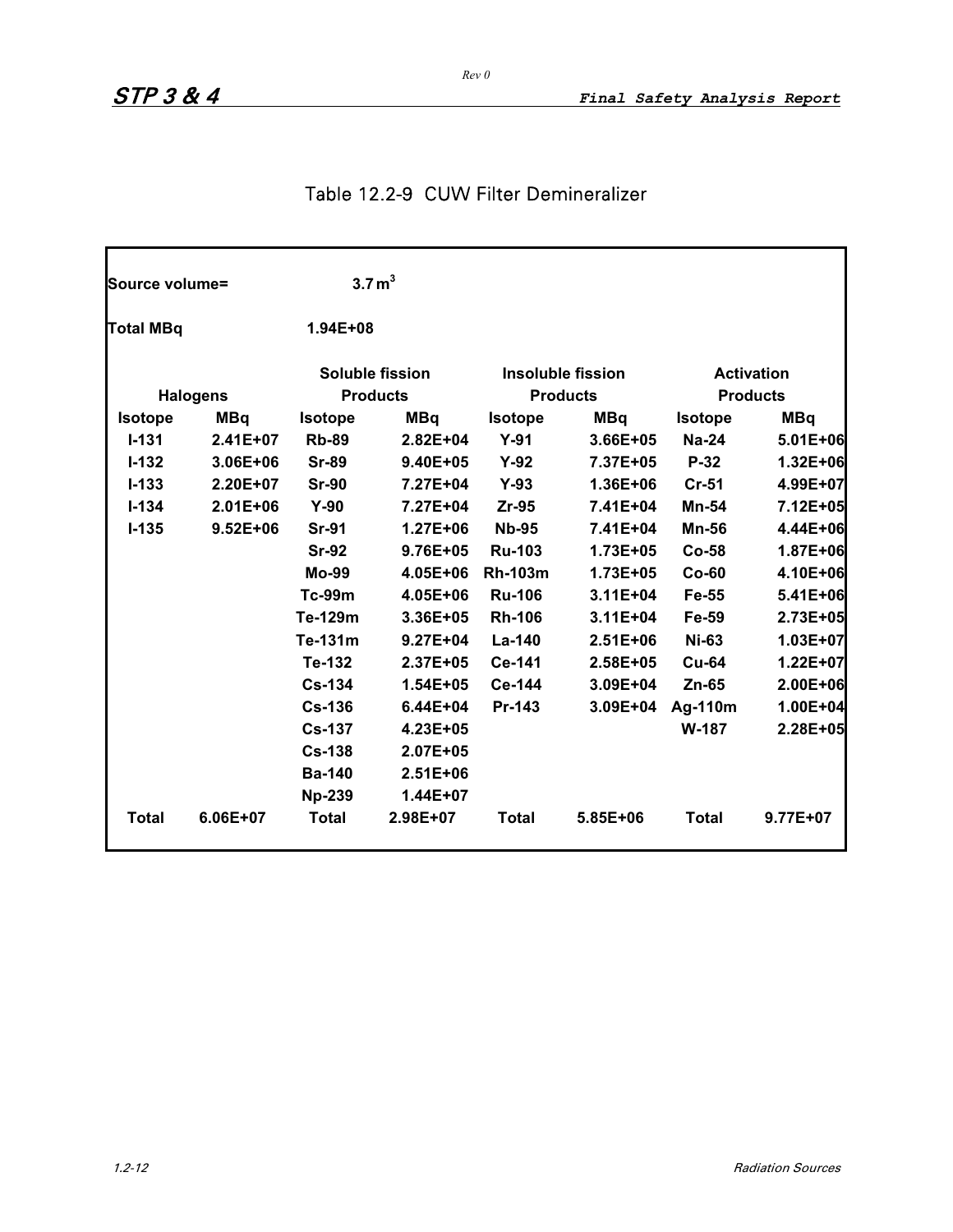# Table 12.2-13a Liquid Radwaste Component Inventories-LCW Collector Tank

|                | Source volume = 140 $m^3$ |                |                                           |                          |                                 |                           |                                      |  |  |  |  |  |
|----------------|---------------------------|----------------|-------------------------------------------|--------------------------|---------------------------------|---------------------------|--------------------------------------|--|--|--|--|--|
|                | Total MBq: 7.40E+05       |                |                                           |                          |                                 |                           |                                      |  |  |  |  |  |
|                | <b>Halogens</b>           |                | <b>Soluble Fission</b><br><b>Products</b> | <b>Insoluble Fission</b> | <b>Products</b>                 |                           | <b>Activation</b><br><b>Products</b> |  |  |  |  |  |
| <b>Isotope</b> | <b>MBq</b>                | <b>Isotope</b> | <b>MBq</b>                                | <b>Isotope</b>           | <b>MBq</b>                      | <b>Isotope</b>            | <b>MBq</b>                           |  |  |  |  |  |
| $II - 131$     | $2.03E + 04$              | <b>Rb-89</b>   | 9.42E+01 Y-91                             |                          | 2.97E+04 Na-24                  |                           | $1.29E + 04$                         |  |  |  |  |  |
| <b>II-132</b>  | 8.06E+03                  | <b>Sr-89</b>   | 2.11E+03 Y-92                             |                          | 2.32E+03 P-32                   |                           | $2.65E + 03$                         |  |  |  |  |  |
| <b>II-133</b>  | $5.54E + 04$              | $Sr-90$        | 2.67E+02 Y-93                             |                          | 2.72E+04 Cr-51                  |                           | $1.04E + 05$                         |  |  |  |  |  |
| $II - 134$     | $5.28E + 03$              | <b>Y-90</b>    | 2.67E+02 Zr-95                            |                          | 6.03E+03 Mn-54                  |                           | $2.21E + 03$                         |  |  |  |  |  |
| <b>I</b> I-135 | 2.50E+04                  | <b>Sr-91</b>   | 3.33E+03 Nb-95                            |                          | 6.03E+03 Mn-56                  |                           | $1.17E + 04$                         |  |  |  |  |  |
|                |                           | <b>Sr-92</b>   | 2.57E+03 Ru-103                           |                          | 1.38E+04 Co-58                  |                           | 4.43E+03                             |  |  |  |  |  |
|                |                           | Mo-99          |                                           |                          | 8.86E+03 Rh-103m 1.38E+04 Co-60 |                           | $1.47E + 04$                         |  |  |  |  |  |
|                |                           | Tc-99m         | 8.86E+03 Ru-106                           |                          | 2.69E+03 Fe-55                  |                           | $1.09E + 04$                         |  |  |  |  |  |
|                |                           |                | Te-129m 7.13E+02 Rh-106                   |                          | 2.69E+03 Fe-59                  |                           | $6.02E + 02$                         |  |  |  |  |  |
|                |                           | Te-131m        | 2.25E+02 La-140                           |                          | 1.89E+05 Ni-63                  |                           | 3.79E+04                             |  |  |  |  |  |
|                |                           | Te-132         |                                           | 5.09E+02 Ce-141          | 2.04E+04 Cu-64                  |                           | 3.17E+04                             |  |  |  |  |  |
|                |                           | <b>Cs-134</b>  | 4.00E+02 Ce-144                           |                          | 2.66E+03 Zn-65                  |                           | $6.00E + 03$                         |  |  |  |  |  |
|                |                           | <b>Cs-136</b>  | 1.35E+02 Pr-143                           |                          |                                 | 2.66E+03 Ag-110m 3.01E+01 |                                      |  |  |  |  |  |
|                |                           | <b>Cs-137</b>  | $1.22E + 03$                              |                          |                                 | <b>W-187</b>              | 5.66E+02                             |  |  |  |  |  |
|                |                           | <b>Cs-138</b>  | 5.46E+02                                  |                          |                                 |                           |                                      |  |  |  |  |  |
|                |                           | <b>Ba-140</b>  | $5.04E + 03$                              |                          |                                 |                           |                                      |  |  |  |  |  |
|                |                           | <b>Np-239</b>  | 3.20E+04                                  |                          |                                 |                           |                                      |  |  |  |  |  |
| Total          | 1.14E+05                  | <b>Total</b>   | 6.72E+04 Total                            |                          | 3.19E+05 Total                  |                           | $2.40E + 05$                         |  |  |  |  |  |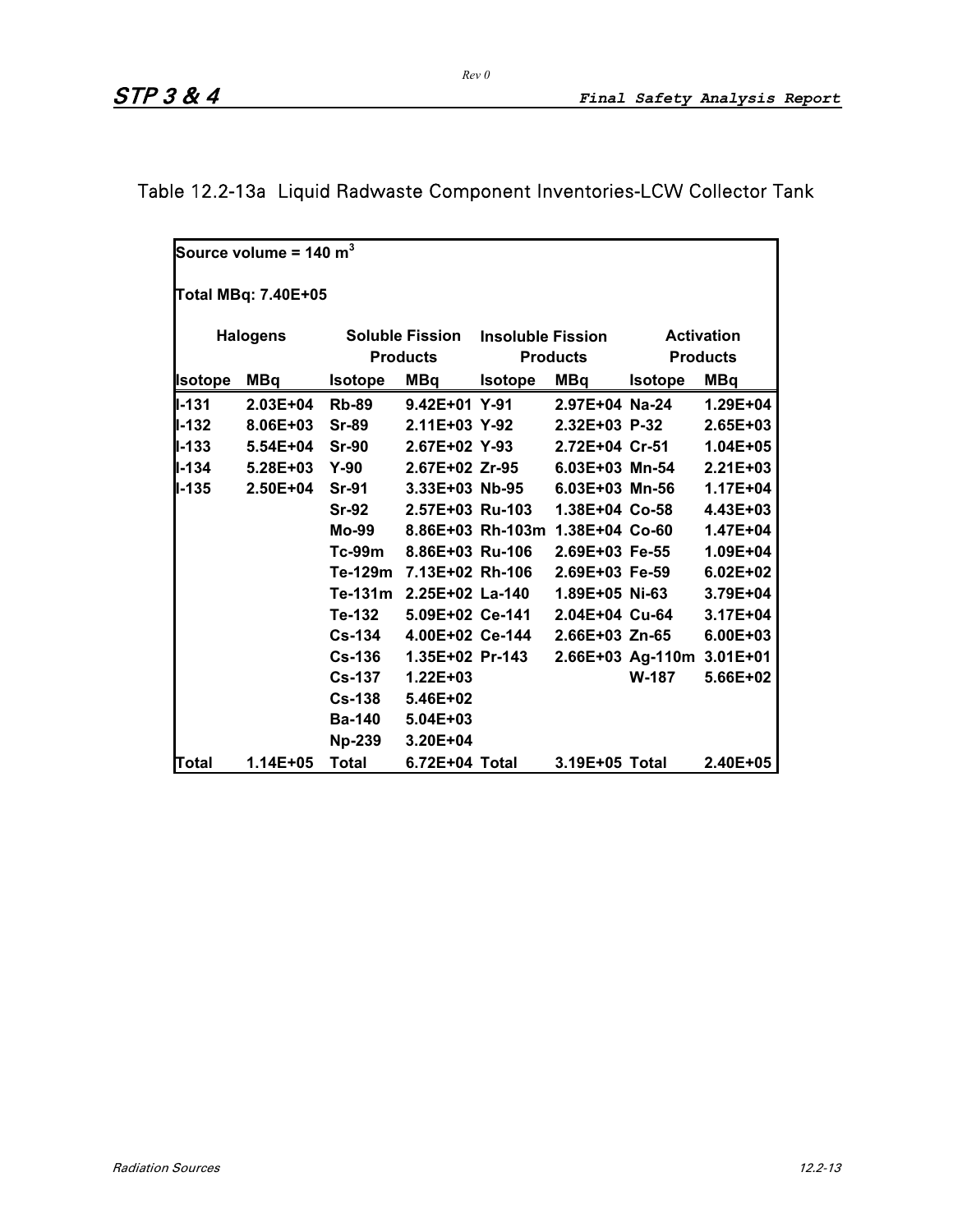Table 12.2-13b Liquid Radwaste Component Inventories-LCW Filter Not Used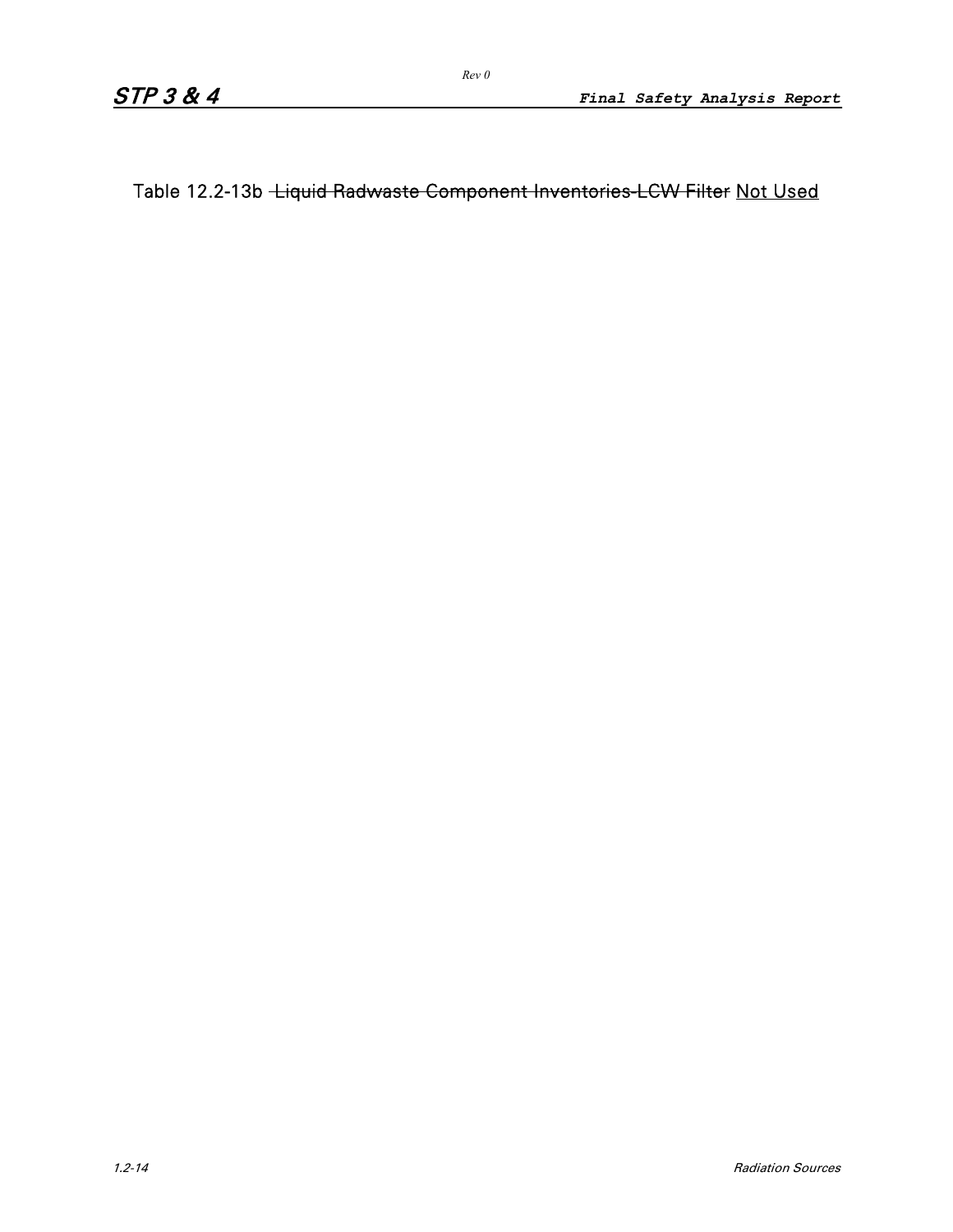### Table 12.2-13c <del>·Liquid Radwaste Component Inventories-LCW Demineralizer</del> Not Used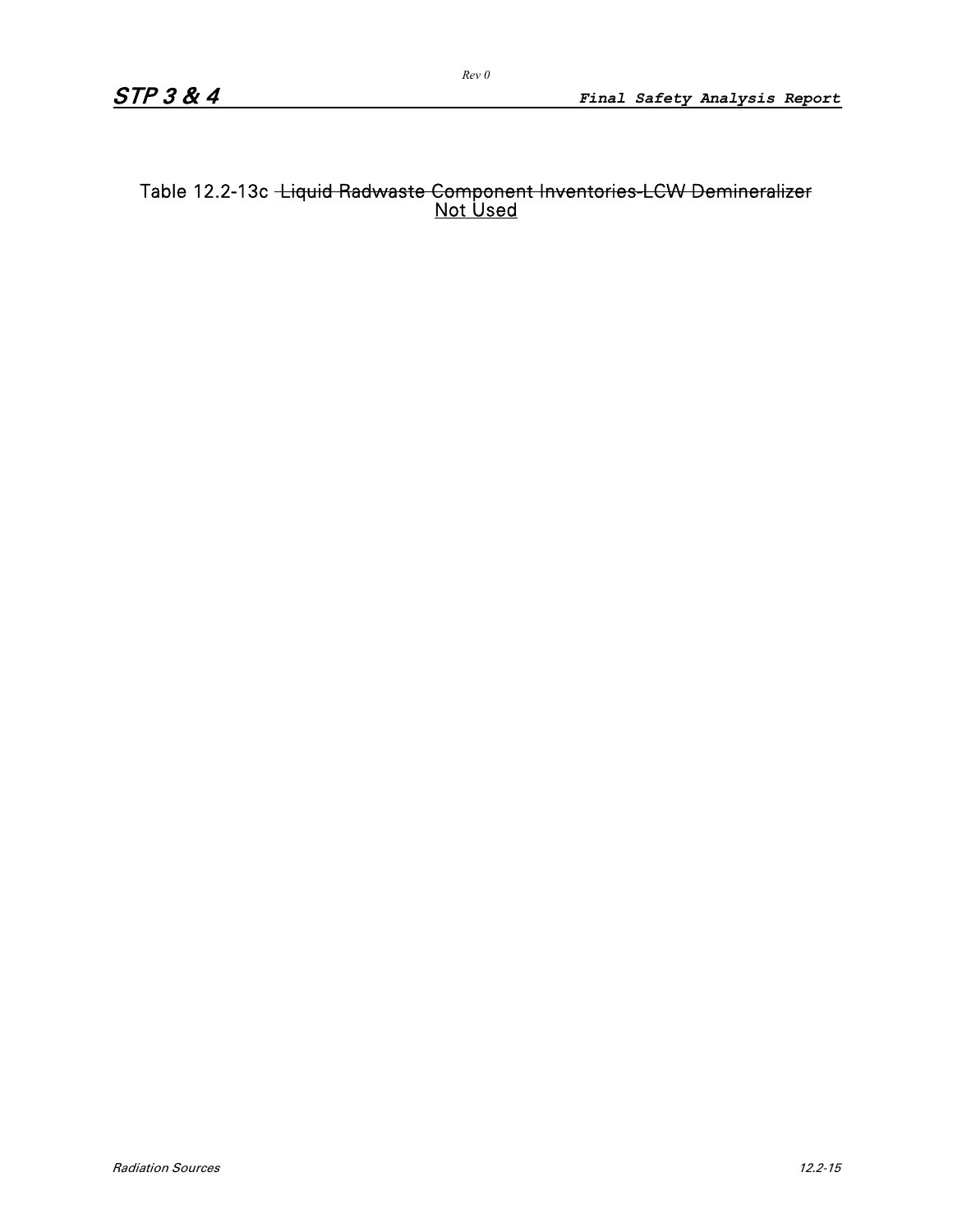# Table 12.2-13d Liquid Radwaste Component Inventories-LCW Sample Tank

|               | Source volume = 140 $m^3$ |                |                        |                          |                                 |                           |                   |  |  |  |
|---------------|---------------------------|----------------|------------------------|--------------------------|---------------------------------|---------------------------|-------------------|--|--|--|
|               | Total MBq: 4.12E+6        |                |                        |                          |                                 |                           |                   |  |  |  |
|               | <b>Halogens</b>           |                | <b>Soluble Fission</b> | <b>Insoluble Fission</b> |                                 |                           | <b>Activation</b> |  |  |  |
|               |                           |                | <b>Products</b>        |                          | <b>Products</b>                 |                           | <b>Products</b>   |  |  |  |
| Isotope       | MBq                       | <b>Isotope</b> | <b>MBq</b>             | <b>Isotope</b>           | MBq                             | <b>Isotope</b>            | <b>MBq</b>        |  |  |  |
| $I - 131$     | $1.82E + 01$              | <b>Rb-89</b>   | $5.63E-03$             | $Y-91$                   | $2.92E + 01$                    | $Na-24$                   | 4.30E+00          |  |  |  |
| II-132        | 4.35E-01                  | <b>Sr-89</b>   | 2.07E+00 Y-92          |                          | 1.94E-01                        | $P-32$                    | 2.49E+00          |  |  |  |
| II-133        | $2.37E + 01$              | <b>Sr-90</b>   | 2.67E-01               | $Y-93$                   | 6.43E+00 Cr-51                  |                           | $1.01E + 02$      |  |  |  |
| <b>II-134</b> | 1.09E-01                  | $Y-90$         | 2.67E-01               | Zr-95                    | 5.95E+00 Mn-54                  |                           | 2.20E+00          |  |  |  |
| ll-135        | $3.90E + 00$              | <b>Sr-91</b>   | 7.37E-01               | Nb-95                    | 5.95E+00 Mn-56                  |                           | 7.12E-01          |  |  |  |
|               |                           | <b>Sr-92</b>   | 1.64E-01               | <b>Ru-103</b>            | 1.35E+01 Co-58                  |                           | 4.37E+00          |  |  |  |
|               |                           | Mo-99          |                        |                          | 6.54E+00 Rh-103m 1.35E+01 Co-60 |                           | 1.47E+01          |  |  |  |
|               |                           | $Tc-99m$       | 6.54E+00 Ru-106        |                          | 2.68E+00 Fe-55                  |                           | $9.91E + 00$      |  |  |  |
|               |                           | Te-129m        | 6.95E-01               | <b>Rh-106</b>            | 2.68E+00 Fe-59                  |                           | 5.90E-01          |  |  |  |
|               |                           | Te-131m        | 1.20E-01 La-140        |                          | 1.76E+02 Ni-63                  |                           | 3.79E+01          |  |  |  |
|               |                           | Te-132         | 3.93E-01 Ce-141        |                          | 1.99E+01 Cu-64                  |                           | $9.22E + 00$      |  |  |  |
|               |                           | <b>Cs-134</b>  | 3.99E+00 Ce-144        |                          | 2.65E+00 Zn-65                  |                           | 5.98E+00          |  |  |  |
|               |                           | <b>Cs-136</b>  | 1.26E+00 Pr-143        |                          |                                 | 2.65E+00 Ag-110m 3.00E-02 |                   |  |  |  |
|               |                           | <b>Cs-137</b>  | $1.22E + 01$           |                          |                                 | <b>W-187</b>              | 2.65E-01          |  |  |  |
|               |                           | <b>Cs-138</b>  | 6.92E-02               |                          |                                 |                           |                   |  |  |  |
|               |                           | <b>Ba-140</b>  | 4.71E+00               |                          |                                 |                           |                   |  |  |  |
|               |                           | <b>Np-239</b>  | 2.25E+01               |                          |                                 |                           |                   |  |  |  |
| Total         | 4.63E+01                  | <b>Total</b>   | 6.25E+01 Total         |                          | 2.82E+02 Total                  |                           | 1.93E+02          |  |  |  |

*Rev 0*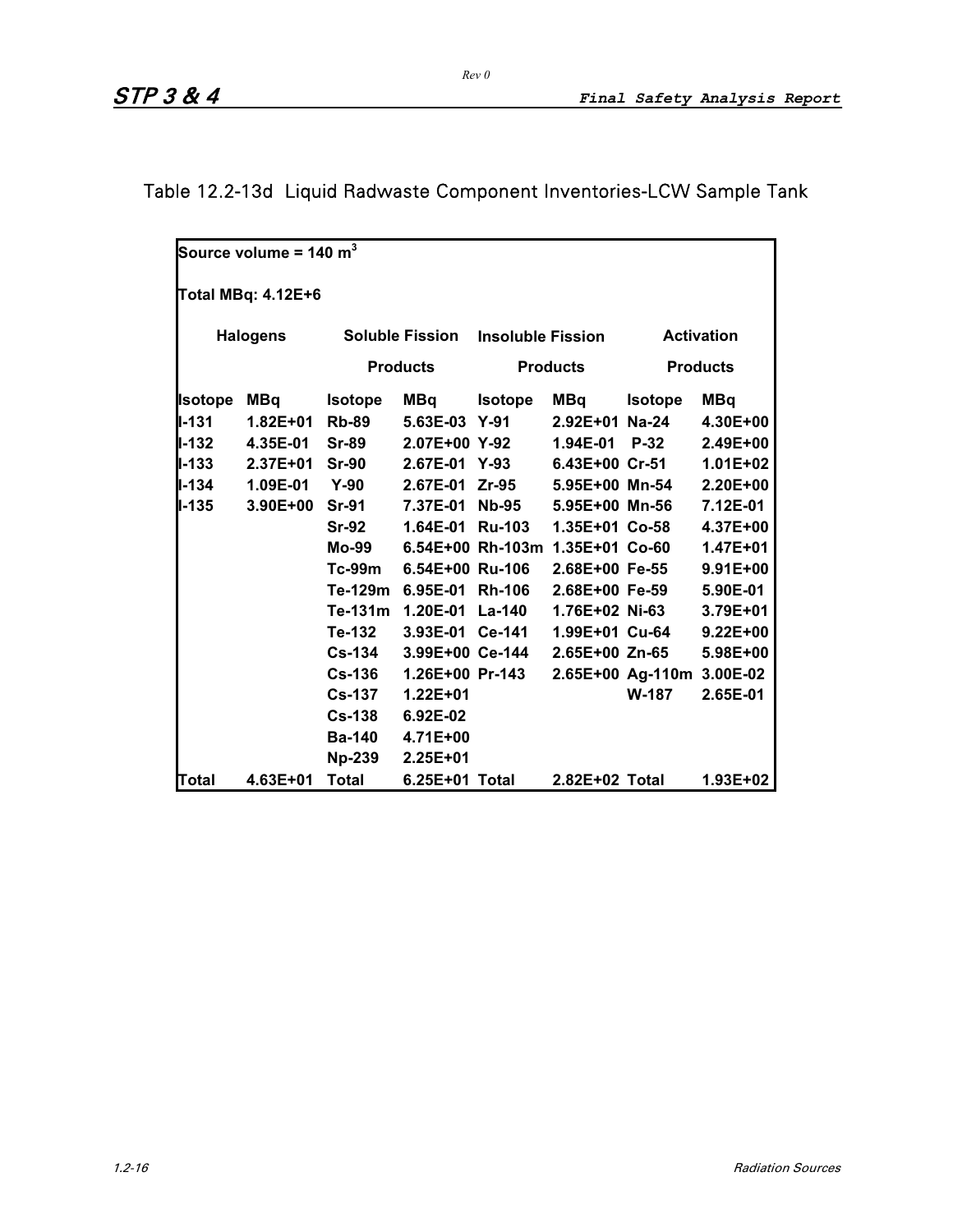# Table 12.2-13e Liquid Radwaste Component Inventories-HCW Collector Tank

|                | Source volume = 140 $m^3$ |                |                         |                          |                                 |                |                           |  |  |  |
|----------------|---------------------------|----------------|-------------------------|--------------------------|---------------------------------|----------------|---------------------------|--|--|--|
|                | Total MBq: 1.80E+04       |                |                         |                          |                                 |                |                           |  |  |  |
|                | <b>Halogens</b>           |                | <b>Soluble Fission</b>  | <b>Insoluble Fission</b> |                                 |                | <b>Activation</b>         |  |  |  |
|                |                           |                | <b>Products</b>         |                          | <b>Products</b>                 |                | <b>Products</b>           |  |  |  |
|                |                           |                |                         |                          |                                 |                |                           |  |  |  |
| <b>Isotope</b> | MBq                       | <b>Isotope</b> | MBq                     | <b>Isotope</b>           | MBq                             | <b>Isotope</b> | <b>MBq</b>                |  |  |  |
| ll-131         | 4.45E+02                  | <b>Rb-89</b>   | 2.57E+02 Y-91           |                          | 5.51E-01                        | $Na-24$        | 4.94E+01                  |  |  |  |
| $II - 132$     | 9.76E+00                  | <b>Sr-89</b>   | 5.68E+00 Y-92           |                          | 4.05E+02 P-32                   |                | $6.51E+00$                |  |  |  |
| $II - 133$     | $2.57E+02$                | $Sr-90$        | 4.27E+01 Y-93           |                          | 6.59E+02 Cr-51                  |                | $6.51E + 00$              |  |  |  |
| ll-134         | 5.68E+00                  | $Y-90$         |                         | 1.32E-01 Zr-95           | 7.35E+01 Mn-54                  |                | $4.04E + 01$              |  |  |  |
| ll-135         | $4.27E + 01$              | <b>Sr-91</b>   |                         | 1.87E+02 Nb-95           | 2.53E+00 Mn-56                  |                | 2.19E+02                  |  |  |  |
|                |                           | <b>Sr-92</b>   |                         | 1.55E+01 Ru-103          | 7.87E+00 Co-58                  |                | 9.38E+03                  |  |  |  |
|                |                           | Mo-99          |                         |                          | 1.55E+01 Rh-103m 1.50E+01 Co-60 |                | 1.50E+02                  |  |  |  |
|                |                           | Tc-99m         | 6.96E+00 Ru-106         |                          | 1.50E+01 Fe-55                  |                | $1.41E + 01$              |  |  |  |
|                |                           |                | Te-129m 3.13E+00 Rh-106 |                          | $3.38E+01$ Fe-59                |                | 3.79E+02                  |  |  |  |
|                |                           |                | Te-131m 2.30E+02 La-140 |                          | 3.38E+01 Ni-63                  |                | 8.72E+02                  |  |  |  |
|                |                           | Te-132         |                         | 2.30E+02 Ce-141          | 6.56E+00 Cu-64                  |                | 7.90E+02                  |  |  |  |
|                |                           | <b>Cs-134</b>  | 6.46E+01 Ce-144         |                          | 6.56E+00 Zn-65                  |                | 5.40E+01                  |  |  |  |
|                |                           | <b>Cs-136</b>  | 1.75E+00 Pr-143         |                          |                                 |                | 4.05E+02 Ag-110m 2.19E+03 |  |  |  |
|                |                           | <b>Cs-137</b>  | $1.64E + 01$            |                          |                                 | <b>W-187</b>   | 8.47E+01                  |  |  |  |
|                |                           | $Cs-138$       | 5.84E+01                |                          |                                 |                |                           |  |  |  |
|                |                           | <b>Ba-140</b>  | 1.88E+01                |                          |                                 |                |                           |  |  |  |
|                |                           | <b>Np-239</b>  | $1.62E + 02$            |                          |                                 |                |                           |  |  |  |
| Total          | 7.60E+02                  | <b>Total</b>   | 1.32E+03 Total          |                          | 1.66E+03 Total                  |                | 1.42E+04                  |  |  |  |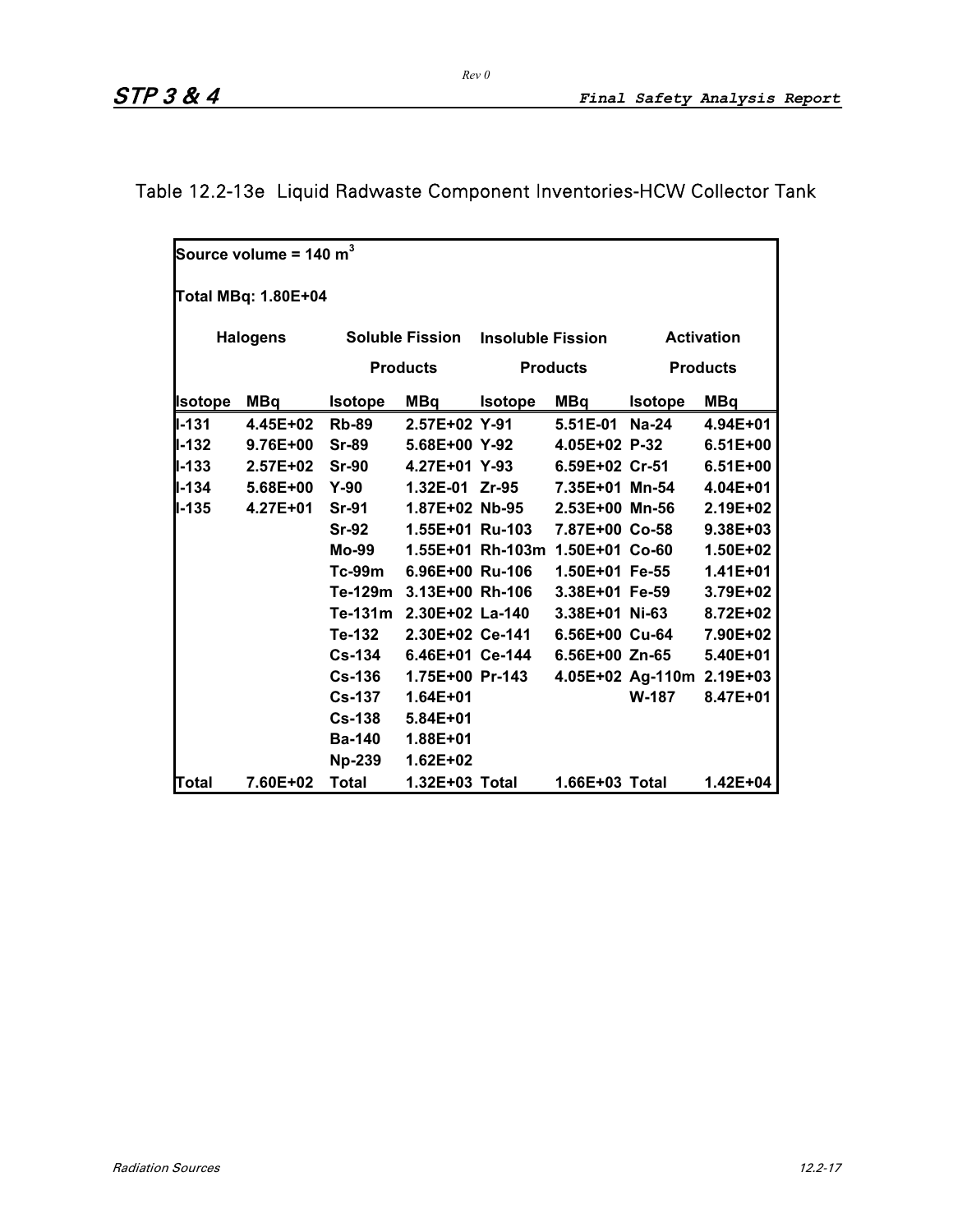### Table 12.2-13f <del>-Liquid Radwaste Component Inventories-HWC Demineralizer</del> Not Used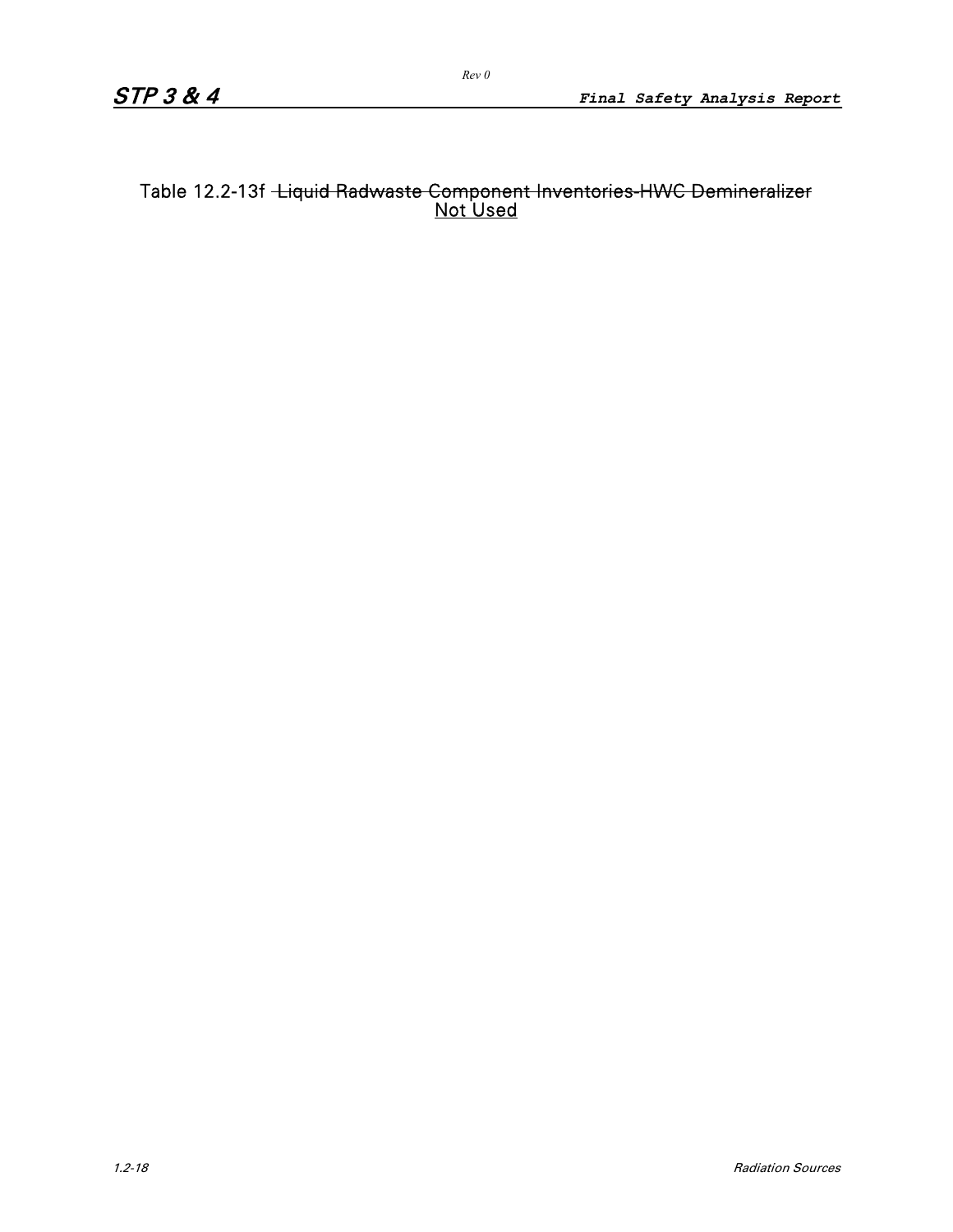|                | Source volume = 140 $\textsf{m}^{3}$ |                |                        |                                 |                 |                           |                   |
|----------------|--------------------------------------|----------------|------------------------|---------------------------------|-----------------|---------------------------|-------------------|
|                | Total MBq: 1.81E+00                  |                |                        |                                 |                 |                           |                   |
|                | <b>Halogens</b>                      |                | <b>Soluble Fission</b> | <b>Insoluble Fission</b>        |                 |                           | <b>Activation</b> |
|                |                                      |                | <b>Products</b>        |                                 | <b>Products</b> |                           | <b>Products</b>   |
| <b>Isotope</b> | MBq                                  | <b>Isotope</b> | MBq                    | <b>Isotope</b>                  | MBq             | <b>Isotope</b>            | <b>MBq</b>        |
| <b>II-131</b>  | 2.90E-02                             | <b>Rb-89</b>   | 9.29E-07 Y-91          |                                 | 6.90E-03        | Na-24                     | 3.38E-04          |
| $I - 132$      | 1.25E-03                             | <b>Sr-89</b>   |                        | 1.75E-02 Y-92                   | 4.99E-06 P-32   |                           | 1.71E-02          |
| $I - 133$      | 2.99E-01                             | $Sr-90$        |                        | 1.55E-03 Y-93                   | 4.48E-05 Cr-51  |                           | 8.22E-01          |
| $1 - 134$      | 2.78E-04 Y-90                        |                |                        | 1.55E-03 Zr-95                  | 1.42E-03        | <b>Mn-54</b>              | 1.48E-02          |
| $1 - 135$      | 1.57E-02                             | <b>Sr-91</b>   |                        | 3.68E-05 Nb-95                  | 1.42E-03 Mn-56  |                           | 2.03E-05          |
|                |                                      | $Sr-92$        |                        | 4.74E-06 Ru-103                 | 3.09E-03 Co-58  |                           | 3.60E-02          |
|                |                                      | Mo-99          |                        | 7.92E-03 Rh-103m 3.09E-03 Co-60 |                 |                           | 8.70E-02          |
|                |                                      | Tc-99m         |                        | 7.92E-03 Ru-106                 | 6.50E-04 Fe-55  |                           | 5.47E-02          |
|                |                                      | Te-129m        |                        | 5.79E-03 Rh-106                 | 6.50E-04 Fe-59  |                           | 4.98E-03          |
|                |                                      | Te-131m        |                        | 2.92E-05 La-140                 | 3.07E-02 Ni-63  |                           | 2.19E-01          |
|                |                                      | Te-132         |                        | 6.41E-04 Ce-141                 |                 | 4.41E-03 Cu-64            | 6.05E-04          |
|                |                                      | <b>Cs-134</b>  |                        | 5.77E-03 Ce-144                 |                 | 6.42E-04 Zn-65            | 4.14E-02          |
|                |                                      | <b>Cs-136</b>  |                        | 1.43E-03 Pr-143                 |                 | 6.42E-04 Ag-110m 2.07E-04 |                   |
|                |                                      | <b>Cs-137</b>  | 1.62E-02               |                                 |                 | <b>W-187</b>              | 4.20E-05          |
|                |                                      | $Cs-138$       | 1.65E-07               |                                 |                 |                           |                   |
|                |                                      | <b>Ba-140</b>  | 3.07E-02               |                                 |                 |                           |                   |
|                |                                      | <b>Np-239</b>  | 1.97E-02               |                                 |                 |                           |                   |
| Total          | 3.45E-01                             | <b>Total</b>   | 1.17E-01 Total         |                                 | 5.36E-02 Total  |                           | 1.30E+00          |

# Table 12.2-13g Liquid Radwaste Component Inventories-HCW Sample Tank

*Rev 0*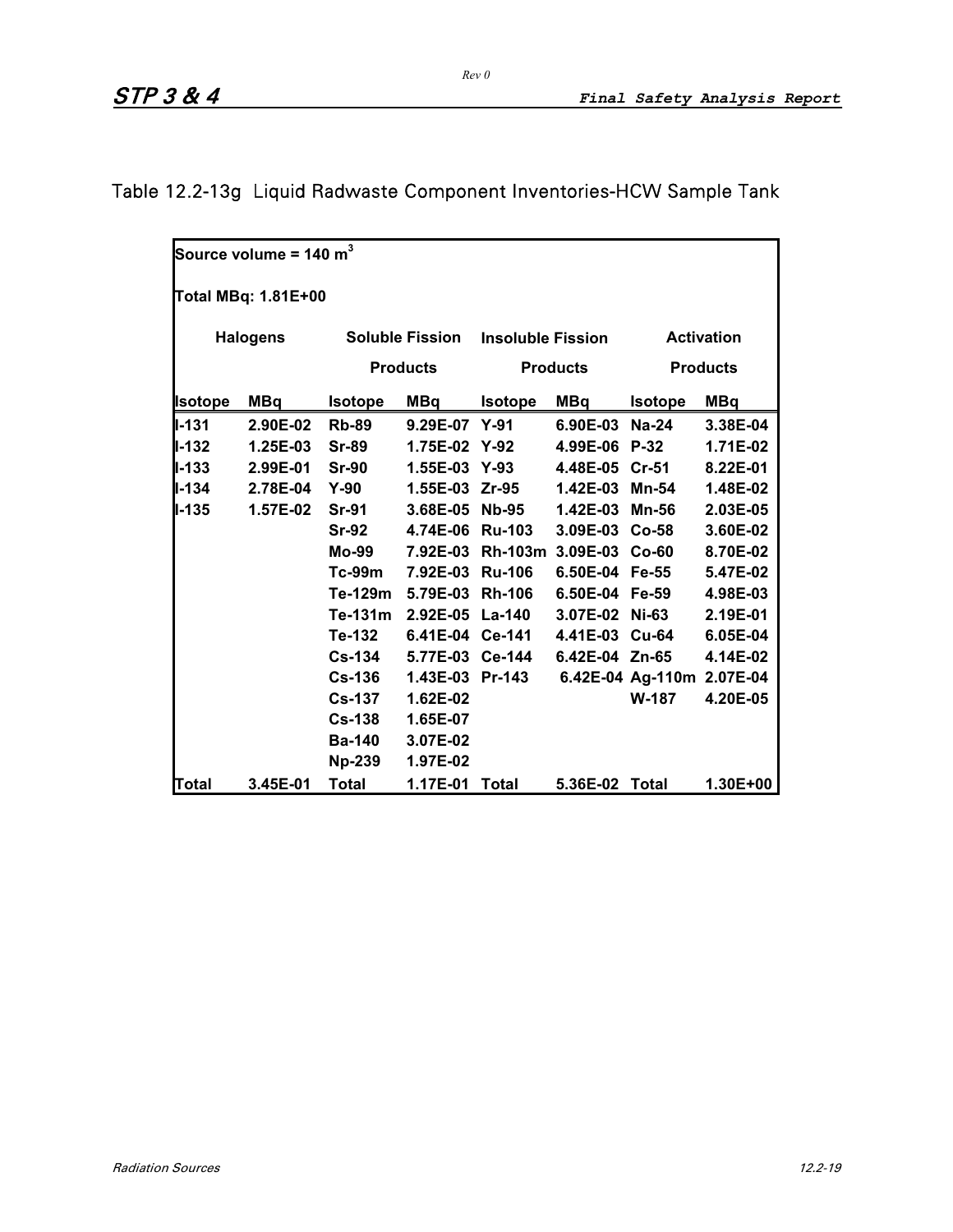| Source volume= |                  | $30.00\,\mathrm{m}^3$ |                 |                  |                   |                  |                   |
|----------------|------------------|-----------------------|-----------------|------------------|-------------------|------------------|-------------------|
|                | <b>Total MBq</b> |                       | $1.59E + 03$    |                  |                   |                  |                   |
|                |                  |                       | Soluble fission |                  | Insoluble fission |                  | <b>Activation</b> |
|                | <b>Halogens</b>  | <b>Products</b>       |                 |                  | <b>Products</b>   |                  | <b>Products</b>   |
| <b>Isotope</b> | <b>MBq</b>       | <b>Isotope</b>        | <b>MBq</b>      | <b>Isotope</b>   | MBa               | <b>Isotope</b>   | <b>MBq</b>        |
| $I - 131$      | $2.05E + 02$     | <b>Rb-89</b>          | 3.32E-01        | $Y-91$           | $2.29E + 00$      | $Na-24$          | 4.71E+01          |
| $I - 132$      | $2.13E + 01$     | <b>Sr-89</b>          | $5.92E + 00$    | $Y-92$           | $5.32E + 00$      | $P-32$           | 9.75E+00          |
| $I - 133$      | $2.25E + 02$     | <b>Sr-90</b>          | 4.28E-01        | $Y-93$           | $1.17E + 01$      | $Cr-51$          | 3.33E+02          |
| $1 - 134$      | $1.34E + 01$     | $Y-90$                | 4.28E-01        | $Zr-95$          | 4.61E-01          | <b>Mn-54</b>     | 4.23E+00          |
| $I - 135$      | 7.46E+01         | <b>Sr-91</b>          | $1.07E + 01$    | <b>Nb-95</b>     | 4.61E-01          | <b>Mn-56</b>     | 3.12E+01          |
|                |                  | <b>Sr-92</b>          | $6.87E + 00$    | <b>Ru-103</b>    | $1.12E + 00$      | $Co-58$          | $1.16E + 01$      |
|                |                  | <b>Mo-99</b>          |                 | 4.55E+01 Rh-103m | $1.12E + 00$      | $Co-60$          | 2.41E+01          |
|                |                  | $Tc-99m$              | $4.55E + 01$    | <b>Ru-106</b>    | 1.85E-01          | Fe-55            | 4.40E+01          |
|                |                  | Te-129m               | $2.20E + 00$    | <b>Rh-106</b>    | 1.85E-01          | Fe-59            | 1.74E+00          |
|                |                  | Te-131m               | $1.03E + 00$    | La-140           | $1.90E + 01$      | <b>Ni-63</b>     | $6.04E + 01$      |
|                |                  | Te-132                | 2.59E+00        | Ce-141           | $1.69E + 00$      | $Cu-64$          | 1.10E+02          |
|                |                  | $Cs - 134$            | $1.64E + 00$    | Ce-144           | 1.84E-01          | $Zn-65$          | 1.19E+01          |
|                |                  | $Cs-136$              | 8.76E-01        | Pr-143           |                   | 1.84E-01 Ag-110m | 5.96E-02          |
|                |                  | $Cs-137$              | 4.48E+00        |                  |                   | <b>W-187</b>     | 2.41E+00          |
|                |                  | $Cs-138$              | $1.37E + 00$    |                  |                   |                  |                   |
|                |                  | <b>Ba-140</b>         | 1.90E+01        |                  |                   |                  |                   |
|                |                  | <b>Np-239</b>         | $1.64E + 02$    |                  |                   |                  |                   |
| <b>Total</b>   | 5.39E+02         | <b>Total</b>          | 3.13E+02        | <b>Total</b>     | 4.39E+01          | <b>Total</b>     | $6.91E + 02$      |

# Table 12.2-13h Liquid Radwaste Component Inventories-HSD Receiver Tank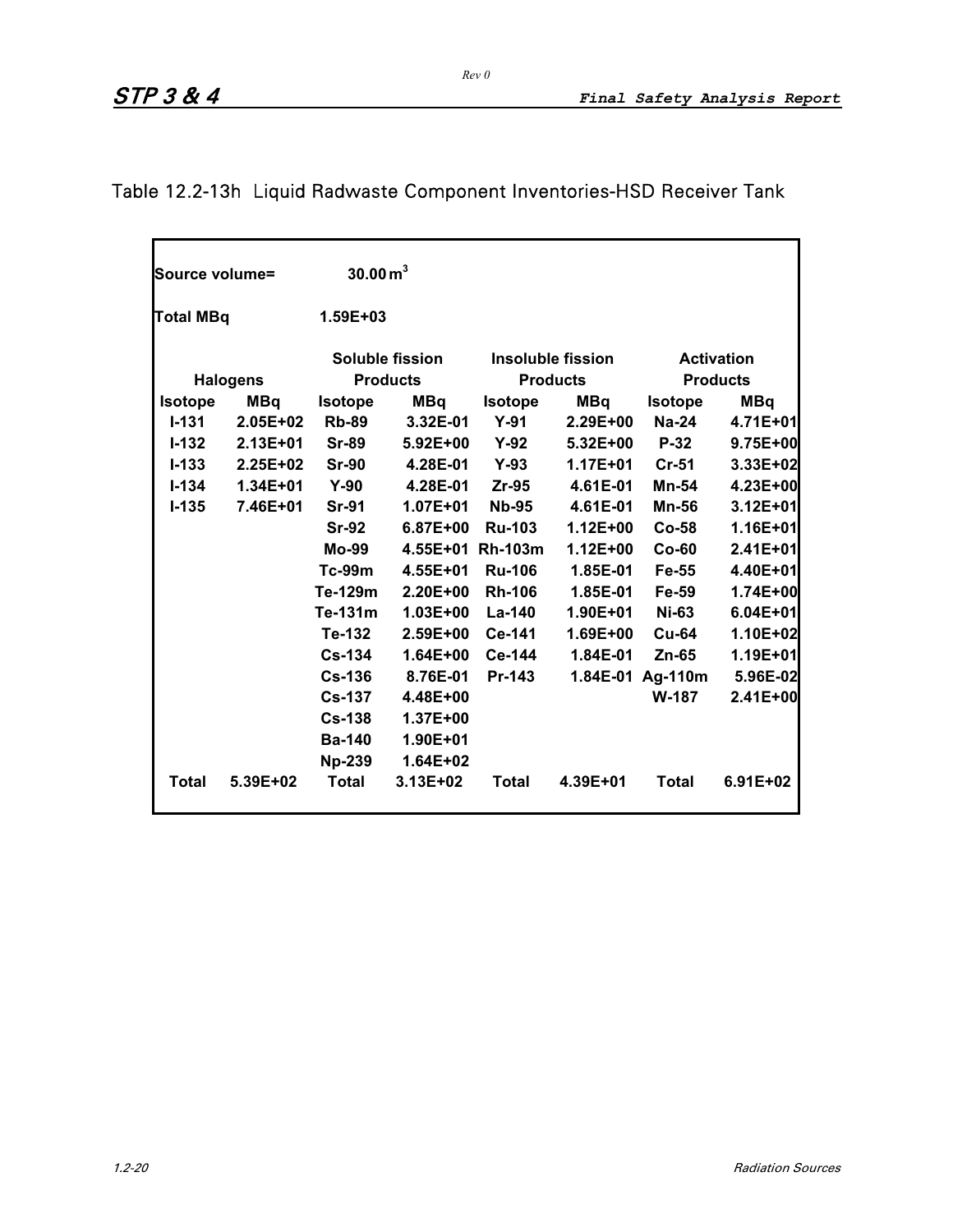### Table 12.2-15a Solid Radwaste Component Inventories CUW Backwash Receiving Tank

| Source volume= |                                  |                                           | 50 m <sup>3</sup> |                                      |              |                  |                                      |
|----------------|----------------------------------|-------------------------------------------|-------------------|--------------------------------------|--------------|------------------|--------------------------------------|
|                | <b>Total MBq</b><br>$1.94E + 08$ |                                           |                   |                                      |              |                  |                                      |
|                | <b>Halogens</b>                  | <b>Soluble fission</b><br><b>Products</b> |                   | Insoluble fission<br><b>Products</b> |              |                  | <b>Activation</b><br><b>Products</b> |
| <b>Isotope</b> | <b>MBq</b>                       | <b>Isotope</b>                            | <b>MBq</b>        | <b>Isotope</b>                       | <b>MBq</b>   | <b>Isotope</b>   | <b>MBq</b>                           |
| $I - 131$      | 2.41E+07                         | <b>Rb-89</b>                              | $2.82E + 04$      | $Y-91$                               | 3.66E+05     | $Na-24$          | 5.01E+06                             |
| $1 - 132$      | $3.06E + 06$                     | <b>Sr-89</b>                              | $9.40E + 05$      | Y-92                                 | 7.37E+05     | $P-32$           | 1.32E+06                             |
| $I - 133$      | $2.20E + 07$                     | <b>Sr-90</b>                              | 7.27E+04          | Y-93                                 | $1.36E + 06$ | $Cr-51$          | 4.99E+07                             |
| $I - 134$      | $2.01E + 06$                     | $Y-90$                                    | 7.27E+04          | $Zr-95$                              | 7.41E+04     | Mn-54            | 7.12E+05                             |
| $I - 135$      | $9.52E + 06$                     | <b>Sr-91</b>                              | $1.27E + 06$      | <b>Nb-95</b>                         | 7.41E+04     | Mn-56            | 4.44E+06                             |
|                |                                  | <b>Sr-92</b>                              | 9.76E+05          | <b>Ru-103</b>                        | $1.73E + 05$ | $Co-58$          | 1.87E+06                             |
|                |                                  | Mo-99                                     |                   | 4.05E+06 Rh-103m                     | $1.73E + 05$ | $Co-60$          | 4.10E+06                             |
|                |                                  | $Tc-99m$                                  | $4.05E + 06$      | <b>Ru-106</b>                        | $3.11E + 04$ | Fe-55            | 5.41E+06                             |
|                |                                  | Te-129m                                   | $3.36E + 05$      | <b>Rh-106</b>                        | $3.11E + 04$ | Fe-59            | 2.73E+05                             |
|                |                                  | Te-131m                                   | $9.27E + 04$      | <b>La-140</b>                        | $2.51E + 06$ | <b>Ni-63</b>     | 1.03E+07                             |
|                |                                  | Te-132                                    | 2.37E+05          | <b>Ce-141</b>                        | $2.58E + 05$ | $Cu-64$          | 1.22E+07                             |
|                |                                  | $Cs-134$                                  | $1.54E + 05$      | <b>Ce-144</b>                        | 3.09E+04     | $Zn-65$          | 2.00E+06                             |
|                |                                  | $Cs-136$                                  | $6.44E + 04$      | Pr-143                               |              | 3.09E+04 Ag-110m | 1.00E+04                             |
|                |                                  | <b>Cs-137</b>                             | 4.23E+05          |                                      |              | <b>W-187</b>     | 2.28E+05                             |
|                |                                  | $Cs-138$                                  | 2.07E+05          |                                      |              |                  |                                      |
|                |                                  | <b>Ba-140</b>                             | $2.51E + 06$      |                                      |              |                  |                                      |
|                |                                  | <b>Np-239</b>                             | 1.44E+07          |                                      |              |                  |                                      |
|                | $6.06E + 07$                     | <b>Total</b>                              | 2.98E+07          | Total                                | $5.85E + 06$ | Total            | 9.77E+07                             |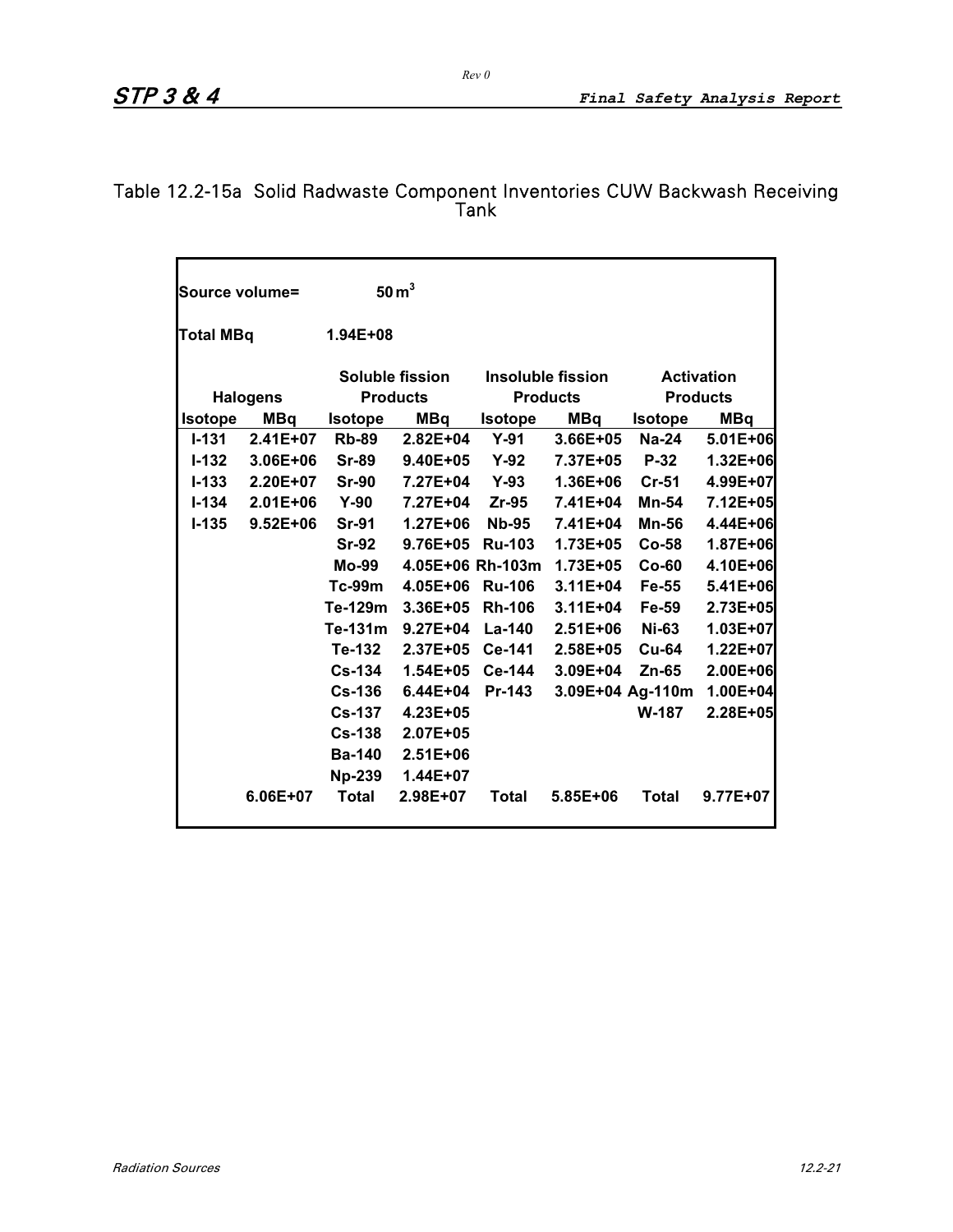### Table 12.2-15b Solid Radwaste Component Inventories CF Backwash Receiving Tank

| Source volume = 35 $m^3$ |                     |                |                        |                          |                           |                           |                   |  |  |
|--------------------------|---------------------|----------------|------------------------|--------------------------|---------------------------|---------------------------|-------------------|--|--|
|                          | Total MBq: 2.59E+03 |                |                        |                          |                           |                           |                   |  |  |
|                          | <b>Halogens</b>     |                | <b>Soluble Fission</b> | <b>Insoluble Fission</b> |                           |                           | <b>Activation</b> |  |  |
|                          |                     |                |                        |                          |                           |                           |                   |  |  |
|                          |                     |                | <b>Products</b>        |                          | <b>Products</b>           |                           | <b>Products</b>   |  |  |
| <b>Isotope</b>           | MBq                 | <b>Isotope</b> | <b>MBq</b>             | <b>Isotope</b>           | <b>MBq</b>                | <b>Isotope</b>            | <b>MBq</b>        |  |  |
| <b>II-131</b>            | $0.00E + 00$        | <b>Rb-89</b>   | $0.00E+00$ Y-91        |                          | 2.06E+02 Na-24            |                           | $0.00E + 00$      |  |  |
| ll-132                   | $0.00E + 00$        | <b>Sr-89</b>   | $0.00E + 00 Y - 92$    |                          | $2.63E+02$ P-32           |                           | $0.00E + 00$      |  |  |
| ll-133                   | $0.00E + 00$        | <b>Sr-90</b>   | $0.00E+00$ Y-93        |                          | 4.88E+02 Cr-51            |                           | $0.00E + 00$      |  |  |
| $II - 134$               | $0.00E + 00$        | $Y-90$         | $0.00E + 00$ Zr-95     |                          | 4.21E+01 Mn-54            |                           | $0.00E + 00$      |  |  |
| ll-135                   | $0.00E + 00$        | <b>Sr-91</b>   |                        | $0.00E + 00$ Nb-95       | 4.21E+01 Mn-56            |                           | $0.00E + 00$      |  |  |
|                          |                     | <b>Sr-92</b>   |                        | 0.00E+00 Ru-103          | $9.45E + 01$              | $Co-58$                   | $0.00E + 00$      |  |  |
|                          |                     | Mo-99          |                        |                          | 0.00E+00 Rh-103m 9.45E+01 | $Co-60$                   | $0.00E + 00$      |  |  |
|                          |                     | <b>Tc-99m</b>  | $0.00E + 00$ Ru-106    |                          | 1.87E+01                  | Fe-55                     | $0.00E + 00$      |  |  |
|                          |                     | Te-129m        | $0.00E+00$ Rh-106      |                          | 1.87E+01                  | Fe-59                     | $0.00E + 00$      |  |  |
|                          |                     | Te-131m        | $0.00E+00$ La-140      |                          | 1.14E+03 Ni-63            |                           | $0.00E + 00$      |  |  |
|                          |                     | Te-132         | 0.00E+00 Ce-141        |                          | 1.37E+02 Cu-64            |                           | $0.00E + 00$      |  |  |
|                          |                     | <b>Cs-134</b>  | 0.00E+00 Ce-144        |                          | $1.85E + 01$              | $Zn-65$                   | $0.00E + 00$      |  |  |
|                          |                     | <b>Cs-136</b>  | $0.00E+00$ Pr-143      |                          |                           | 1.85E+01 Ag-110m 0.00E+00 |                   |  |  |
|                          |                     | <b>Cs-137</b>  | $0.00E + 00$           |                          |                           | W-187                     | $0.00E + 00$      |  |  |
|                          |                     | <b>Cs-138</b>  | $0.00E + 00$           |                          |                           |                           |                   |  |  |
|                          |                     | <b>Ba-140</b>  | $0.00E + 00$           |                          |                           |                           |                   |  |  |
|                          |                     | <b>Np-239</b>  | $0.00E + 00$           |                          |                           |                           |                   |  |  |
| Total                    | $0.00E + 00$        | <b>Total</b>   | $0.00E + 00$           | Total                    | 2.59E+03 Total            |                           | $0.00E + 00$      |  |  |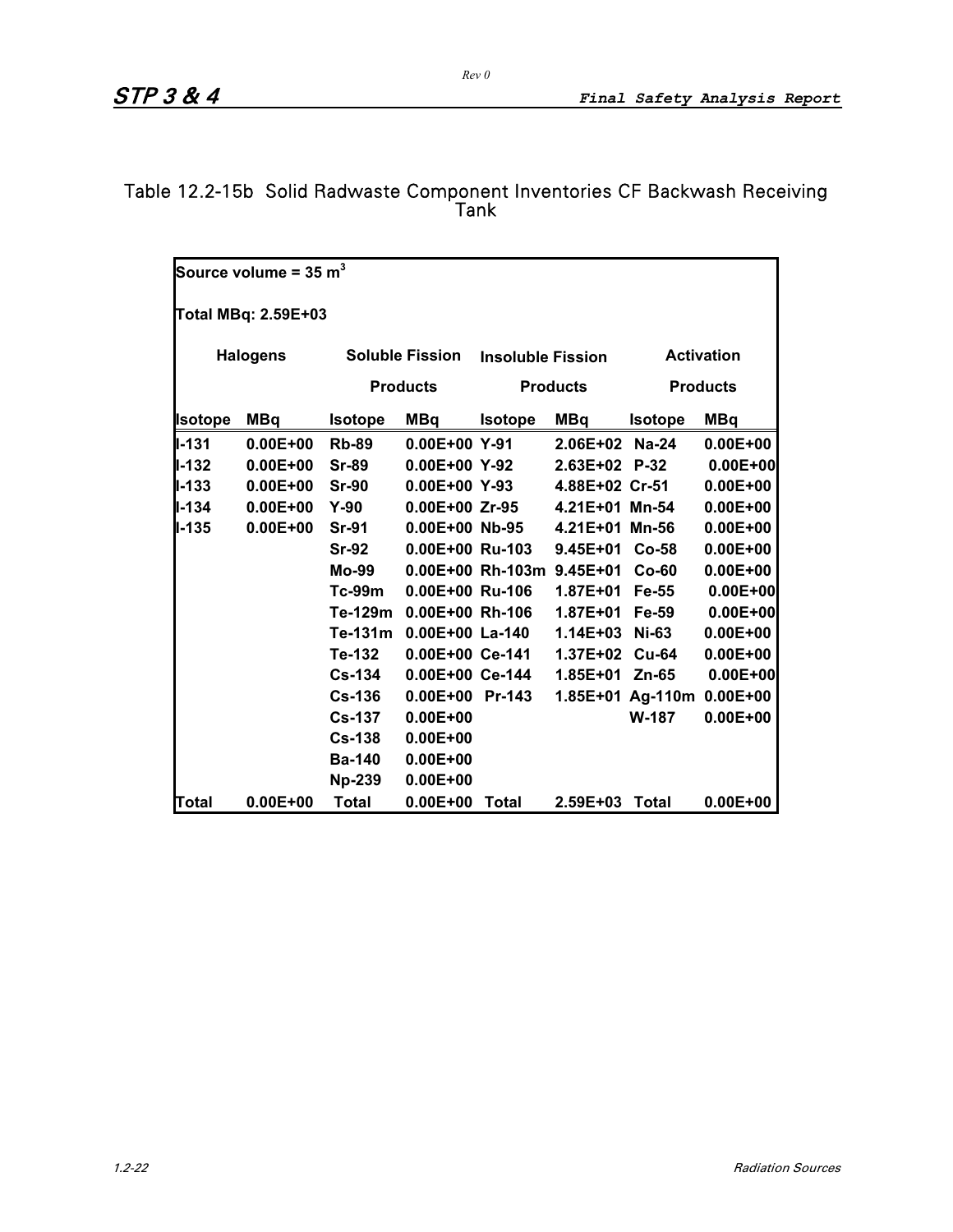# Table 12.2-15c Solid Radwaste Component Inventories Phase Separator

|                  | Source volume=  | $100 \,\mathrm{m}^3$ |                 |                  |                   |                  |                   |
|------------------|-----------------|----------------------|-----------------|------------------|-------------------|------------------|-------------------|
|                  |                 |                      |                 |                  |                   |                  |                   |
| <b>Total MBq</b> |                 | $5.10E + 08$         |                 |                  |                   |                  |                   |
|                  |                 |                      | Soluble fission |                  | Insoluble fission |                  | <b>Activation</b> |
|                  | <b>Halogens</b> |                      | <b>Products</b> |                  | <b>Products</b>   |                  | <b>Products</b>   |
| <b>Isotope</b>   | <b>MBq</b>      | <b>Isotope</b>       | <b>MBq</b>      | <b>Isotope</b>   | <b>MBq</b>        | <b>Isotope</b>   | <b>MBq</b>        |
| $I - 131$        | $2.41E + 07$    | <b>Rb-89</b>         | $8.06E + 04$    | $Y-91$           | $1.05E + 06$      | $Na-24$          | 1.43E+07          |
| $I - 132$        | 8.75E+06        | <b>Sr-89</b>         | $2.69E + 06$    | $Y-92$           | $2.11E + 06$      | <b>P-32</b>      | 3.76E+06          |
| $I - 133$        | $6.28E + 07$    | <b>Sr-90</b>         | $2.08E + 05$    | <b>Y-93</b>      | $3.90E + 06$      | Cr-51            | $1.43E + 08$      |
| $I - 134$        | 5.74E+06        | $Y-90$               | $2.08E + 05$    | $Zr-95$          | $2.12E + 05$      | Mn-54            | 2.03E+06          |
| $I - 135$        | 2.72E+07        | <b>Sr-91</b>         | $3.63E + 06$    | <b>Nb-95</b>     | $2.12E + 05$      | <b>Mn-56</b>     | 1.27E+07          |
|                  |                 | <b>Sr-92</b>         | $2.79E + 06$    | <b>Ru-103</b>    | $4.96E + 05$      | $Co-58$          | $5.34E + 06$      |
|                  |                 | Mo-99                |                 | 1.16E+07 Rh-103m | 4.96E+05          | $Co-60$          | 1.17E+07          |
|                  |                 | $Tc-99m$             | $1.16E + 07$    | <b>Ru-106</b>    | 8.89E+04          | Fe-55            | 1.54E+07          |
|                  |                 | Te-129m              | $9.61E + 05$    | <b>Rh-106</b>    | 8.89E+04          | Fe-59            | 7.81E+05          |
|                  |                 | Te-131m              | $2.65E + 05$    | La-140           | 7.17E+06          | <b>Ni-63</b>     | 2.94E+07          |
|                  |                 | Te-132               | $6.78E + 05$    | Ce-141           | 7.37E+05          | <b>Cu-64</b>     | 3.48E+07          |
|                  |                 | <b>Cs-134</b>        | 4.39E+05        | <b>Ce-144</b>    | 8.84E+04          | $Zn-65$          | 5.71E+06          |
|                  |                 | <b>Cs-136</b>        | $1.84E + 05$    | Pr-143           |                   | 8.84E+04 Ag-110m | 2.86E+04          |
|                  |                 | <b>Cs-137</b>        | $1.21E + 06$    |                  |                   | <b>W-187</b>     | 6.50E+05          |
|                  |                 | Cs-138               | 5.93E+05        |                  |                   |                  |                   |
|                  |                 | <b>Ba-140</b>        | 7.17E+06        |                  |                   |                  |                   |
|                  |                 | <b>Np-239</b>        | 4.10E+07        |                  |                   |                  |                   |
| <b>Total</b>     | $1.29E + 08$    | <b>Total</b>         | 8.53E+07        | Total            | $1.67E + 07$      | <b>Total</b>     | $2.79E + 08$      |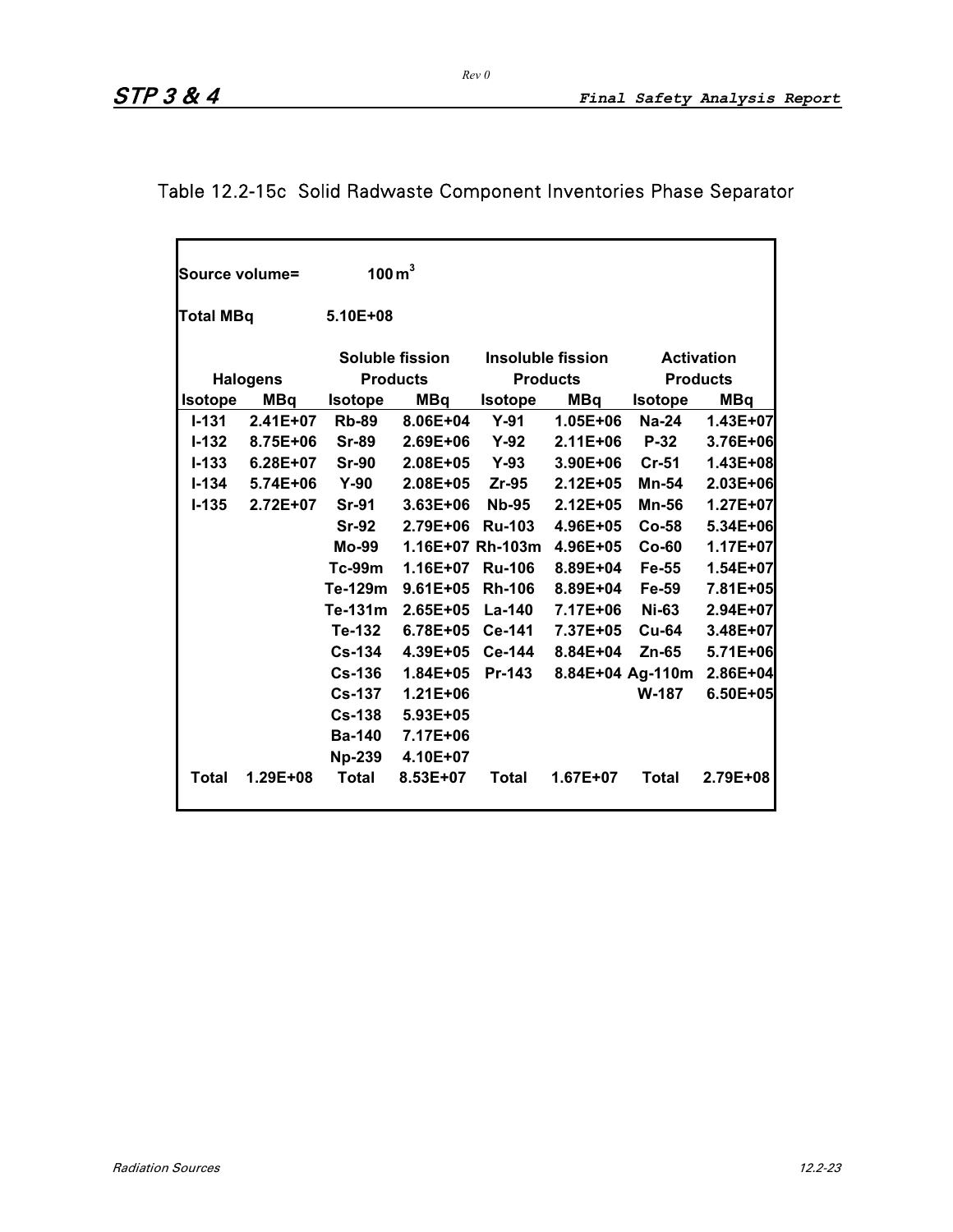# Table 12.2-15d Solid Radwaste Component Inventories Spent Resin Storage Tank

| Source volume=   |                 | $100 \,\mathrm{m}^3$                      |                  |                |                   |                   |                           |
|------------------|-----------------|-------------------------------------------|------------------|----------------|-------------------|-------------------|---------------------------|
| <b>Total MBq</b> |                 | $1.94E + 08$                              |                  |                |                   |                   |                           |
|                  |                 | <b>Soluble fission</b><br><b>Products</b> |                  |                | Insoluble fission | <b>Activation</b> |                           |
|                  | <b>Halogens</b> |                                           |                  |                | <b>Products</b>   |                   | <b>Products</b>           |
| <b>Isotope</b>   | <b>MBq</b>      | <b>Isotope</b>                            | MBq              | <b>Isotope</b> | MBq               | <b>Isotope</b>    | <b>MBq</b>                |
| $I - 131$        | $1.48E + 06$    | <b>Rb-89</b>                              | 1.58E+02         | $Y-91$         | $7.01E + 01$      | <b>Na-24</b>      | 3.37E+04                  |
| $I - 132$        | $1.53E + 05$    | <b>Sr-89</b>                              | 2.47E+04         | $Y-92$         | $3.34E + 01$      | <b>P-32</b>       | 1.43E+04                  |
| $I - 133$        | $1.11E + 06$    | <b>Sr-90</b>                              | $4.45E + 03$     | <b>Y-93</b>    | $6.21E + 01$      | $Cr-51$           | 8.46E+05                  |
| $I - 134$        | $9.88E + 04$    | $Y-90$                                    | 4.45E+03         | Zr-95          | $1.51E + 01$      | Mn-54             | 3.66E+04                  |
| $I - 135$        | 4.79E+05        | <b>Sr-91</b>                              | 8.53E+03         | <b>Nb-95</b>   | $1.51E + 01$      | <b>Mn-56</b>      | 2.97E+04                  |
|                  |                 | <b>Sr-92</b>                              | $6.52E + 03$     | <b>Ru-103</b>  | $2.57E+01$        | $Co-58$           | 5.91E+04                  |
|                  |                 | Mo-99                                     | 2.75E+04 Rh-103m |                | $2.57E + 01$      | $Co-60$           | 2.45E+05                  |
|                  |                 | $Tc-99m$                                  | 2.75E+04 Ru-106  |                | $1.12E + 01$      | Fe-55             | 4.74E+04                  |
|                  |                 | Te-129m                                   | $6.52E + 03$     | <b>Rh-106</b>  | $1.12E + 01$      | <b>Fe-59</b>      | 6.59E+03                  |
|                  |                 | Te-131m                                   | $6.24E + 02$     | <b>La-140</b>  | 1.73E+02          | <b>Ni-63</b>      | $6.31E + 05$              |
|                  |                 | Te-132                                    | $1.62E + 03$     | <b>Ce-141</b>  | $3.32E + 01$      | <b>Cu-64</b>      | 8.19E+04                  |
|                  |                 | <b>Cs-134</b>                             | 7.28E+03         | <b>Ce-144</b>  | $1.06E + 01$      | Zn-65             | 9.87E+04                  |
|                  |                 | $Cs-136$                                  | $6.02E + 02$     | Pr-143         |                   |                   | 1.06E+01 Ag-110m 4.95E+02 |
|                  |                 | <b>Cs-137</b>                             | $2.35E+04$       |                |                   | <b>W-187</b>      | 1.53E+03                  |
|                  |                 | $Cs-138$                                  | 6.76E+02         |                |                   |                   |                           |
|                  |                 | <b>Ba-140</b>                             | 2.55E+04         |                |                   |                   |                           |
|                  |                 | <b>Np-239</b>                             | $9.69E + 04$     |                |                   |                   |                           |
|                  | 3.32E+06        | <b>Total</b>                              | 2.67E+05         | <b>Total</b>   | 4.97E+02          | Total             | $2.13E + 06$              |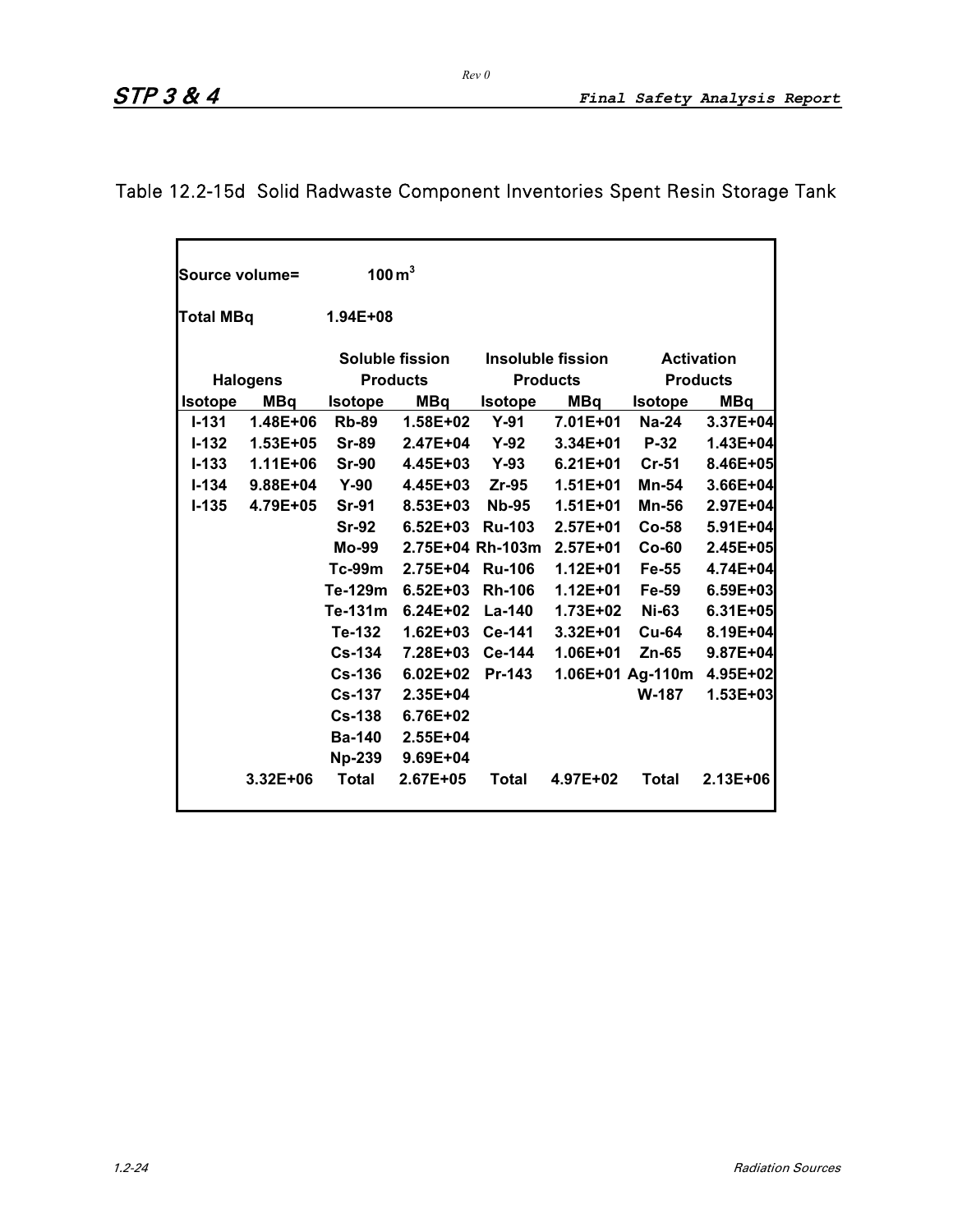### Table 12.2-15e <del>Solid Radwaste Component Inventories Concentrated Waste Tank</del> Not Used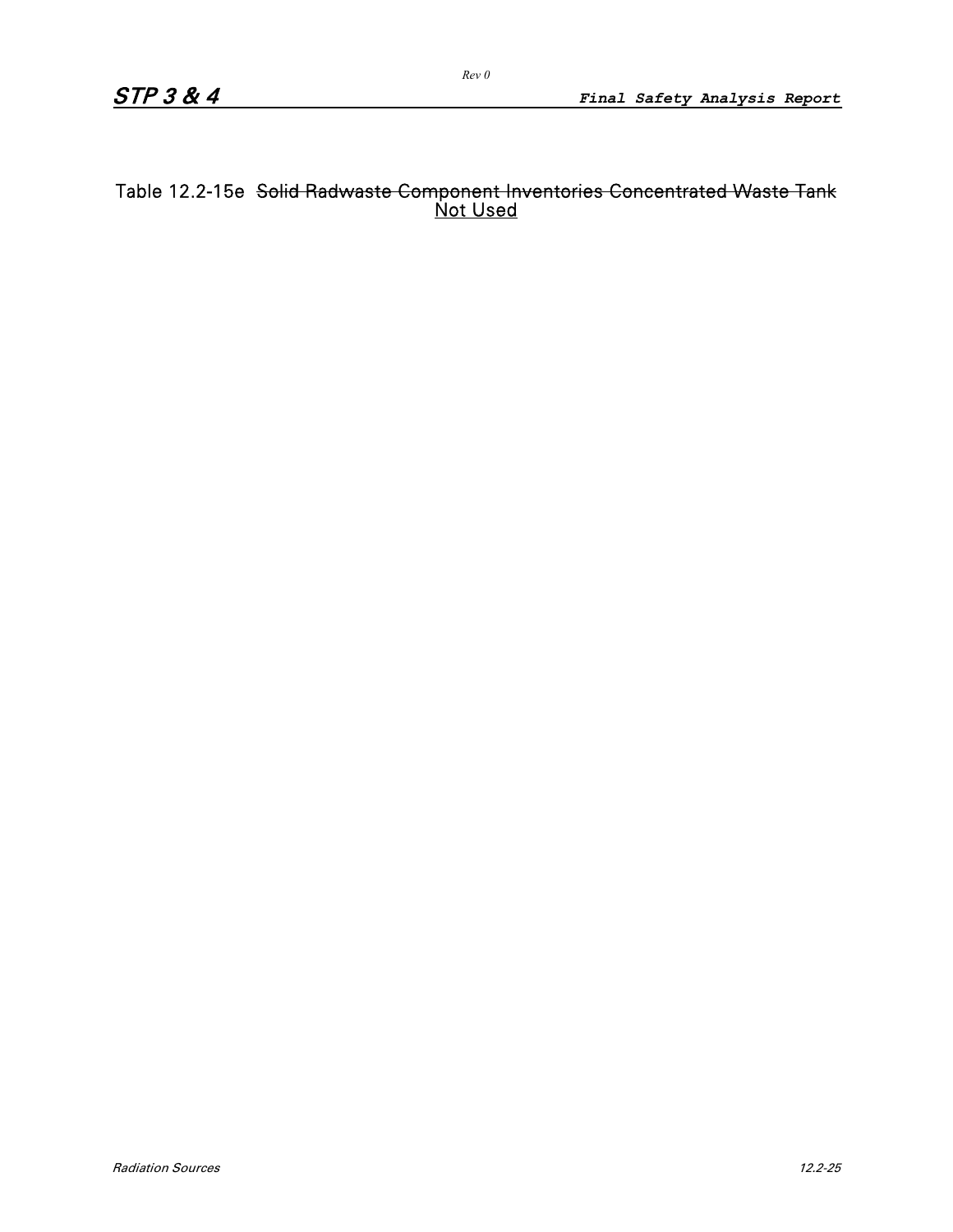### Table 12.2- 15f <del>-Solid Radwaste Component Inventories Solids Dryer Feed Tank</del> Not Used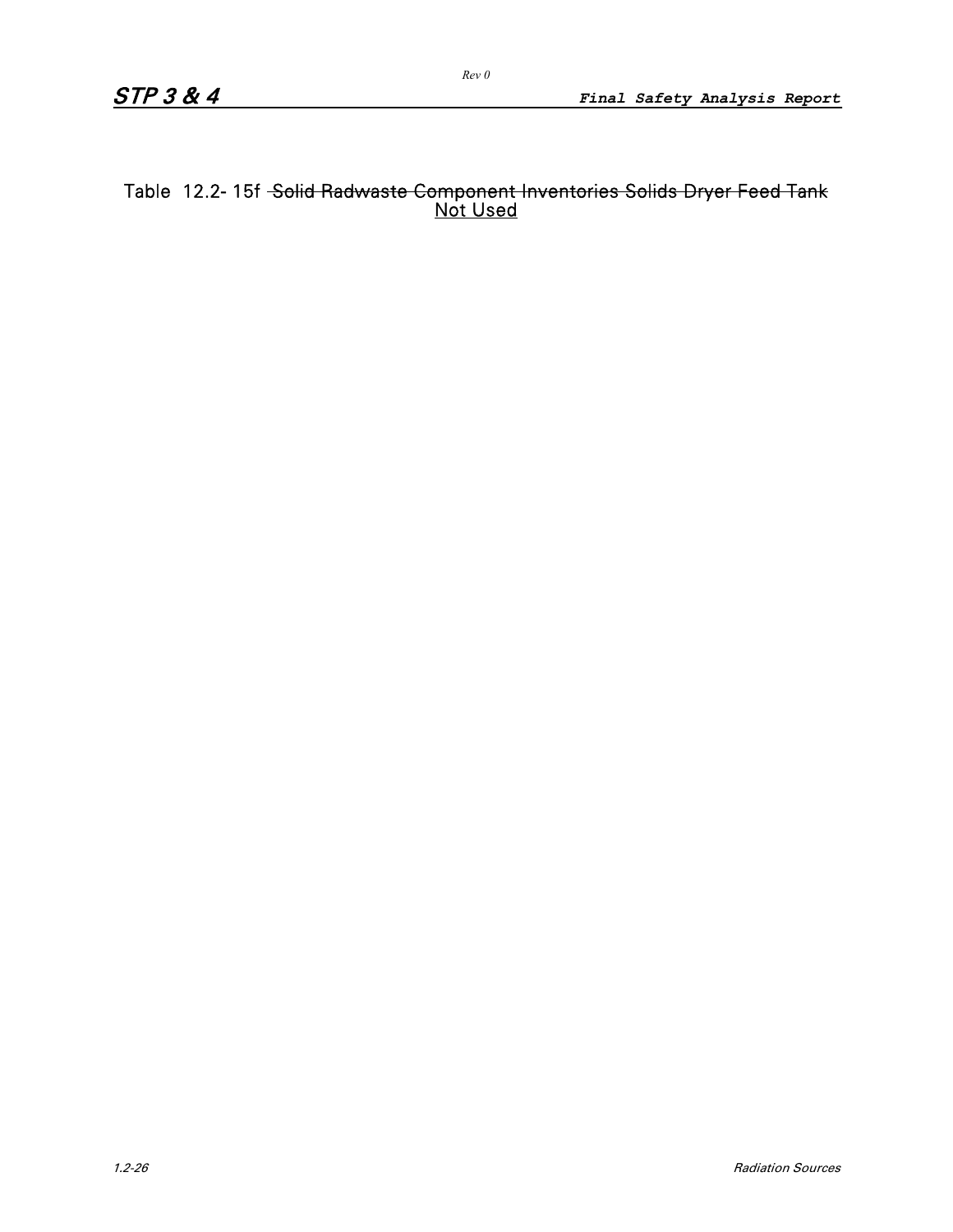Table 12.2- 15g <del>-Solid Radwaste Component Inventories</del> Solids Dryer (Outlet) Not Used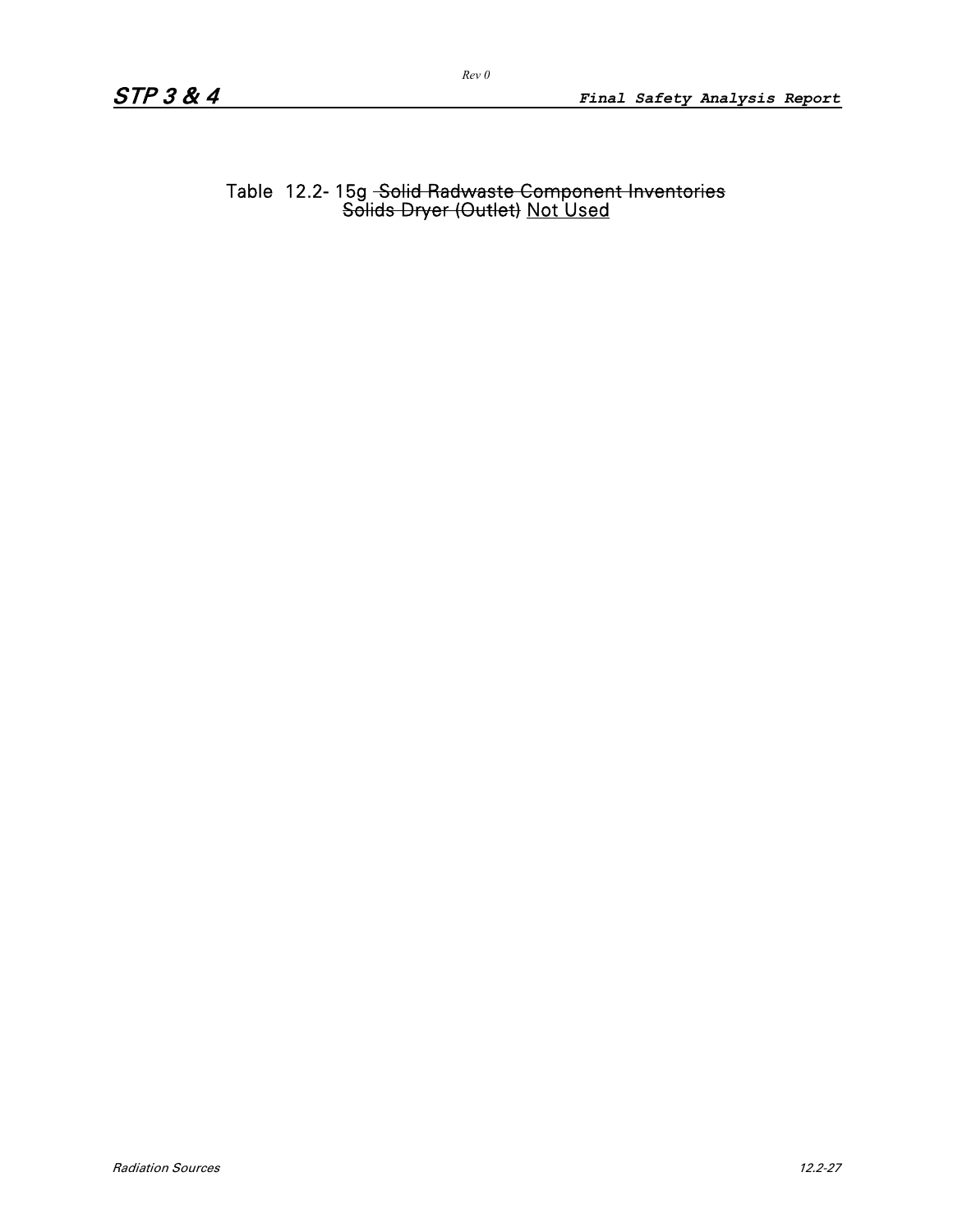Table 12.2- 15h<del>- Solid Radwaste Component Inventories</del> Solids Dryer Pelletizer Not Used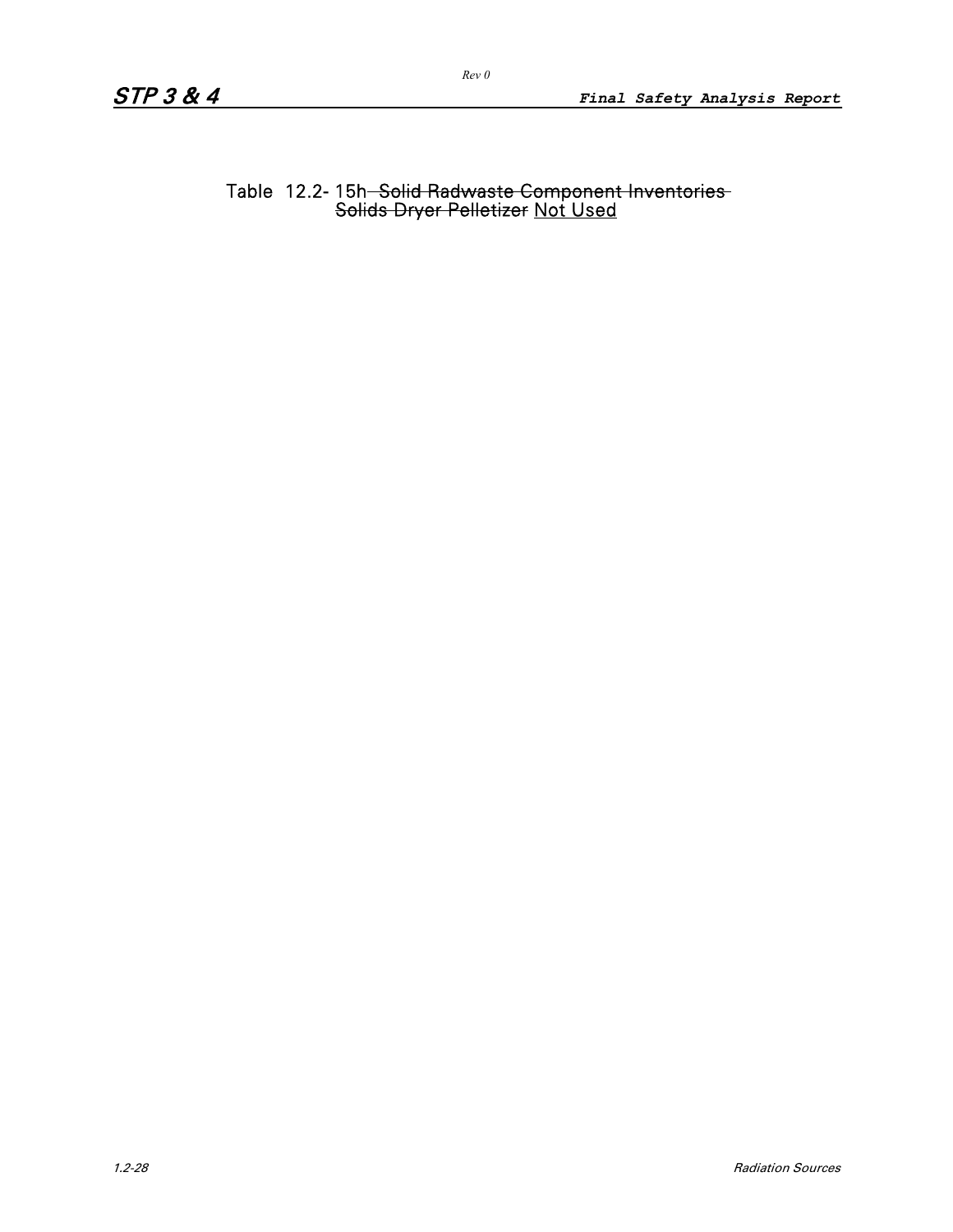Table 12.2- 15i<del>- Solid Radwaste Component Inventories </del> Solids Mist Separator (Steam) Not Used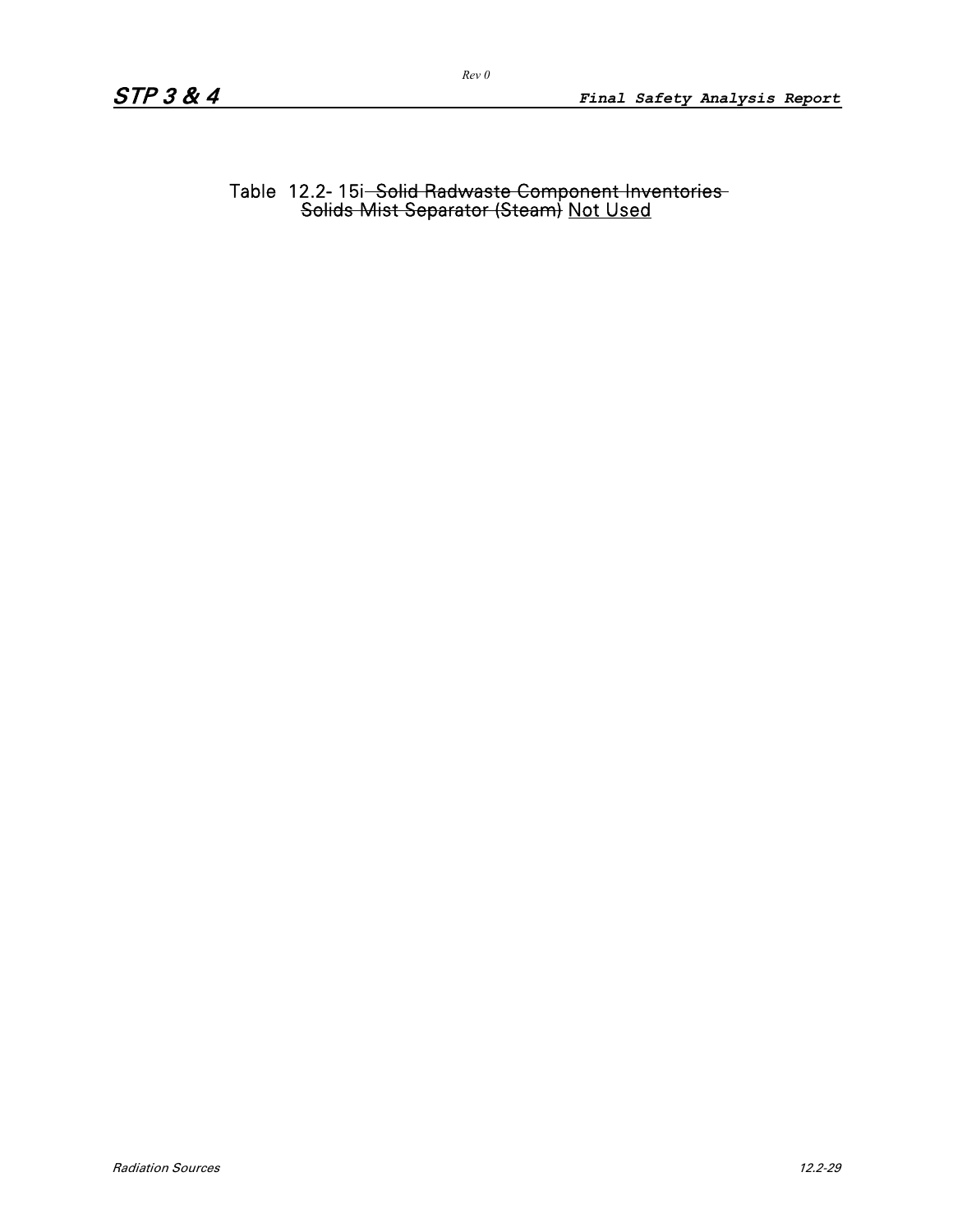#### Table 12.2- 15j <del>-Solid Radwaste Component Inventories </del> Solids Condenser Not Used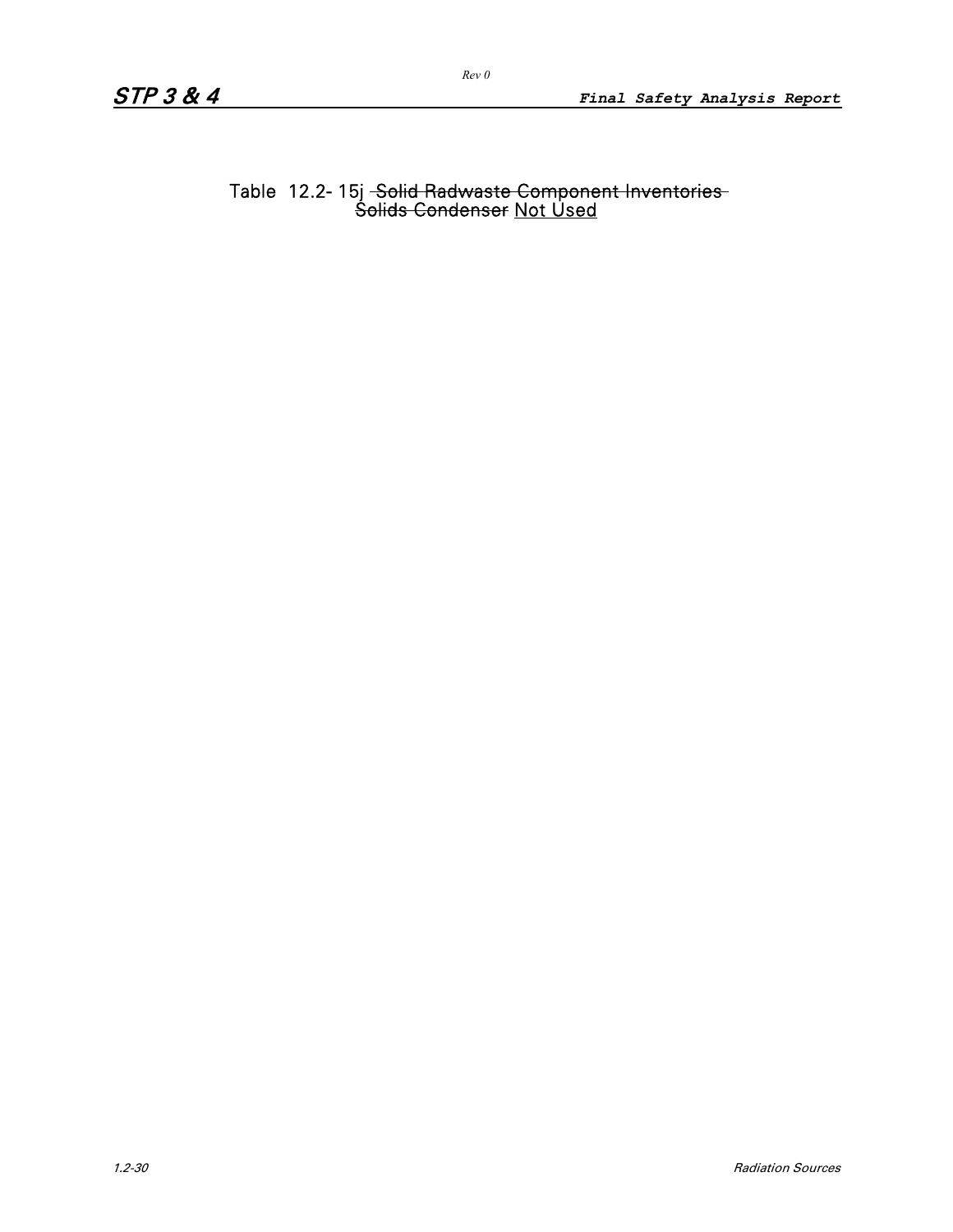#### Table 12.2- 15k<del>- Solid Radwaste Component Inventories</del> Solids Drum Not Used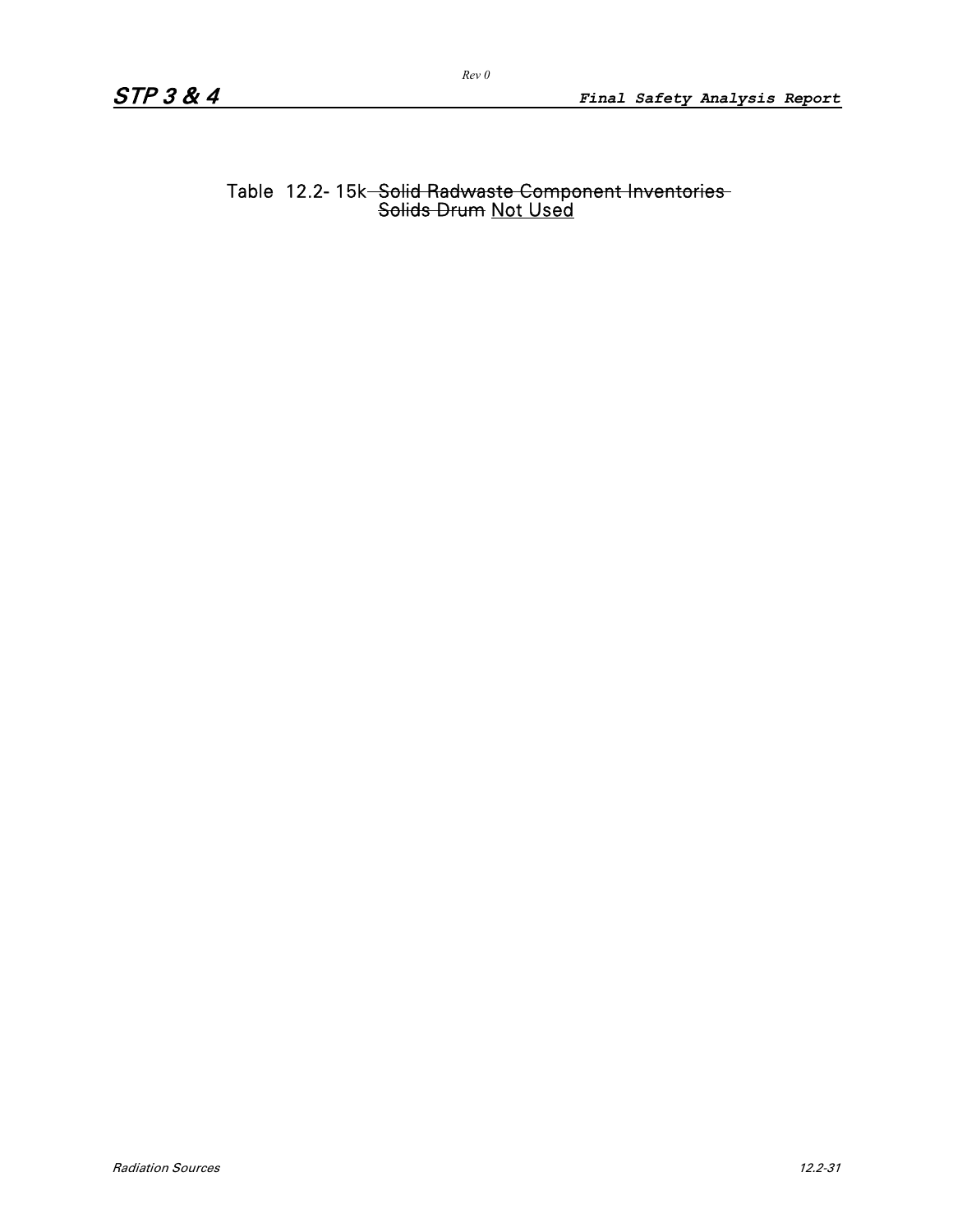|                | Source volume = 50 $m^3$ |                |                        |                          |                                 |                |                           |
|----------------|--------------------------|----------------|------------------------|--------------------------|---------------------------------|----------------|---------------------------|
|                | Total MBq: 1.94E+8       |                |                        |                          |                                 |                |                           |
|                | <b>Halogens</b>          |                | <b>Soluble Fission</b> | <b>Insoluble Fission</b> |                                 |                | <b>Activation</b>         |
|                |                          |                | <b>Products</b>        |                          | <b>Products</b>                 |                | <b>Products</b>           |
| <b>Isotope</b> | <b>MBq</b>               | <b>Isotope</b> | <b>MBq</b>             | <b>Isotope</b>           | MBq                             | <b>Isotope</b> | <b>MBq</b>                |
| <b>II-131</b>  | 2.41E+07                 | <b>Rb-89</b>   | $2.82E+04$ Y-91        |                          | 3.66E+05 Na-24                  |                | $5.01E + 06$              |
| $II - 132$     | $3.06E + 06$             | <b>Sr-89</b>   | 9.40E+05 Y-92          |                          | 7.37E+05 P-32                   |                | $1.32E + 06$              |
| $II - 133$     | $2.20E+07$               | $Sr-90$        | 7.27E+04 Y-93          |                          | 1.36E+06 Cr-51                  |                | 4.99E+07                  |
| $II - 134$     | $2.01E + 06$             | $Y-90$         | 7.27E+04 Zr-95         |                          | 7.41E+04 Mn-54                  |                | 7.12E+05                  |
| $II - 135$     | $9.52E + 06$             | <b>Sr-91</b>   |                        | 1.27E+06 Nb-95           | 7.41E+04 Mn-56                  |                | 4.44E+06                  |
|                |                          | <b>Sr-92</b>   |                        | 9.76E+05 Ru-103          | 1.73E+05 Co-58                  |                | 1.87E+06                  |
|                |                          | Mo-99          |                        |                          | 4.05E+06 Rh-103m 1.73E+05 Co-60 |                | 4.10E+06                  |
|                |                          | Tc-99m         | 4.05E+06 Ru-106        |                          | 3.11E+04 Fe-55                  |                | $5.41E + 06$              |
|                |                          | Te-129m        | 3.36E+05 Rh-106        |                          | 3.11E+04 Fe-59                  |                | 2.73E+05                  |
|                |                          | Te-131m        | 9.27E+04 La-140        |                          | 2.51E+06 Ni-63                  |                | 1.03E+07                  |
|                |                          | Te-132         | 2.37E+05 Ce-141        |                          | 2.58E+05 Cu-64                  |                | $1.22E+07$                |
|                |                          | <b>Cs-134</b>  |                        | 1.54E+05 Ce-144          | 3.09E+04 Zn-65                  |                | 2.00E+06                  |
|                |                          | <b>Cs-136</b>  | 6.44E+04 Pr-143        |                          |                                 |                | 3.09E+04 Ag-110m 1.00E+04 |
|                |                          | $Cs-137$       | 4.23E+05               |                          |                                 | W-187          | 2.28E+05                  |
|                |                          | $Cs-138$       | $2.07E + 05$           |                          |                                 |                |                           |
|                |                          | <b>Ba-140</b>  | $2.51E + 06$           |                          |                                 |                |                           |
|                |                          | <b>Np-239</b>  | 1.44E+07               |                          |                                 |                |                           |
|                | 6.06E+07                 | <b>Total</b>   | 2.98E+07 Total         |                          | 5.85E+06 Total                  |                | $9.77E + 07$              |

### Table 12.2- 15l Solid Radwaste Component Inventories LRS Backwash Receiving Tank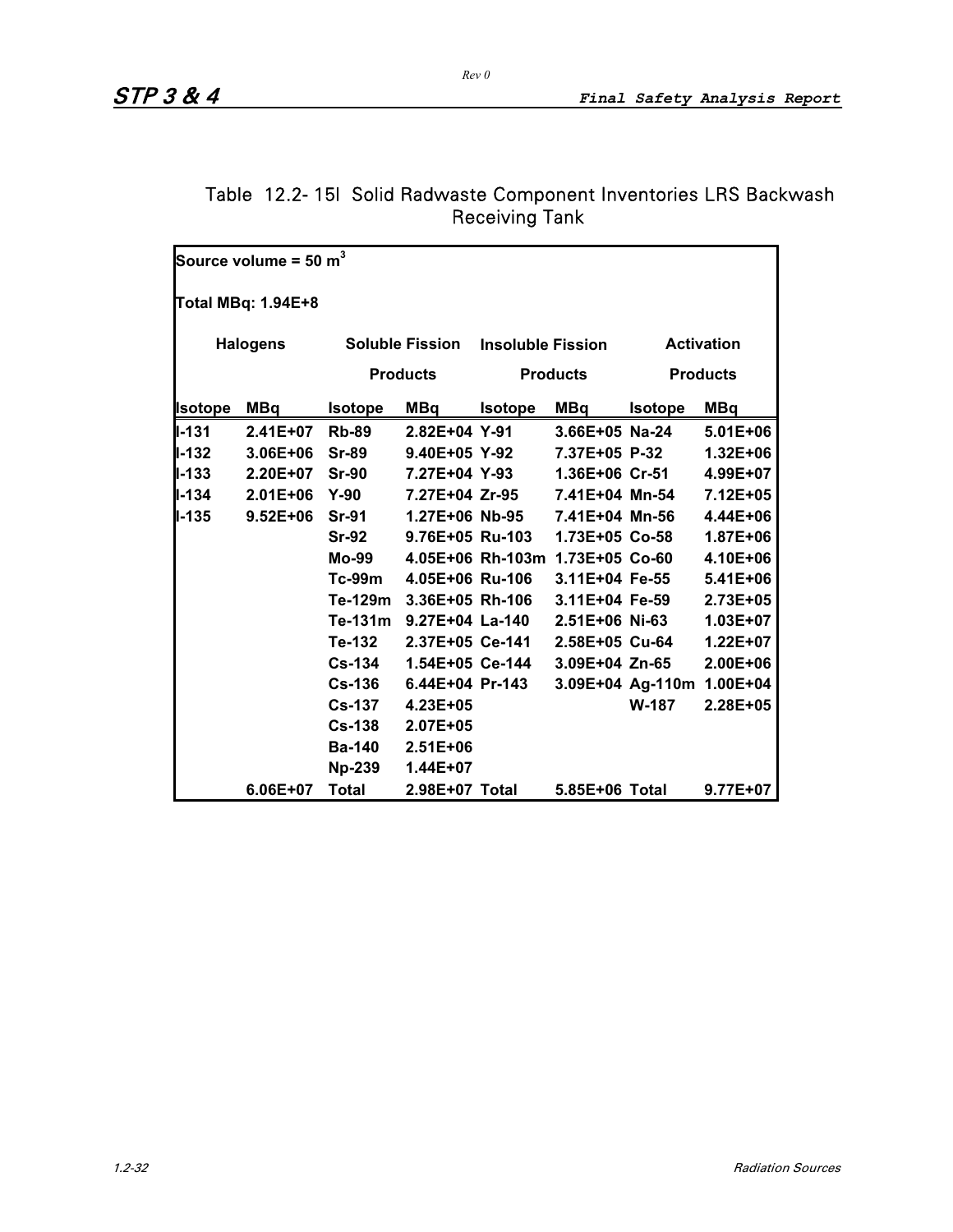|                 | <b>Table 12.2-20 Airborne Concentrations</b> |                                     |                     |  |  |  |  |  |  |  |  |
|-----------------|----------------------------------------------|-------------------------------------|---------------------|--|--|--|--|--|--|--|--|
|                 |                                              | Annual Average Airborne<br>per Unit | Site Wide           |  |  |  |  |  |  |  |  |
|                 | Release                                      | Concentration                       | 10CFR20 Limits      |  |  |  |  |  |  |  |  |
| <b>Nuclides</b> | MBq/yr                                       | MBq/cm <sup>3</sup>                 | MBq/cm <sup>3</sup> |  |  |  |  |  |  |  |  |
| $Kr-83m$        | 3.10E+01                                     | 1.28E-17                            | 1.85E-06            |  |  |  |  |  |  |  |  |
| $Kr-85m$        | 7.80E+05                                     | 3.22E-13                            | 3.70E-09            |  |  |  |  |  |  |  |  |
| <b>Kr-85</b>    | 2.10E+07                                     | 8.66E-12                            | 2.59E-08            |  |  |  |  |  |  |  |  |
| <b>Kr-87</b>    | 9.30E+05                                     | 3.83E-13                            | 7.40E-10            |  |  |  |  |  |  |  |  |
| <b>Kr-88</b>    | 1.40E+06                                     | 5.77E-13                            | 3.33E-10            |  |  |  |  |  |  |  |  |
| Kr-89           | 8.90E+06                                     | 3.67E-12                            |                     |  |  |  |  |  |  |  |  |
| <b>Kr-90</b>    | 1.20E+01                                     | 4.95E-18                            |                     |  |  |  |  |  |  |  |  |
| Xe-131m         | 1.90E+06                                     | 7.83E-13                            | 7.40E-08            |  |  |  |  |  |  |  |  |
| Xe-133m         | 3.20E+03                                     | 1.32E-15                            | 2.22E-08            |  |  |  |  |  |  |  |  |
| Xe-133          | 8.90E+07                                     | 3.67E-11                            | 1.85E-08            |  |  |  |  |  |  |  |  |
| Xe-135m         | 1.50E+07                                     | 6.18E-12                            | 1.48E-09            |  |  |  |  |  |  |  |  |
| Xe-135          | 1.70E+07                                     | 7.01E-12                            | 2.59E-09            |  |  |  |  |  |  |  |  |
| Xe-137          | 1.90E+07                                     | 7.83E-12                            |                     |  |  |  |  |  |  |  |  |
| Xe-138          | 1.60E+07                                     | 6.60E-12                            | 7.40E-10            |  |  |  |  |  |  |  |  |
| Xe-139          | 1.50E+01                                     | 6.18E-18                            |                     |  |  |  |  |  |  |  |  |
| $1 - 131$       | 9.60E+03                                     | 3.96E-15                            | 7.40E-12            |  |  |  |  |  |  |  |  |
| $I-132$         | 8.10E+04                                     | 3.34E-14                            | 7.40E-10            |  |  |  |  |  |  |  |  |
| $I - 133$       | 6.30E+04                                     | 2.60E-14                            | 3.70E-11            |  |  |  |  |  |  |  |  |
| $I-134$         | 1.40E+05                                     | 5.77E-14                            | 2.22E-09            |  |  |  |  |  |  |  |  |
| $I-135$         | 8.90E+04                                     | 3.67E-14                            | 2.22E-10            |  |  |  |  |  |  |  |  |
| H-3             | 2.70E+06                                     | $1.11E-12$                          | 3.70E-09            |  |  |  |  |  |  |  |  |
| $C-14$          | 3.40E+05                                     | 1.40E-13                            | 1.11E-10            |  |  |  |  |  |  |  |  |
| Na-24           | 1.50E+02                                     | 6.18E-17                            | 2.59E-10            |  |  |  |  |  |  |  |  |
| $P-32$          | 3.40E+01                                     | 1.40E-17                            | 3.70E-11            |  |  |  |  |  |  |  |  |
| Ar-41           | 2.50E+05                                     | 1.03E-13                            | 3.70E-10            |  |  |  |  |  |  |  |  |
| $Cr-51$         | 1.30E+03                                     | 5.36E-16                            | 1.11E-09            |  |  |  |  |  |  |  |  |
| Mn-54           | 2.00E+02                                     | 8.24E-17                            | 3.70E-11            |  |  |  |  |  |  |  |  |
| Mn-56           | 1.30E+02                                     | 5.36E-17                            | 7.40E-10            |  |  |  |  |  |  |  |  |
| $Fe-55$         | 2.40E+02                                     | 9.89E-17                            | 1.11E-10            |  |  |  |  |  |  |  |  |
| Fe-59           | 3.00E+01                                     | 1.24E-17                            | 1.85E-11            |  |  |  |  |  |  |  |  |
| $Co-58$         | 8.90E+01                                     | 3.67E-17                            | 3.70E-11            |  |  |  |  |  |  |  |  |
| Co-60           | 4.80E+02                                     | 1.98E-16                            | 1.85E-12            |  |  |  |  |  |  |  |  |
| Ni-63           | 2.40E-01                                     | 9.89E-20                            | 3.70E-11            |  |  |  |  |  |  |  |  |
| Cu-64           | 3.70E+02                                     | 1.53E-16                            | 1.11E-09            |  |  |  |  |  |  |  |  |
| Zn-65           | 4.10E+02                                     | 1.69E-16                            | 1.48E+09            |  |  |  |  |  |  |  |  |
| <b>Rb-89</b>    | 1.60E+00                                     | 6.60E-19                            | 7.40E-09            |  |  |  |  |  |  |  |  |
| Sr-89           | 2.10E+02                                     | 8.66E-17                            | 3.70E-11            |  |  |  |  |  |  |  |  |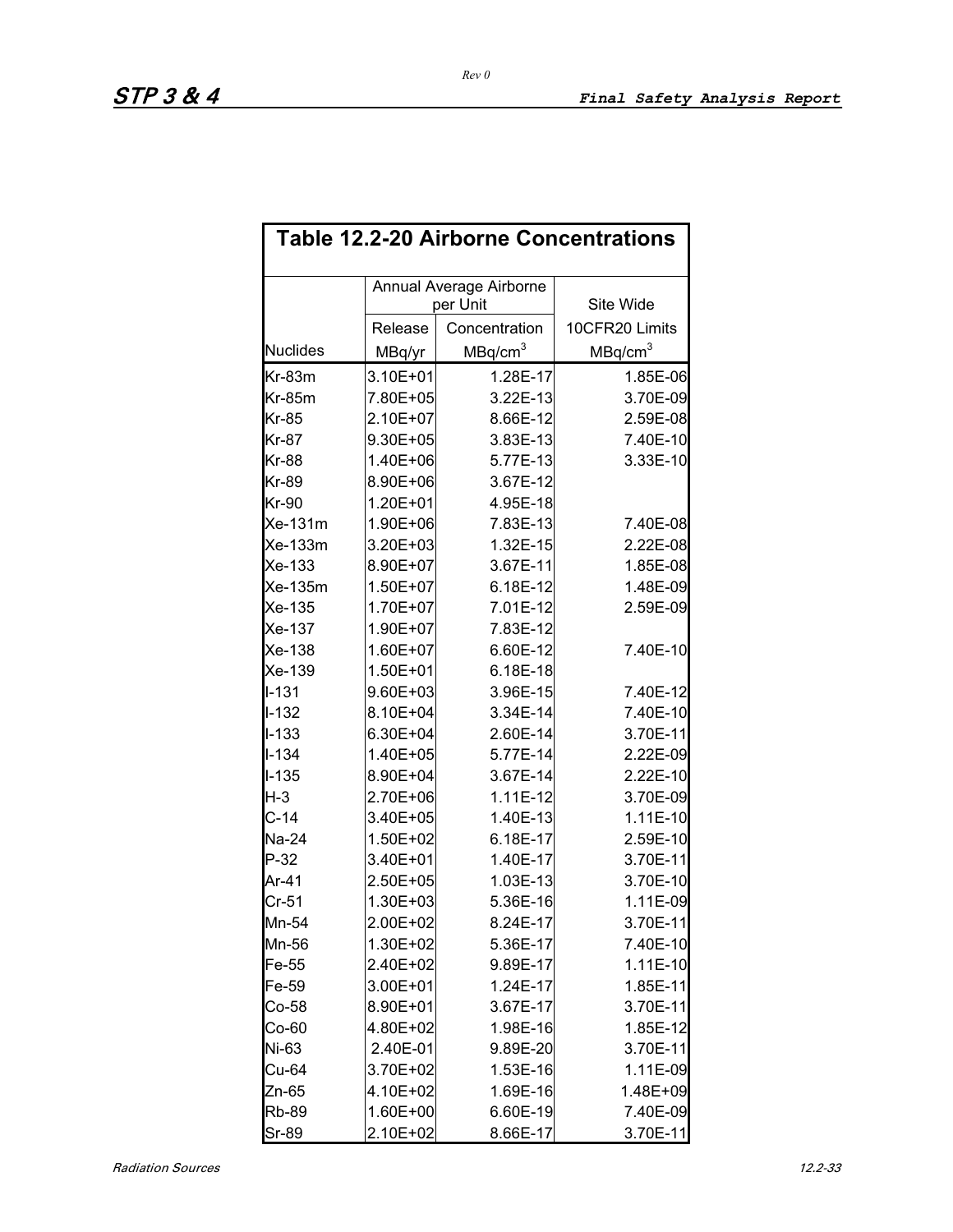| <b>Table 12.2-20 Airborne Concentrations</b> |          |                         |                     |  |  |  |  |  |  |
|----------------------------------------------|----------|-------------------------|---------------------|--|--|--|--|--|--|
|                                              |          | Annual Average Airborne |                     |  |  |  |  |  |  |
|                                              |          | per Unit                | Site Wide           |  |  |  |  |  |  |
|                                              | Release  | Concentration           | 10CFR20 Limits      |  |  |  |  |  |  |
| <b>Nuclides</b>                              | MBq/yr   | MBq/cm <sup>3</sup>     | MBq/cm <sup>3</sup> |  |  |  |  |  |  |
| $Sr-90$                                      | 2.60E+00 | 1.07E-18                | 2.22E-13            |  |  |  |  |  |  |
| $Y-90$                                       | 1.70E+00 | 7.01E-19                | 3.33E-11            |  |  |  |  |  |  |
| Sr-91                                        | 3.70E+01 | 1.53E-17                | 1.85E-10            |  |  |  |  |  |  |
| $Sr-92$                                      | 2.90E+01 | 1.20E-17                | 3.33E-10            |  |  |  |  |  |  |
| $Y-91$                                       | 8.90E+00 | 3.67E-18                | 7.40E-12            |  |  |  |  |  |  |
| $Y-92$                                       | 2.30E+01 | 9.48E-18                | 3.70E-10            |  |  |  |  |  |  |
| $Y-93$                                       | 4.10E+01 | 1.69E-17                | 1.11E-10            |  |  |  |  |  |  |
| $Zr-95$                                      | 5.90E+01 | 2.43E-17                | 1.48E-11            |  |  |  |  |  |  |
| <b>Nb-95</b>                                 | 3.10E+02 | 1.28E-16                | 7.40E-11            |  |  |  |  |  |  |
| Mo-99                                        | 2.20E+03 | 9.07E-16                | 1.48E-10            |  |  |  |  |  |  |
| Tc-99m                                       | 1.10E+01 | 4.53E-18                | 3.33E-11            |  |  |  |  |  |  |
| Ru-103                                       | 1.30E+02 | 5.36E-17                | 3.33E-11            |  |  |  |  |  |  |
| Rh-103m                                      | 4.10E+00 | 1.69E-18                | 7.40E-08            |  |  |  |  |  |  |
| Ru-106                                       | 7.00E-01 | 2.89E-19                | 3.70E-12            |  |  |  |  |  |  |
| Rh-106                                       | 7.00E-01 | 2.89E-19                | 1.48E-09            |  |  |  |  |  |  |
| Ag-110m                                      | 7.40E-02 | 3.05E-20                | 3.70E-12            |  |  |  |  |  |  |
| Sb-124                                       | 6.70E+00 | 2.76E-18                | $1.11E-11$          |  |  |  |  |  |  |
| Te-129m                                      | 8.10E+00 | 3.34E-18                | 3.33E-09            |  |  |  |  |  |  |
| Te-131m                                      | 2.80E+00 | 1.15E-18                | 3.70E-11            |  |  |  |  |  |  |
| Te-132                                       | 7.00E-01 | 2.89E-19                | 3.70E-11            |  |  |  |  |  |  |
| $Cs-134$                                     | 2.30E+02 | 9.48E-17                | 7.40E-12            |  |  |  |  |  |  |
| $Cs-136$                                     | 2.20E+01 | 9.07E-18                | 3.33E-11            |  |  |  |  |  |  |
| $Cs-137$                                     | 3.50E+02 | 1.44E-16                | 7.40E-12            |  |  |  |  |  |  |
| $Cs-138$                                     | 6.30E+00 | 2.60E-18                | 2.96E-11            |  |  |  |  |  |  |
| <b>Ba-140</b>                                | 1.00E+03 | 4.12E-16                | 7.40E-11            |  |  |  |  |  |  |
| La-140                                       | 6.70E+01 | 2.76E-17                | 7.40E-11            |  |  |  |  |  |  |
| Ce-141                                       | 3.40E+02 | 1.40E-16                | 3.70E-11            |  |  |  |  |  |  |
| Ce-144                                       | 7.00E-01 | 2.89E-19                | 1.48E-12            |  |  |  |  |  |  |
| Pr-144                                       | 7.00E-01 | 2.89E-19                | 7.40E-09            |  |  |  |  |  |  |
| W-187                                        | 7.00E+00 | 2.89E-18                | 3.70E-10            |  |  |  |  |  |  |
| Np-239                                       | 4.40E+02 | 1.81E-16                | $1.11E-10$          |  |  |  |  |  |  |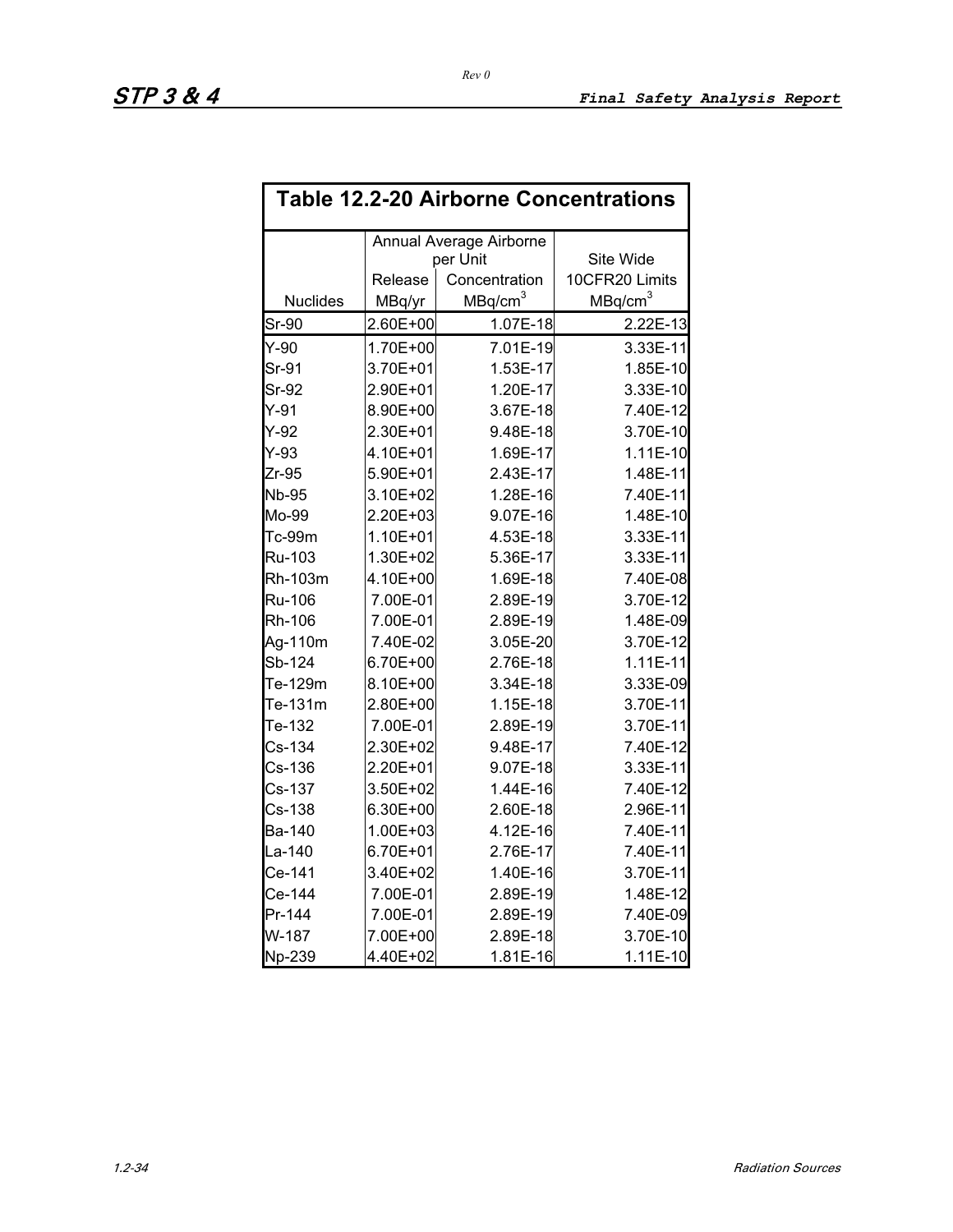|                                                    |               | GI-          |             |              |               | <b>THYROID</b>    |            |                                                                         |
|----------------------------------------------------|---------------|--------------|-------------|--------------|---------------|-------------------|------------|-------------------------------------------------------------------------|
| <b>PATHWAY</b>                                     | <b>T.BODY</b> | <b>TRACT</b> | <b>BONE</b> | <b>LIVER</b> | <b>KIDNEY</b> | [4]               | LUNG       | <b>SKIN</b>                                                             |
| <b>PLUME</b>                                       | 1.67E-01      | 1.67E-01     | 1.67E-01    | $1.67E-01$   | $1.67E-01$    | 8.65E-02          | $1.71E-01$ | 4.62E-01                                                                |
| <b>GROUND</b>                                      | 2.36E-02      | 2.36E-02     | 2.36E-02    | 2.36E-02     | 2.36E-02      | 2.83E-02          | 2.36E-02   | 2.77E-02                                                                |
| <b>VEGETABLE</b>                                   |               |              |             |              |               |                   |            |                                                                         |
| ADULT <sub>[2]</sub>                               | 4.09E-02      | 4.04E-02     | 1.76E-01    | 4.41E-02     | 4.02E-02      | 8.30E-01          | 3.43E-02   | 3.35E-02                                                                |
| <b>TEEN [2]</b>                                    | 6.15E-02      | 6.10E-02     | 2.84E-01    | 7.00E-02     | 6.40E-02      | 1.06E+00          | 5.55E-02   | 5.40E-02                                                                |
| <b>CHILD</b>                                       | 1.38E-01      | 1.35E-01     | 6.80E-01    | $1.56E-01$   | $1.45E-01$    | 1.99E+00          | 1.31E-01   | 1.29E-01                                                                |
| <b>MEAT</b>                                        |               |              |             |              |               |                   |            |                                                                         |
| <b>ADULT</b>                                       | 1.33E-02      | 1.80E-02     | 6.15E-02    | 1.38E-02     | 1.32E-02      | 3.99E-02          | 1.25E-02   | 1.23E-02                                                                |
| <b>TEEN</b>                                        | 1.09E-02      | 1.36E-02     | 5.20E-02    | 1.15E-02     | 1.10E-02      | 2.97E-02          | 1.05E-02   | 1.04E-02                                                                |
| <b>CHILD</b>                                       | 2.00E-02      | 2.11E-02     | 9.80E-02    | 2.09E-02     | 2.02E-02      | 4.67E-02          | 1.96E-02   | 1.94E-02                                                                |
| COW MILK [2]                                       |               |              |             |              |               |                   |            |                                                                         |
| <b>ADULT</b>                                       | 2.08E-02      | 1.65E-02     | 7.40E-02    | 2.49E-02     | 2.18E-02      | 9.75E-01          | 1.44E-02   | 1.37E-02                                                                |
| <b>TEEN</b>                                        | 3.36E-02      | 2.85E-02     | 1.35E-01    | 4.45E-02     |               | 3.91E-02 1.55E+00 | 2.64E-02   | 2.50E-02                                                                |
| <b>CHILD</b>                                       | 7.20E-02      | 6.35E-02     | 3.32E-01    | 9.35E-02     |               | 8.40E-02 3.10E+00 | 6.30E-02   | 6.10E-02                                                                |
| <b>INFANT [2]</b>                                  | 1.43E-01      | 1.36E-01     | 6.45E-01    | 1.93E-01     |               | 1.65E-01 7.50E+00 | 1.31E-01   | 1.27E-01                                                                |
| GOAT MILK [3]                                      |               |              |             |              |               |                   |            |                                                                         |
| <b>ADULT</b>                                       | 3.11E-02      | 1.60E-02     | 8.25E-02    | 3.84E-02     |               | 2.70E-02 1.28E+00 | 1.63E-02   | 1.41E-02                                                                |
| <b>TEEN</b>                                        | 4.33E-02      | 2.80E-02     | 1.52E-01    | 6.80E-02     |               | 4.81E-02 2.03E+00 | 3.00E-02   | 2.55E-02                                                                |
| <b>CHILD</b>                                       | 7.90E-02      | 6.35E-02     | 3.71E-01    | 1.33E-01     |               | 9.90E-02 4.05E+00 | 6.85E-02   | 6.15E-02                                                                |
| <b>INFANT</b>                                      | 1.50E-01      | $1.31E-01$   | 7.10E-01    | 2.70E-01     | 1.90E-01      | $9.80E + 00$      | 1.41E-01   | 1.28E-01                                                                |
| <b>INHAL</b>                                       |               |              |             |              |               |                   |            |                                                                         |
| <b>ADULT</b>                                       | 1.62E-03      | 2.14E-03     | 8.15E-04    | 2.41E-03     | 3.06E-03      | 7.45E-02          | 3.67E-03   | 1.03E-03                                                                |
| <b>TEEN</b>                                        | 1.75E-03      | 2.33E-03     | 1.13E-03    | 2.92E-03     | 3.80E-03      | 9.75E-02          | 5.05E-03   | 1.04E-03                                                                |
| <b>CHILD</b>                                       | 1.67E-03      | 1.77E-03     | 1.51E-03    | 2.71E-03     | 3.46E-03      | 1.21E-01          | 4.25E-03   | 9.20E-04                                                                |
| <b>INFANT</b>                                      | 1.04E-03      | 9.55E-04     | 1.13E-03    | 2.10E-03     | 2.17E-03      | 1.10E-01          | 3.06E-03   | 5.30E-04                                                                |
| <b>SUM OF VIABLE</b><br><b>PATHWAYS</b><br>(CHILD) |               |              |             |              |               |                   |            | 3.51E-01 3.48E-01 9.70E-01 3.70E-01 3.59E-01 2.27E+00 3.49E-01 6.40E-01 |

#### Table 12.2-21 Gaseous Pathway Doses for Maximally Exposed Individual <sup>[1]</sup> One Unit (millirem per year)

[1] Maximally exposed individual for total body and all organs except thyroid is child resident, 2.19 miles WSW of STP3/4.

- [2] Adult, teen and infant doses are presented as additional information.
- [3] Cow milk and goat milk pathway doses are hypothetical for this location and are presented as additional information only; no milk animals are located within 5 miles of the plant.
- [4] Maximally exposed individual for thyroid. Child resident 3.04 miles NNW.

Ground level releases assumed.

Source: GASPAR II calculated pathway doses for locations indicated in footnotes [1] and [4]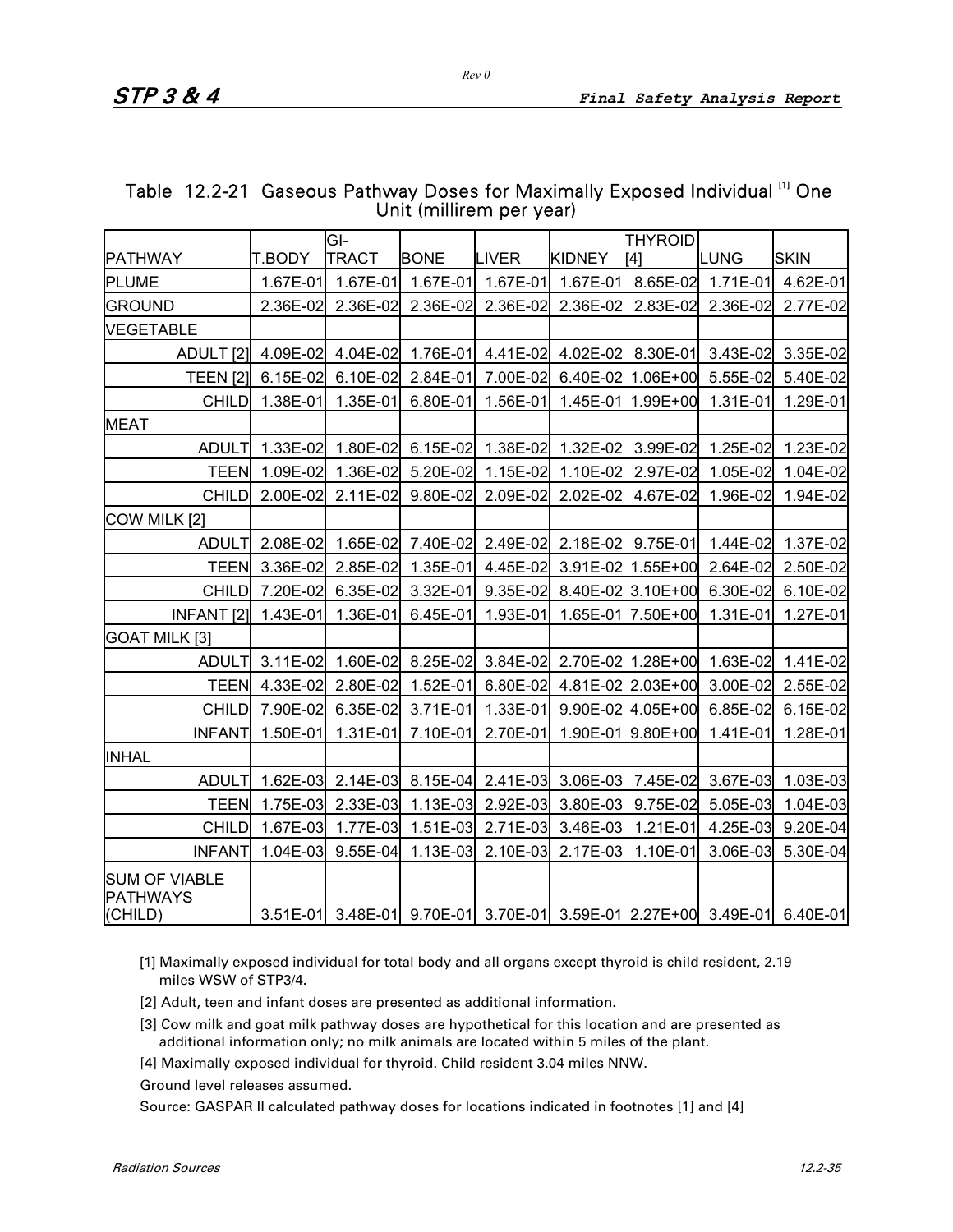# Table 12.2-22 Average Annual Liquid Releases

|                | <b>Annual Release</b> | <b>Concentration</b> |  |  |
|----------------|-----------------------|----------------------|--|--|
| <b>Nuclide</b> | MBq/yr                | MBq/ml               |  |  |
| $1 - 131$      | 3.35E+02              |                      |  |  |
| $1 - 132$      | 7.15E+01              | 1.75E-13             |  |  |
| $1 - 133$      |                       | 3.75E-14             |  |  |
|                | 1.38E+03              | 7.23E-13             |  |  |
| $1 - 134$      | 4.22E+00              | 2.21E-15             |  |  |
| $1 - 135$      | 4.03E+02              | 2.11E-13             |  |  |
| $H-3$          | 2.96E+05              | 1.55E-10             |  |  |
| $C-14$         | $0.00E + 00$          | $0.00E + 00$         |  |  |
| <b>Na-24</b>   | $1.87E + 02$          | 9.78E-14             |  |  |
| $P-32$         | 2.10E+01              | 1.10E-14             |  |  |
| $Cr-51$        | $6.30E + 02$          | 3.30E-13             |  |  |
| Mn-54          | 1.47E+02              | 7.68E-14             |  |  |
| Mn-56          | 7.55E+01              | 3.95E-14             |  |  |
| $Co-56$        | $0.00E + 00$          | $0.00E + 00$         |  |  |
| $Co-57$        | $0.00E + 00$          | $0.00E + 00$         |  |  |
| $Co-58$        | 3.10E+02              | 1.62E-13             |  |  |
| $Co-60$        | 5.69E+02              | 2.98E-13             |  |  |
| Fe-55          | 3.50E+02              | 1.83E-13             |  |  |
| Fe-59          | $8.24E + 01$          | 4.31E-14             |  |  |
| Ni-63          | $6.29E + 01$          | 3.30E-14             |  |  |
| <b>Cu-64</b>   | 4.67E+02              | 2.45E-13             |  |  |
| Zn-65          | $1.63E + 01$          | 8.53E-15             |  |  |
| <b>Rb-89</b>   | $0.00E + 00$          | $0.00E + 00$         |  |  |
| Sr-89          | 1.16E+01              | 6.08E-15             |  |  |
| <b>Sr-90</b>   | $9.92E - 01$          | 5.19E-16             |  |  |
| $Y-90$         | $0.00E + 00$          | $0.00E + 00$         |  |  |
| Sr-91          | 4.64E+01              | 2.43E-14             |  |  |
| $Y-91$         | 8.70E+00              | 4.55E-15             |  |  |
| Sr-92          | $1.64E + 01$          | 8.58E-15             |  |  |
| $Y-92$         | $6.27E + 01$          | 3.28E-14             |  |  |
| $Y-93$         | $5.05E + 01$          | 2.64E-14             |  |  |
| $Zr-95$        | 4.10E+01              | 2.14E-14             |  |  |
| <b>Nb-95</b>   | 1.16E+01              | 6.08E-15             |  |  |
| Mo-99          | $9.66E + 01$          | 5.06E-14             |  |  |
| Tc-99m         | 2.10E+02              | 1.10E-13             |  |  |
| Ru-103         | $1.21E + 01$          | 6.34E-15             |  |  |
| Rh-103m        | $0.00E + 00$          | $0.00E + 00$         |  |  |
| <b>Ru-106</b>  | 3.29E+02              | 1.72E-13             |  |  |
| Rh-106         | $0.00E + 00$          | $0.00E + 00$         |  |  |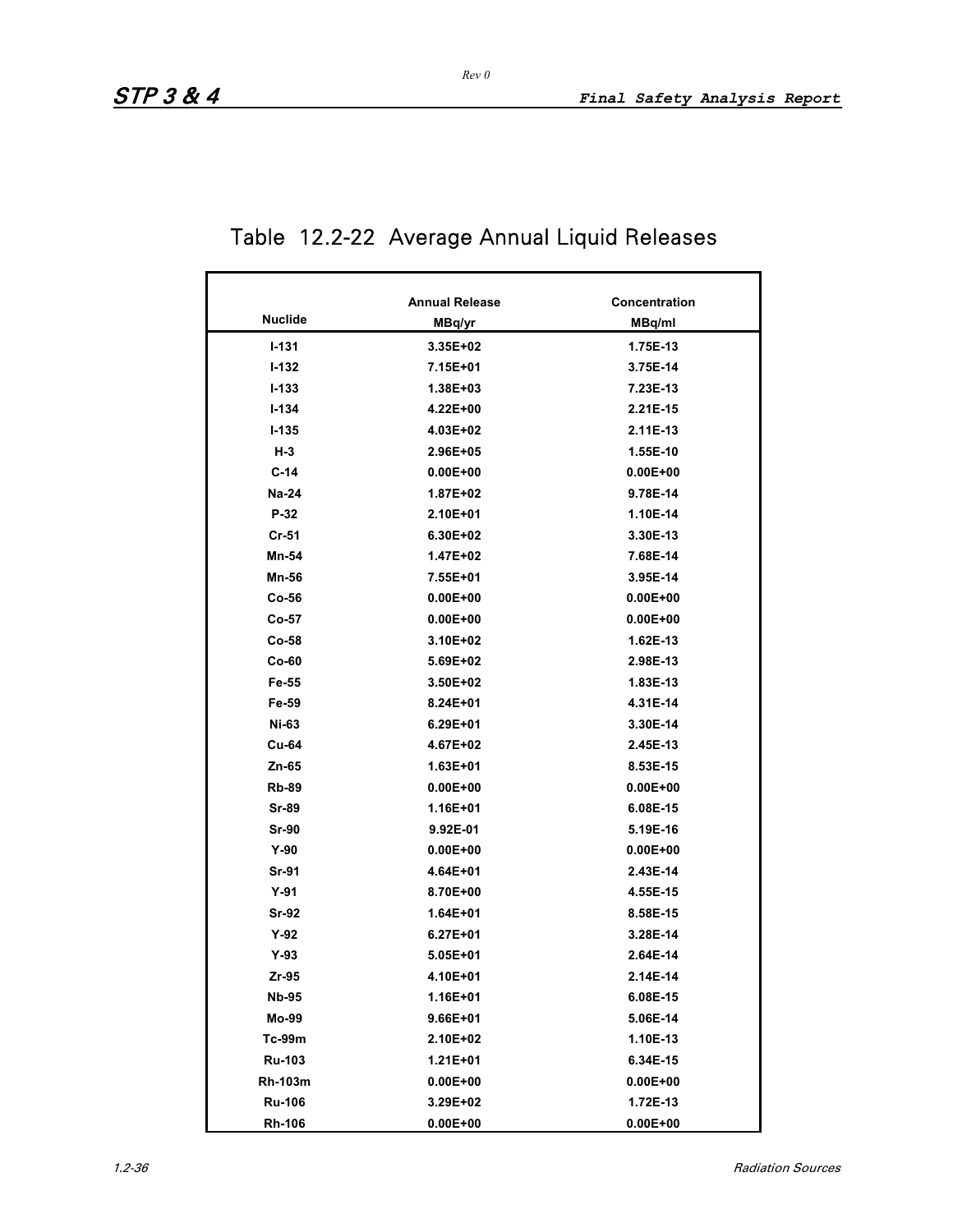|                | <b>Annual Release</b> | <b>Concentration</b> |  |
|----------------|-----------------------|----------------------|--|
| <b>Nuclide</b> | MBq/yr                | MBq/ml               |  |
| Te-129m        | $3.12E + 00$          | 1.63E-15             |  |
| Te-131m        | 3.10E+00              | 1.63E-15             |  |
| Te-132         | 5.00E-01              | $2.62E-16$           |  |
| $Cs-134$       | 4.18E+02              | 2.19E-13             |  |
| $Cs-136$       | 2.78E+01              | 1.46E-14             |  |
| <b>Cs-137</b>  | $6.57E + 02$          | 3.44E-13             |  |
| $Cs-138$       | 2.96E-02              | 1.55E-17             |  |
| <b>Ba-140</b>  | $6.23E + 01$          | 3.26E-14             |  |
| La-140         | $0.00E + 00$          | $0.00E + 00$         |  |
| Ce-141         | $1.10E + 01$          | 5.74E-15             |  |
| Ce-144         | $1.44E + 02$          | 7.56E-14             |  |
| Pr-143         | $3.00E + 00$          | 1.57E-15             |  |
| Nd-147         | 7.40E-02              | 3.87E-17             |  |
| W-187          | 8.24E+00              | 4.32E-15             |  |
| <b>Np-239</b>  | $3.51E + 02$          | 1.84E-13             |  |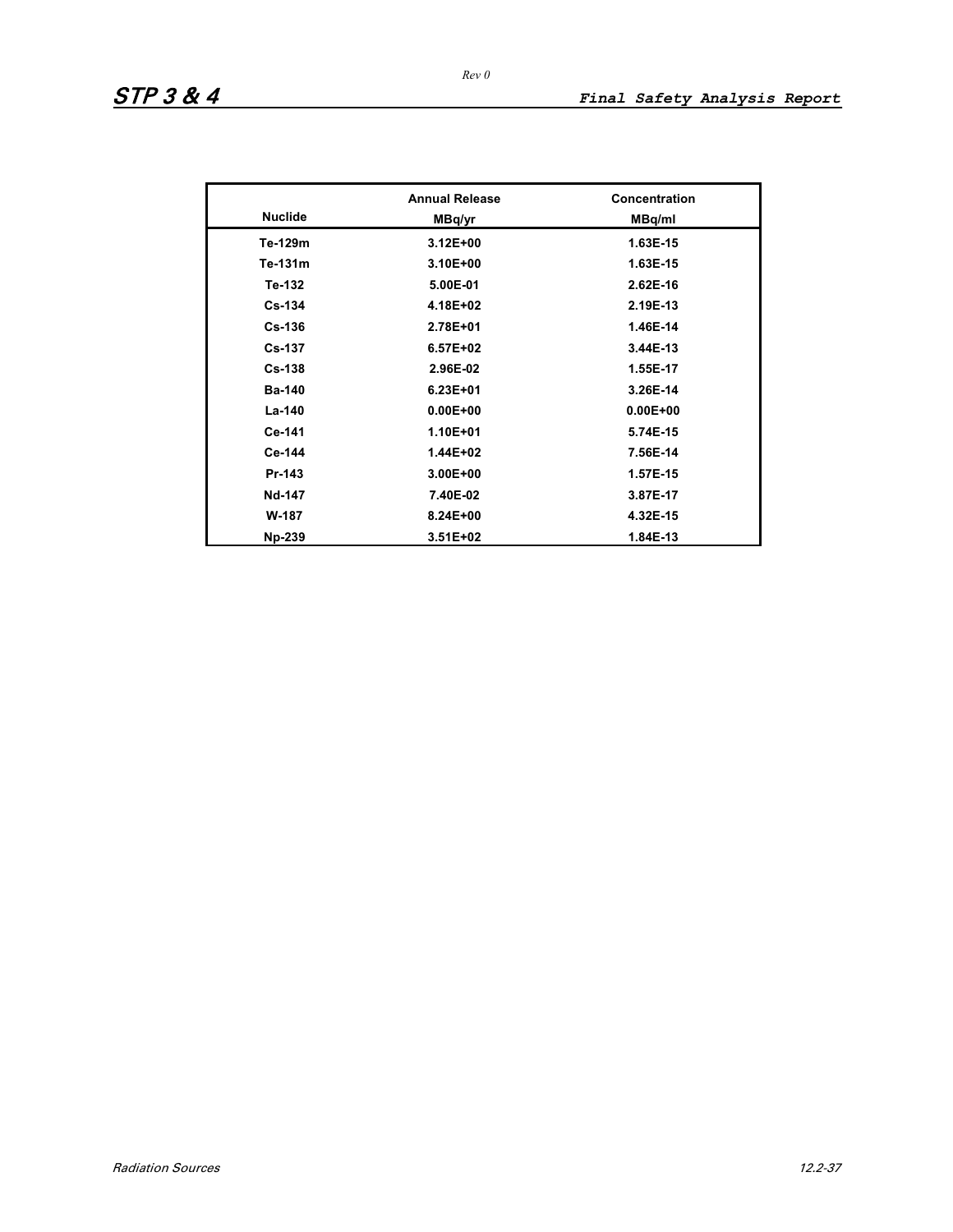# **Table 12.2-23 Liquid Pathway Dose Analysis[1] (millirem per year) (One Unit)**

| Skin        | Bone                         | ∟iver                       | <b>Total Body</b> | <b>Thyroid</b>   | レバー<br>Kidney | ∟uno                | <b>LEAT</b><br>GI- |
|-------------|------------------------------|-----------------------------|-------------------|------------------|---------------|---------------------|--------------------|
| 12 E<br>E-4 | 45E <sub>2</sub><br>נ-ם כו.ו | <b>025</b><br>۰.,<br>Z.JZE. | 2.63E-4           | $2.03 E -$<br>۵. | $2.13E - 4$   | $2.05 E -$<br>- . д | $+34 F$<br>- . д   |

[1] Liquid pathway MEI is a teenager ingesting fresh water sport fish and receiving shoreline exposure from the Little Robbins Slough.

[2] GI-LLI = Gastrointestinal-lining of lower intestine.